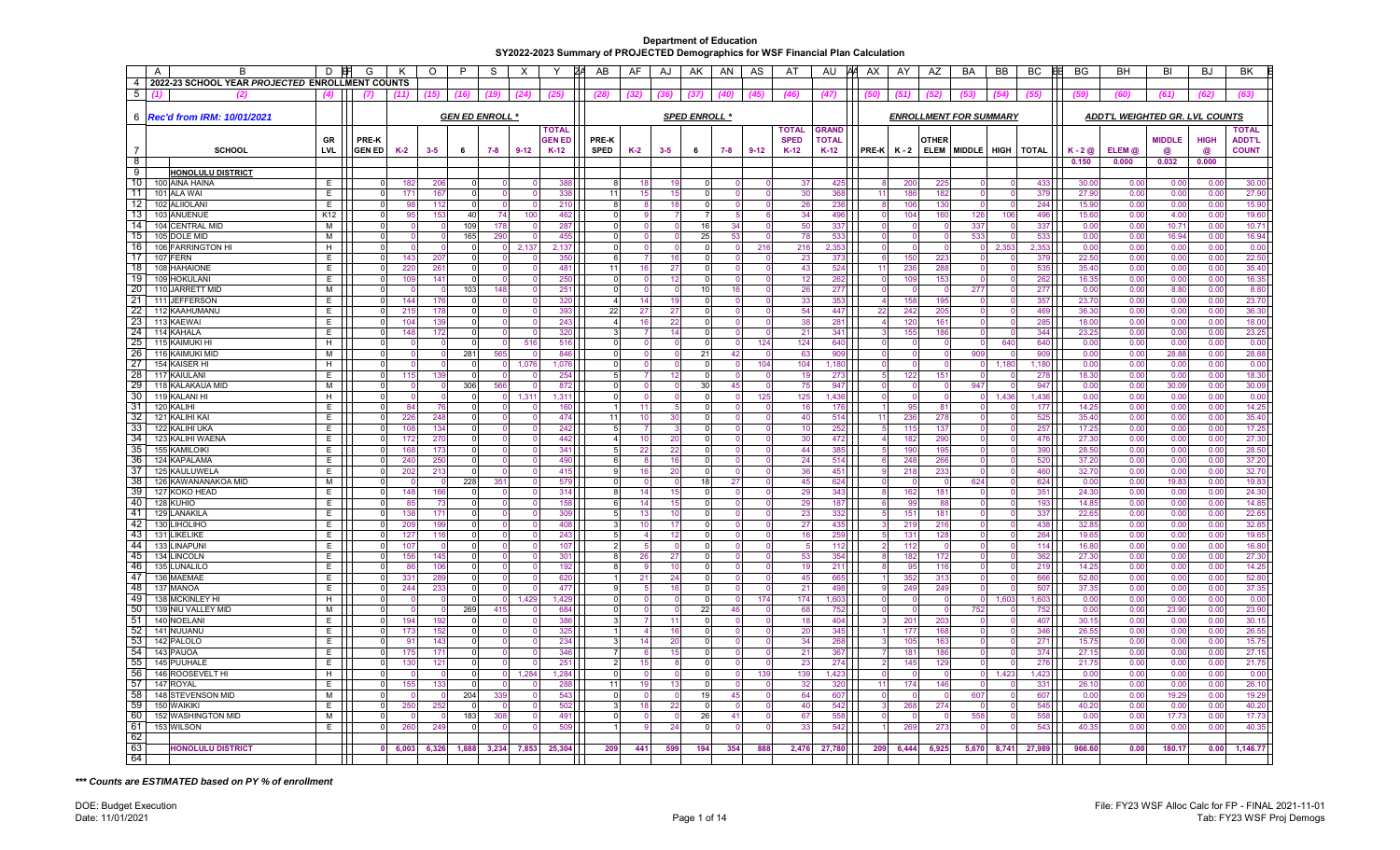| $\overline{A}$  | B                                     | D          | <b>BY</b>           | <b>BZ</b>       | CA              | <b>CB</b>        | CC             | <b>CD</b>       | CJ               | <b>CK</b>         | <b>CL</b>        | CO                           | <b>CP</b>      | CQ               | <b>CT</b>       | CU                    | <b>CV</b>          | CY            | CZ                   | DA              | <b>DI</b>          |
|-----------------|---------------------------------------|------------|---------------------|-----------------|-----------------|------------------|----------------|-----------------|------------------|-------------------|------------------|------------------------------|----------------|------------------|-----------------|-----------------------|--------------------|---------------|----------------------|-----------------|--------------------|
| $\overline{4}$  | 2022-23 SCHOOL YEAR PROJECTED ENROLLM |            |                     |                 |                 |                  |                |                 |                  |                   |                  |                              |                |                  |                 |                       |                    |               |                      |                 |                    |
| $5\overline{)}$ |                                       |            | (77)                | (78)            | (79)            | (80)             | (81)           | (82)            | (88)             | 789               | (90)             | (93)                         | (94)           | (95)             | (98)            | 7QQ                   | (100)              | (103          | (104)                | (105)           | (113)              |
|                 | 6   Rec'd from IRM: 10/01/2021        |            |                     |                 |                 | $ELL**$          |                |                 |                  | ECON. DISADV. *** |                  | <b>GIFTED &amp; TALENTED</b> |                |                  |                 | <b>TRANSIENCY ***</b> |                    |               | <b>NEIGHBOR ISLE</b> |                 |                    |
|                 |                                       |            |                     |                 |                 |                  | <b>TTL ELL</b> | <b>WEIGHTED</b> |                  | EST.              | <b>WEIGHTED</b>  |                              | EST.           | <b>WEIGHTED</b>  |                 | EST.                  | <b>WEIGHTED</b>    | <b>NEIGH-</b> |                      | <b>WEIGHTED</b> | <b>TOTAL</b>       |
|                 |                                       | GR         | <b>EST. FEP</b>     | <b>EST. LEP</b> | <b>EST. NEP</b> | % OF TTL         | EST.           | <b>ELL</b>      | % OF TTL         | F/R               | <b>F/R COUNT</b> | % OF TTL                     | <b>G/T</b>     | <b>G/T COUNT</b> | % OF TTL        | <b>TRANS</b>          | <b>TRANS</b>       | <b>BOR</b>    | TTI                  | <b>NBR ISLE</b> | <b>WEIGHTED</b>    |
| $\overline{7}$  | SCHOOL                                | <b>LVL</b> | COUNT @             | COUNT @         | COUNT @         | <b>ENROLL</b>    | <b>COUNT</b>   | COUNT @         | <b>ENROLL</b>    | <b>COUNT</b>      | @                | <b>ENROLL</b>                | <b>COUNT</b>   | @                | <b>ENROLL</b>   | <b>COUNT</b>          | COUNT <sub>@</sub> | ISLE?         | <b>ENROLL</b>        | COUNT @         | <b>ENROLL</b>      |
| 8<br>-9         |                                       |            | 0.065               | 0.194           | 0.389           |                  |                | 0.238           |                  |                   | 0.100            | 3.00%                        |                | 0.265            |                 |                       | 0.050              |               |                      | 0.008           |                    |
| 10              | HONOLULU DISTRICT<br>100 AINA HAINA   | E          |                     | 31              |                 | 12.35%           | 52             | 12.36           | 18.40%           | 78                | 7.80             | 3.00%                        | 13             | 3.38             | 1.90%           |                       | 0.40               |               |                      | 0.00            | 486.94             |
| 11              | 101 ALA WAI                           | E.         | $\overline{7}$      | 96              | 50              | 41.43%           | 152            | 36.13           | 68.40%           | 252               | 25.20            | 3.00%                        | 11             | 2.93             | 5.50%           | 20                    | 1.01               |               |                      | 0.00            | 472.17             |
| 12              | 102 ALIIOLAN                          | Ε.         | 8                   | 24              | 12              | 18.58%           | 44             | 10.46           | 56.90%           | 134               | 13.40            | 3.00%                        | $\overline{7}$ | 1.88             | 0.40%           |                       | 0.05               |               | $\Omega$             | 0.00            | 285.68             |
| 13              | 103 ANUENUE                           | K12        | $\Omega$            | $\Omega$        |                 | 0.00%            | $\Omega$       | 0.00            | 66.60%           | 330               | 33.00            | 3.00%                        | 15             | 3.94             | 0.40%           |                       | 0.10               |               |                      | 0.00            | 552.65             |
| -14<br>15       | 104 CENTRAL MID                       | М<br>М     | 10                  | 80<br>120       | 49<br>88        | 40.81%<br>41.21% | 138<br>220     | 32.80<br>52.29  | 85.40%<br>81.60% | 288<br>435        | 28.80<br>43.50   | 3.00%<br>3.00%               | 10             | 2.68<br>4.24     | 5.00%           | 17                    | 0.84<br>0.80       |               |                      | 0.00<br>0.00    | 412.83<br>650.77   |
| 16              | 105 DOLE MID<br>106 FARRINGTON HI     | H          | 12<br>36            | 294             | 177             | 21.56%           | 507            | 120.51          | 60.90%           | 1,433             | 143.30           | 3.00%                        | 16<br>71       | 18.71            | 3.00%<br>1.40%  | 16<br>33              | 1.65               |               |                      | 0.00            | 2,637.16           |
| 17              | 107 FERN                              | E          | 8                   | 120             | 64              | 51.58%           | 192            | 45.64           | 84.70%           | 316               | 31.60            | 3.00%                        | 11             | 2.97             | 3.00%           | 11                    | 0.56               |               |                      | 0.00            | 482.26             |
| 18              | 108 HAHAIONE                          | E.         | 16                  | 54              | 13              | 15.63%           | 82             | 19.49           | 14.60%           | 77                | 7.70             | 3.00%                        | 16             | 4.17             | 3.40%           | 18                    | 0.89               |               |                      | 0.00            | 602.65             |
| 19              | 109 HOKULANI                          | E.         | 5                   | 29              |                 | 15.05%           | 39             | 9.27            | 17.20%           | 45                | 4.50             | 3.00%                        | -8             | 2.08             | 0.60%           |                       | 0.08               |               | $\Omega$             | 0.00            | 294.28             |
| -20             | 110 JARRETT MID                       | м          | 10                  | 38              | 19              | 24.26%           | 67             | 15.93           | 74.70%           | 207               | 20.70            | 3.00%                        | -8             | 2.20             | 1.50%           |                       | 0.21               |               | $\Omega$             | 0.00            | 324.84             |
| 21<br>22        | 111 JEFFERSON<br>112 KAAHUMANU        | E<br>E.    | 15<br>39            | 82<br>98        | 37<br>72        | 37.69%<br>46.81% | 133<br>209     | 31.61<br>49.68  | 56.90%<br>70.10% | 201<br>313        | 20.10<br>31.30   | 3.00%<br>3.00%               | 11<br>13       | 2.81<br>3.55     | 22.80%<br>6.20% | 80<br>28              | 4.02<br>1.39       |               |                      | 0.00<br>0.00    | 439.24<br>591.22   |
| 23              | 113 KAEWAI                            | Е          | 5                   | 72              | 39              | 40.97%           | 115            | 27.33           | 87.80%           | 247               | 24.70            | 3.00%                        | 8              | 2.23             | 4.50%           | 13                    | 0.63               |               |                      | 0.00            | 357.90             |
| -24             | 114 KAHALA                            | E          | 17                  | 61              | 15              | 27.30%           | 93             | 22.11           | 27.60%           | 94                | 9.40             | 3.00%                        | 10             | 2.71             | 2.30%           |                       | 0.39               |               |                      | 0.00            | 401.86             |
| 25              | 115 KAIMUKI HI                        | H          | 6                   | 66              | 47              | 18.52%           | 119            | 28.29           | 65.20%           | 417               | 41.70            | 3.00%                        | 19             | 5.09             | 4.10%           | 26                    | 1.31               |               | $\Omega$             | 0.00            | 716.39             |
| 26              | 116 KAIMUKI MID                       | М          | 39                  | 55              | 14              | 11.86%           | 108            | 25.67           | 25.00%           | 227               | 22.70            | 3.00%                        | 27             | 7.23             | 1.10%           | 10                    | 0.50               |               | C                    | 0.00            | 993.98             |
| 27<br>28        | 154 KAISER HI                         | H.         | $\overline{4}$<br>3 | 17<br>77        |                 | 2.29%            | 27<br>147      | 6.42<br>34.94   | 15.90%           | 188<br>254        | 18.80            | 3.00%                        | 35<br>8        | 9.38             | 1.50%           | 18                    | 0.89               |               | $\Omega$             | 0.00<br>0.00    | 1,215.48<br>359.38 |
| 29              | 117 KAIULANI<br>118 KALAKAUA MID      | E<br>М     | 55                  | 193             | 67<br>81        | 53.67%<br>34.76% | 329            | 78.20           | 93.10%<br>74.70% | 707               | 25.40<br>70.70   | 3.00%<br>3.00%               | 28             | 2.17<br>7.53     | 4.20%<br>2.70%  | 11<br>26              | 0.57<br>1.28       |               | $\Omega$             | 0.00            | 1,134.80           |
| 30              | 119 KALANI HI                         | H          | $\overline{4}$      | 50              | 38              | 6.37%            | 92             | 21.87           | 21.40%           | 307               | 30.70            | 3.00%                        | 43             | 11.42            | 1.20%           | 17                    | 0.86               |               |                      | 0.00            | 1,500.85           |
| 31              | 120 KALIHI                            | E          | $\overline{2}$      | 61              | 31              | 53.33%           | 94             | 22.34           | 87.20%           | 153               | 15.30            | 3.00%                        | -5             | 1.40             | 10.50%          | 18                    | 0.92               |               |                      | 0.00            | 231.22             |
| 32              | 121 KALIHI KAI                        | E.         | 17                  | 149             | 100             | 51.71%           | 266            | 63.23           | 73.50%           | 378               | 37.80            | 3.00%                        | 15             | 4.09             | 1.90%           | 10                    | 0.49               |               | $\Omega$             | 0.00            | 666.00             |
| 33<br>34        | 122 KALIHI UKA                        | E.         |                     | 31              | 13              | 20.31%           | 51             | 12.12           | 73.60%           | 185               | 18.50            | 3.00%                        | 8              | 2.00             | 4.50%           | 11                    | 0.57               |               |                      | 0.00            | 307.44             |
| 35              | 123 KALIHI WAENA<br>155 KAMILOIKI     | E.<br>E    | 10<br>3             | 119<br>10       | 46<br>-6        | 37.11%<br>4.65%  | 175<br>18      | 41.60<br>4.28   | 75.00%<br>17.80% | 354<br>69         | 35.40<br>6.90    | 3.00%<br>3.00%               | 14<br>12       | 3.75<br>3.06     | 5.20%<br>2.80%  | 25<br>11              | 1.23<br>0.54       |               | $\Omega$<br>$\Omega$ | 0.00<br>0.00    | 585.28<br>433.28   |
| 36              | 124 KAPALAMA                          | E.         | 8                   | 54              | 30              | 17.90%           | 92             | 21.87           | 60.90%           | 313               | 31.30            | 3.00%                        | 15             | 4.09             | 1.40%           |                       | 0.36               |               |                      | 0.00            | 614.81             |
| 37              | 125 KAULUWELA                         | E          | 13                  | 111             | 84              | 46.17%           | 208            | 49.44           | 80.70%           | 364               | 36.40            | 3.00%                        | 14             | 3.59             | 7.90%           | 36                    | 1.78               |               |                      | 0.00            | 583.91             |
| 38              | 126 KAWANANAKOA MID                   | м          | 17                  | 45              | 33              | 15.25%           | 95             | 22.58           | 53.60%           | 334               | 33.40            | 3.00%                        | 19             | 4.96             | 1.40%           |                       | 0.44               |               |                      | 0.00            | 705.21             |
| 39              | 127 KOKO HEAD                         | E          | $6\overline{6}$     | 27              | 21              | 15.51%           | 53             | 12.60           | 21.20%           | 73                | 7.30             | 3.00%                        | 10             | 2.73             | 4.90%           | 17                    | 0.84               |               |                      | 0.00            | 398.76             |
| 40<br>-41       | 128 KUHIO<br>129 LANAKILA             | E.<br>E    | 9<br>15             | 37<br>73        | 26<br>44        | 38.33%<br>39.62% | 72<br>132      | 17.11<br>31.38  | 81.30%<br>71.10% | 152<br>236        | 15.20<br>23.60   | 3.00%<br>3.00%               | 6<br>10        | 1.49<br>2.64     | 5.20%<br>2.00%  | 10                    | 0.49<br>0.33       |               | C<br>$\Omega$        | 0.00<br>0.00    | 242.14<br>417.60   |
| -42             | 130 LIHOLIHO                          | E          | 17                  | $\overline{72}$ | 15              | 23.88%           | 104            | 24.72           | 32.40%           | 141               | 14.10            | 3.00%                        | 13             | 3.46             | 0.60%           |                       | 0.13               |               | $\Omega$             | 0.00            | 513.26             |
| 43              | 131 LIKELIKE                          | E.         | 6                   | 59              | 66              | 50.66%           | 131            | 31.14           | 80.30%           | 208               | 20.80            | 3.00%                        | -8             | 2.06             | 4.70%           | 12                    | 0.61               |               |                      | 0.00            | 338.26             |
| -44             | 133 LINAPUNI                          | E.         | $\mathbf 0$         | 9               | 61              | 62.92%           | 70             | 16.64           | 100.00%          | 112               | 11.20            | 3.00%                        | -3             | 0.89             | 16.10%          | 18                    | 0.90               |               | $\Omega$             | 0.00            | 160.43             |
| 45              | 134 LINCOLN                           | E          | 5                   | 39              | 16              | 16.81%           | 60             | 14.26           | 64.50%           | 228               | 22.80            | 3.00%                        | 11             | 2.81             | 1.80%           |                       | 0.32               |               |                      | 0.00            | 429.49             |
| -46<br>-47      | 135 LUNALILO<br>136 MAEMAE            | E<br>E     | 13<br>10            | 65<br>52        | 28<br>25        | 50.38%<br>12.95% | 106<br>86      | 25.20<br>20.44  | 74.40%<br>25.50% | 157<br>170        | 15.70<br>17.00   | 3.00%<br>3.00%               | 6<br>20        | 1.68<br>5.29     | 7.20%<br>1.00%  | 15                    | 0.76<br>0.33       |               |                      | 0.00<br>0.00    | 276.58<br>761.86   |
| 48              | 137 MANOA                             | E.         | -9                  | 43              | 15              | 13.21%           | 66             | 15.69           | 15.70%           | 78                | 7.80             | 3.00%                        | 15             | 3.96             | 1.30%           |                       | 0.32               |               | $\Omega$             | 0.00            | 572.12             |
| 49              | 138 MCKINLEY HI                       | H          | 16                  | 174             | 134             | 20.28%           | 325            | 77.25           | 58.80%           | 943               | 94.30            | 3.00%                        | 48             | 12.74            | 1.90%           | 30                    | 1.52               |               |                      | 0.00            | 1,788.82           |
| 50              | 139 NIU VALLEY MID                    | М          | 18                  | 23              | 6               | 6.27%            | 47             | 11.17           | 15.60%           | 117               | 11.70            | 3.00%                        | 23             | 5.98             | 2.30%           | 17                    | 0.86               |               |                      | 0.00            | 805.61             |
| 51              | 140 NOELAN                            | E.         | 8                   | 18              | 17              | 10.40%           | 42             | 9.98            | 17.20%           | 69                | 6.90             | 3.00%                        | 12             | 3.21             | 1.60%           |                       | 0.32               |               |                      | 0.00            | 457.57             |
| 52              | 141 NUUANU                            | E          | 6                   | 23              |                 | 9.77%            | 34             | 8.08            | 16.30%           | 56                | 5.60             | 3.00%                        | 10             | 2.74             | 1.10%           |                       | 0.19               |               |                      | 0.00            | 389.16             |
| 53<br>54        | 142 PALOLO<br>143 PAUOA               | E<br>E.    | 4<br>$\Delta$       | 110<br>42       | 44<br>11        | 59.14%           | 158            | 37.56<br>13.31  | 95.90%<br>51.30% | 257<br>188        | 25.70<br>18.80   | 3.00%<br>3.00%               | -8<br>11       | 2.13<br>2.92     | 4.20%<br>0.50%  | 11                    | 0.56<br>0.09       |               |                      | 0.00<br>0.00    | 352.70<br>436.27   |
| 55              | 145 PUUHALE                           | E          | 7                   | 72              | 47              | 15.25%<br>45.86% | 56<br>126      | 29.95           | 82.80%           | 227               | 22.70            | 3.00%                        | -8             | 2.18             | 2.60%           |                       | 0.36               |               | $\Omega$             | 0.00            | 352.93             |
| 56              | 146 ROOSEVELT HI                      | H          | 10                  | 53              | 29              | 6.49%            | 92             | 21.87           | 39.30%           | 559               | 55.90            | 3.00%                        | 43             | 11.31            | 1.30%           | 18                    | 0.92               |               |                      | 0.00            | 1,513.01           |
| 57              | 147 ROYAL                             | E.         | 6                   | 40              | 30              | 23.79%           | 76             | 18.06           | 60.80%           | 195               | 19.50            | 3.00%                        | 10             | 2.54             | 7.00%           | 22                    | 1.12               |               |                      | 0.00            | 398.33             |
| 58              | 148 STEVENSON MID                     | M          | 15                  | 43              | 25              | 13.69%           | 83             | 19.73           | 51.50%           | 313               | 31.30            | 3.00%                        | 18             | 4.83             | 1.40%           |                       | 0.42               |               |                      | 0.00            | 682.57             |
| 59              | 150 WAIKIKI                           | E          | 29                  | 108             | 31              | 31.00%           | 168            | 39.93           | 25.10%           | 136               | 13.60            | 3.00%                        | 16             | 4.31             | 2.30%           | 12                    | 0.62               |               | $\Omega$             | 0.00            | 643.66             |
| -60<br>61       | 152 WASHINGTON MID<br>153 WILSON      | М<br>E.    | 32<br>26            | 99<br>39        | 39<br>12        | 30.50%<br>14.29% | 170<br>77      | 40.41<br>18.30  | 63.30%<br>16.80% | 353<br>91         | 35.30<br>9.10    | 3.00%<br>3.00%               | 17<br>16       | 4.44<br>4.31     | 7.00%<br>0.90%  | 39                    | 1.95<br>0.24       |               |                      | 0.00<br>0.00    | 657.83<br>615.31   |
| 62              |                                       |            |                     |                 |                 |                  |                |                 |                  |                   |                  |                              |                |                  |                 |                       |                    |               |                      |                 |                    |
| 63              | <b>HONOLULU DISTRICT</b>              |            | 653                 | 3,554           | 1,99'           | 22.31%           | 6.198          | 1,473.22        | 49.53%           | 13,759            | 1,375.90         | 3.00%                        | 833            | 220.85           | 2.81%           | 780                   | 38.99              |               | $\Omega$             | 0.00            | 32,244.74          |
| 64              |                                       |            |                     |                 |                 |                  |                |                 |                  |                   |                  |                              |                |                  |                 |                       |                    |               |                      |                 |                    |

*\*\*\* Counts are ESTIMATED based on PY % of enrollment*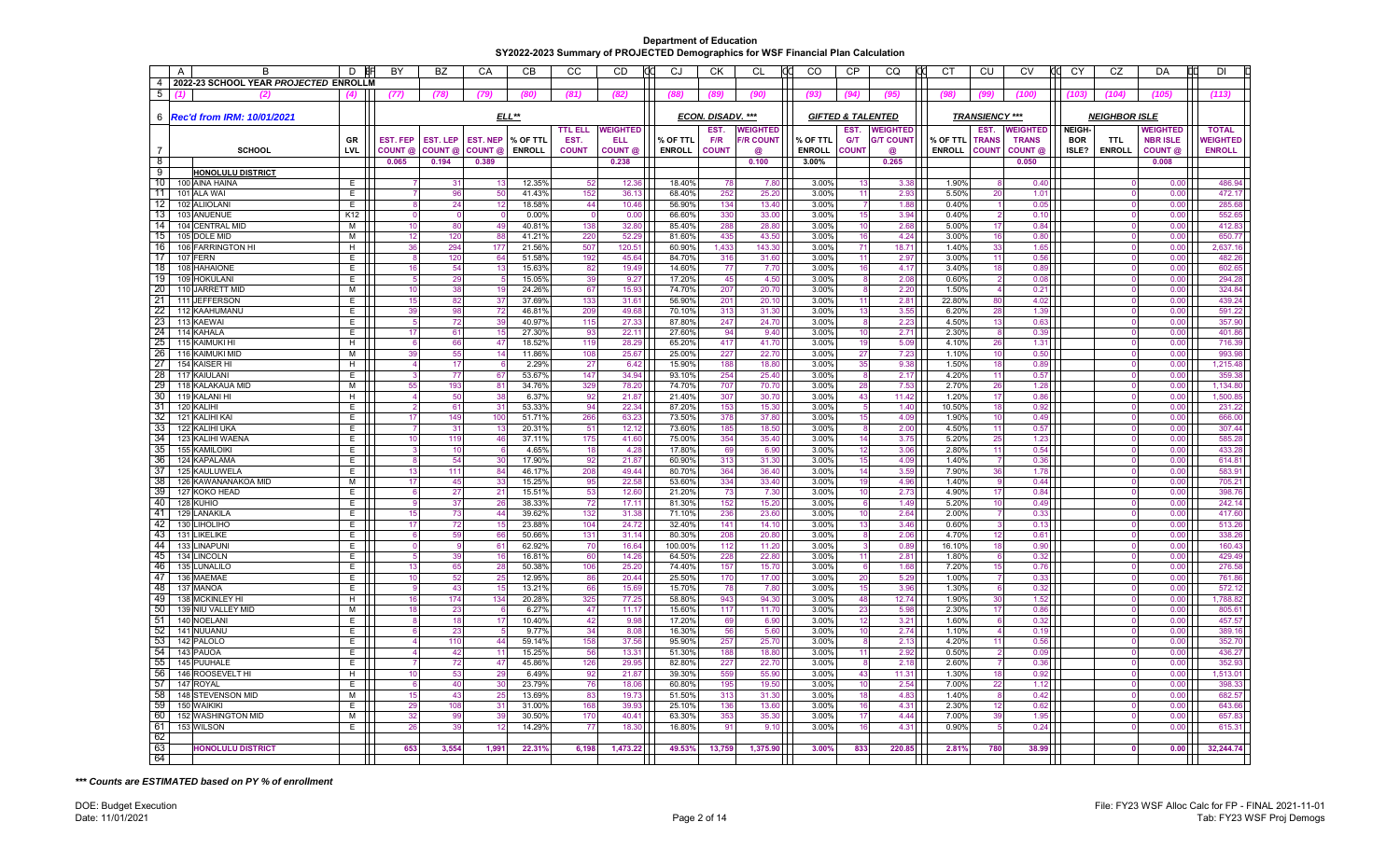|                | $\overline{A}$<br>B                             | D          | G                    | к     | $\circ$ | P              | -S                     | $\times$ | ⋎             | ZΑ<br>AB       | AF              | AJ      | AK.                  | AN         | AS     | AT           | AU           | AΑ<br>AX         | AY    | AZ.                           | <b>BA</b> | <b>BB</b>      | <b>BC</b>    | BG           | <b>BH</b>                      | BI            | <b>BJ</b>    | <b>BK</b>     |
|----------------|-------------------------------------------------|------------|----------------------|-------|---------|----------------|------------------------|----------|---------------|----------------|-----------------|---------|----------------------|------------|--------|--------------|--------------|------------------|-------|-------------------------------|-----------|----------------|--------------|--------------|--------------------------------|---------------|--------------|---------------|
| $\overline{4}$ | 2022-23 SCHOOL YEAR PROJECTED ENROLLMENT COUNTS |            |                      |       |         |                |                        |          |               |                |                 |         |                      |            |        |              |              |                  |       |                               |           |                |              |              |                                |               |              |               |
| 5              | (2)                                             | (4)        | (7)                  |       | (15)    | (16)           | (19)                   | (24)     | (25)          | (28)           | (32)            | (36)    | (37)                 | <b>40)</b> |        | (46)         | (47)         |                  |       |                               |           |                | (55)         | (59)         |                                | (61)          | (62)         | (63)          |
|                |                                                 |            |                      |       |         |                |                        |          |               |                |                 |         |                      |            |        |              |              |                  |       |                               |           |                |              |              |                                |               |              |               |
|                | 6 <b>Rec'd from IRM: 10/01/2021</b>             |            |                      |       |         |                | <b>GEN ED ENROLL *</b> |          |               |                |                 |         | <b>SPED ENROLL *</b> |            |        |              |              |                  |       | <b>ENROLLMENT FOR SUMMARY</b> |           |                |              |              | ADDT'L WEIGHTED GR. LVL COUNTS |               |              |               |
|                |                                                 |            |                      |       |         |                |                        |          | <b>TOTAL</b>  |                |                 |         |                      |            |        | <b>TOTAL</b> | <b>GRAND</b> |                  |       |                               |           |                |              |              |                                |               |              | <b>TOTAL</b>  |
|                |                                                 | GR         | PRE-K                |       |         |                |                        |          | <b>GEN ED</b> | <b>PRE-K</b>   |                 |         |                      |            |        | <b>SPED</b>  | <b>TOTAI</b> |                  |       | <b>OTHER</b>                  |           |                |              |              |                                | <b>MIDDLE</b> | <b>HIGH</b>  | <b>ADDT'L</b> |
|                | <b>SCHOOL</b>                                   | <b>LVL</b> | <b>GEN ED</b>        | K-2   | $3 - 5$ | 6              | 7-8                    | $9 - 12$ | $K-12$        | <b>SPED</b>    | $K-2$           | $3 - 5$ | 6                    | 7-8        | $9-12$ | $K-12$       | $K-12$       | $PRE-K$ $K-2$    |       | <b>ELEM</b>                   |           | MIDDLE HIGH    | <b>TOTAL</b> | $K - 2@$     | ELEM @                         | a             | $\circleda$  | <b>COUNT</b>  |
| ි 8            |                                                 |            |                      |       |         |                |                        |          |               |                |                 |         |                      |            |        |              |              |                  |       |                               |           |                |              | 0.150        | 0.000                          | 0.032         | 0.000        |               |
| 65             | <b>CENTRAL DISTRICT</b>                         |            |                      |       |         |                |                        |          |               |                |                 |         |                      |            |        |              |              |                  |       |                               |           |                |              |              |                                |               |              |               |
| 66             | 200 AIEA EL                                     | E.         | $\Omega$             | 106   | 108     | 40             |                        |          | 254           | 5 <sub>l</sub> | -131            | 18      | 6                    | n          |        | 37           | 291          | -51              | 119   | 172                           |           |                | 296          | 17.85        | 0.00                           | 0.00          | 0.00         | 17.85         |
| 67             | 202 AIEA HI                                     | H          | $\Omega$             |       |         |                |                        | 902      | 902           | $\Omega$       |                 |         |                      |            | 99     | 99           | 1,001        | $\Omega$         |       | $\Omega$                      |           | $1,00^{\circ}$ | 1,001        | 0.00         | 0.00                           | 0.00          | 0.00         | 0.00          |
| 68             | 201 AIEA IN                                     | м          |                      |       |         |                | 41'                    |          | 411           | U.             |                 |         |                      | 53         |        | 53           | 464          | $\Omega$         |       | $\Omega$                      | 464       |                | 464          | 0.00         | 0.00                           | 14.74         | 0.00         | 14.74         |
| 69             | 203 ALIAMANU EL                                 | E.         | $\Omega$             | 247   | 266     | 71             |                        |          | 584           | 13             | 15 <sub>l</sub> | 22      | 11                   | $\Omega$   |        | 48           | 632          | 13               | 262   | 370                           |           |                | 645          | 39.30        | 0.00                           | 0.00          | 0.00         | 39.30         |
| 70             | 204 ALIAMANU INT                                | м          |                      |       |         |                | 609                    |          | 609           | $\Omega$       |                 |         |                      | 74         |        | 74           | 683          |                  |       | $\Omega$                      | 683       |                | 683          | 0.00         | 0.00                           | 21.70         | 0.00         | 21.70         |
| 71             | 207 INOUYE EL                                   | Е          | $\Omega$             | 265   | 206     |                |                        |          | 471           | 40             | 34              | 11      |                      |            |        | 45           | 516          | 40               | 299   | 217                           |           |                | 556          | 44.85        | 0.00                           | 0.00          | 0.00         | 44.85         |
| -72            | 206 HALEIWA                                     | E.         | $\Omega$             | 68    | 83      | 26             |                        |          | 177           | -7             | -17             | 15      | $\overline{a}$       | $\Omega$   |        | 36           | 213          | 7                | 85    | 128                           |           |                | 220          | 12.75        | 0.00                           | 0.00          | 0.00         | 12.75         |
| 73             | 208 HELEMANO                                    | E.         | $\Omega$             | 232   | 197     |                |                        |          | 429           | 16             | 13              | 39      | $\Omega$             |            |        | 52           | 481          | 16               | 245   | 236                           |           |                | 497          | 36.75        | 0.00                           | 0.00          | 0.00         | 36.75         |
| 74             | 209 HICKAM                                      | E.         | $\Omega$             | 154   | 190     | 40             |                        |          | 384           |                | 15              | 23      | 7                    |            |        | 45           | 429          | 7                | 169   | 260                           |           |                | 436          | 25.35        | 0.00                           | 0.00          | 0.00         | 25.35         |
| 75             | 210 ILIAHI                                      | E.         | $\Omega$             | 158   | 140     |                |                        |          | 298           | Δ              | 10              | 15      | $\Omega$             | $\Omega$   |        | 25           | 323          | $\overline{4}$   | 168   | 155                           |           |                | 327          | 25.20        | 0.00                           | 0.00          | 0.00         | 25.20         |
| 76             | 211 KAALA                                       | E.         | $\Omega$             | 172   | 179     |                |                        |          | 351           | 11             | 21              | 31      | $\Omega$             |            |        | 52           | 403          | 11               | 193   | 210                           |           |                | 414          | 28.95        | 0.00                           | 0.00          | 0.00         | 28.95         |
| 77             | 212 KIPAPA                                      | Е          | $\Omega$             | 193   | 247     |                |                        |          | 440           | 16             | 29              | 34      |                      |            |        | 63           | 503          | 16               | 222   | 281                           |           |                | 519          | 33.30        | 0.00                           | 0.00          | 0.00         | 33.30         |
| 78             | 214 LEILEHUA HI                                 | H          | $\Omega$             |       |         | $\Omega$       |                        | 1.405    | 1.405         | $\Omega$       |                 |         | $\Omega$             | $\Omega$   | 196    | 196          | 1.601        | $\Omega$         |       | $\Omega$                      |           | 1,60'          | 1,601        | 0.00         | 0.00                           | 0.00          | 0.00         | 0.00          |
| 79             | 215 MAKALAPA                                    | E          | $\Omega$             | 230   | 221     | 77             |                        |          | 528           | 13             | 22              | 18      | 6                    |            |        | 46           | 574          | 13               | 252   | 322                           |           |                | 587          | 37.80        | 0.00                           | 0.00          | 0.00         | 37.80         |
| 80             | 216 MILILANI HI                                 | H          |                      |       |         |                |                        | 2,272    | 2,272         | $\Omega$       |                 |         |                      |            | 258    | 258          | 2.530        | $\Omega$         |       |                               |           | 2,530          | 2,530        | 0.00         | 0.00                           | 0.00          | 0.00         | 0.00          |
| 81             | 240 MILILANI IKE                                | E          | $\Omega$             | 180   | 234     | $\Omega$       |                        |          | 414           | a              | 20              | 44      | $\cap$               | $\Omega$   |        | 64           | 478          | 9 <sup>1</sup>   | 200   | 278                           |           |                | 487          | 30.00        | 0.00                           | 0.00          | 0.00         | 30.00         |
| -82            | 241 MILILANI MAUKA                              | E          | $\Omega$             | 306   | 321     |                |                        |          | 627           | g              | 22              | 29      | $\Omega$             | $\Omega$   |        | 51           | 678          | $9^{\circ}$      | 328   | 350                           |           |                | 687          | 49.20        | 0.00                           | 0.00          | 0.00         | 49.20         |
| 83<br>84       | 238 MILILANI MID                                | м          | $\Omega$             |       |         | 508            | 915                    |          | 1,423         | $\Omega$       |                 |         | 50                   | 106        |        | 156          | 1.579        | $\Omega$         |       | $\Omega$                      | 1.579     |                | 1,579        | 0.00         | 0.00                           | 50.18         | 0.00         | 50.18         |
|                | 242 MILILANI UKA                                | E          | $\Omega$             | 297   | 347     |                |                        |          | 644           | 17             | 34              | 25      | $\Omega$             |            |        | 59           | 703          | 17               | 331   | 372                           |           |                | 720          | 49.65        | 0.00                           | 0.00          | 0.00         | 49.65         |
| 85<br>-86      | 234 MILILANI WAENA                              | E.<br>E.   | $\Omega$             | 288   | 343     | $\Omega$<br>87 |                        |          | 631           | 16             | 27              | 43      | $6 \overline{6}$     |            |        | 70           | 701          | 16               | 315   | 386                           | $\Omega$  |                | 717          | 47.25        | 0.00                           | 0.00          | 0.00         | 47.25         |
| 87             | 217 MOANALUA EL                                 |            | $\Omega$<br>$\Omega$ | 229   | 285     |                |                        |          | 601<br>1.920  | $\Omega$       |                 | 15      |                      |            | 158    | 30           | 631          | 7<br>$\Omega$    | 238   | 393                           |           |                | 638          | 35.70        | 0.00                           | 0.00          | 0.00         | 35.70         |
| -88            | 218 MOANALUA HI<br>219 MOANALUA MID             | H<br>M     | $\Omega$             |       |         | $\Omega$       | 621                    | 1.920    | 621           | $\Omega$       |                 |         |                      | 59         |        | 158<br>59    | 2.078<br>680 | $\Omega$         |       | $\Omega$                      | 680       | 2.078          | 2.078<br>680 | 0.00<br>0.00 | 0.00<br>0.00                   | 0.00<br>21.6' | 0.00<br>0.00 | 0.00<br>21.61 |
| -89            | 220 MOKULELE                                    | E.         | $\Omega$             | 86    | 73      | 15             |                        |          | 174           |                | 0<br>16         | 15      | 4                    |            |        | 35           | 209          | $\overline{7}$   | 102   | 107                           |           |                | 216          | 15.30        | 0.00                           | 0.00          | 0.00         | 15.30         |
| 90             | 221 NIMITZ                                      | E          | $\Omega$             | 186   | 185     | 61             |                        |          | 432           | 15             | 35              | 25      |                      |            |        | 67           | 499          | 15               | 221   | 278                           |           |                | 514          | 33.15        | 0.00                           | 0.00          | 0.00         | 33.15         |
| -91            | 222 PEARL HARBOR                                | E.         | $\Omega$             | 171   | 161     | 51             |                        |          | 383           | 18             | 21              | 33      | 9                    | $\Omega$   |        | 63           | 446          | 18               | 192   | 254                           | $\Omega$  |                | 464          | 28.80        | 0.00                           | 0.00          | 0.00         | 28.80         |
| -92            | 223 PEARL HARBOR KAI                            | E          | $\Omega$             | 142   | 100     | 40             |                        |          | 282           |                | 21              | 18      | 6                    |            |        | 45           | 327          | 7                | 163   | 164                           |           |                | 334          | 24.45        | 0.00                           | 0.00          | 0.00         | 24.45         |
| -93            | 243 PEARL RIDGE                                 | E.         | $\Omega$             | 163   | 162     | 68             |                        |          | 393           | 6              | 22              | 19      | 6                    |            |        | 47           | 440          | 6                | 185   | 255                           |           |                | 446          | 27.75        | 0.00                           | 0.00          | 0.00         | 27.75         |
| -94            | 224 RADFORD HI                                  | H          | $\Omega$             |       |         | $\Omega$       |                        | 1.127    | 1.127         | $\Omega$       | $\Omega$        |         | $\Omega$             | $\Omega$   | 112    | 112          | 1.239        | $\mathbf{0}$     |       | $\Omega$                      | $\Omega$  | 1,239          | 1.239        | 0.00         | 0.00                           | 0.00          | 0.00         | 0.00          |
| 95             | 225 RED HILL                                    | E          | $\Omega$             | 160   | 176     | 59             |                        |          | 395           | 6              | 21              | 19      | 3                    |            |        | 43           | 438          | 6                | 181   | 257                           |           |                | 444          | 27.15        | 0.00                           | 0.00          | 0.00         | 27.15         |
| 96             | 239 SALT LAKE                                   | E          |                      | 226   | 250     | 96             |                        |          | 572           | 17             | 23              | 24      |                      |            |        | 56           | 628          | 17               | 249   | 379                           |           |                | 645          | 37.35        | 0.00                           | 0.00          | 0.00         | 37.35         |
| -97            | <b>227 SCOTT</b>                                | E.         | $\Omega$             | 181   | 167     | 58             |                        |          | 406           | 8              | 10              | 15      | 10 <sup>1</sup>      | $\Omega$   |        | 35           | 441          | 8                | 191   | 250                           | $\Omega$  |                | 449          | 28.65        | 0.00                           | 0.00          | 0.00         | 28.65         |
| -98            | 228 SHAFTER                                     | E.         | $\Omega$             | 180   | 122     | 32             |                        |          | 334           | 10             | 12              | 27      | 3                    | $\Omega$   |        | 42           | 376          | 10 <sup>1</sup>  | 192   | 184                           |           |                | 386          | 28.80        | 0.00                           | 0.00          | 0.00         | 28.80         |
| -99            | 226 SOLOMON                                     | E          | $\Omega$             | 336   | 263     |                |                        |          | 599           | 40             | 46              | 30      |                      |            |        | 76           | 675          | 40               | 382   | 293                           |           |                | 715          | 57.30        | 0.00                           | 0.00          | 0.00         | 57.30         |
| 100            | 229 WAHIAWA EL                                  | E.         | $\Omega$             | 175   | 171     |                |                        |          | 346           | 19             | 30              | 28      | $\Omega$             | $\Omega$   |        | 58           | 404          | 19               | 205   | 199                           | $\Omega$  |                | 423          | 30.75        | 0.00                           | 0.00          | 0.00         | 30.75         |
| 101            | 230 WAHIAWA MID                                 | м          | $\Omega$             |       |         | 226            | 385                    |          | 611           | $\Omega$       | n               |         | 42                   | 81         |        | 123          | 734          | $\mathbf{0}$     |       | - 0                           | 734       |                | 734          | 0.00         | 0.00                           | 23.32         | 0.00         | 23.32         |
| 102            | 231 WAIALUA EL                                  | E          | $\Omega$             | 154   | 174     | 58             |                        |          | 386           | 6              | 20              | 12      | 13                   |            |        | 45           | 431          | 6                | 174   | 257                           |           |                | 437          | 26.10        | 0.00                           | 0.00          | 0.00         | 26.10         |
| 103            | 232 WAIALUA HI & INT                            | <b>CMH</b> | $\Omega$             |       |         |                | 172                    | 384      | 556           | $\Omega$       |                 |         |                      | 25         | 34     | 59           | 615          | $\Omega$         |       |                               | 197       | 418            | 615          | 0.00         | 0.00                           | 6.26          | 0.00         | 6.26          |
| 104            | 233 WAIMALU                                     | E.         | $\Omega$             | 141   | 119     | 40             |                        |          | 300           | 9              | 28              | 33      |                      |            |        | 67           | 367          | -9               | 169   | 198                           |           |                | 376          | 25.35        | 0.00                           | 0.00          | 0.00         | 25.35         |
| 105            | 235 WEBLING                                     | E          |                      | 149   | 173     | 58             |                        |          | 380           | 6              | 14              | 19      | $\mathbf{Q}$         |            |        | 42           | 422          | $6 \overline{6}$ | 163   | 259                           |           |                | 428          | 24.45        | 0.00                           | 0.00          | 0.00         | 24.45         |
| 106            | 236 WHEELER EL                                  | E          | $\Omega$             | 268   | 267     |                |                        |          | 535           | 22             | 33              | 41      |                      |            |        | 74           | 609          | 22               | 301   | 308                           |           |                | 631          | 45.15        | 0.00                           | 0.00          | 0.00         | 45.15         |
| 107            | 237 WHEELER MID                                 | M          | $\Omega$             |       |         | 216            | 351                    |          | 567           | $\Omega$       |                 |         | 29                   | 43         |        | 72           | 639          | $\Omega$         |       | - 0                           | 639       |                | 639          | 0.00         | 0.00                           | 20.3'         | 0.00         | 20.31         |
| 108            |                                                 |            |                      |       |         |                |                        |          |               |                |                 |         |                      |            |        |              |              |                  |       |                               |           |                |              |              |                                |               |              |               |
| 109            | <b>CENTRAL DISTRICT</b>                         |            | $\mathbf{0}$         | 5,843 | 5,930   | 1,927          | 3,464                  | 8,010    | 25,174        | 386            | 653             | 740     | 246                  | 441        | 857    | 2,937        | 28,111       | 386              | 6,496 | 7,772                         | 4,976     | 8,867          | 28,497       | 974.40       | 0.00                           | 158.12        | 0.00         | 1,132.52      |
| 110            |                                                 |            |                      |       |         |                |                        |          |               |                |                 |         |                      |            |        |              |              |                  |       |                               |           |                |              |              |                                |               |              |               |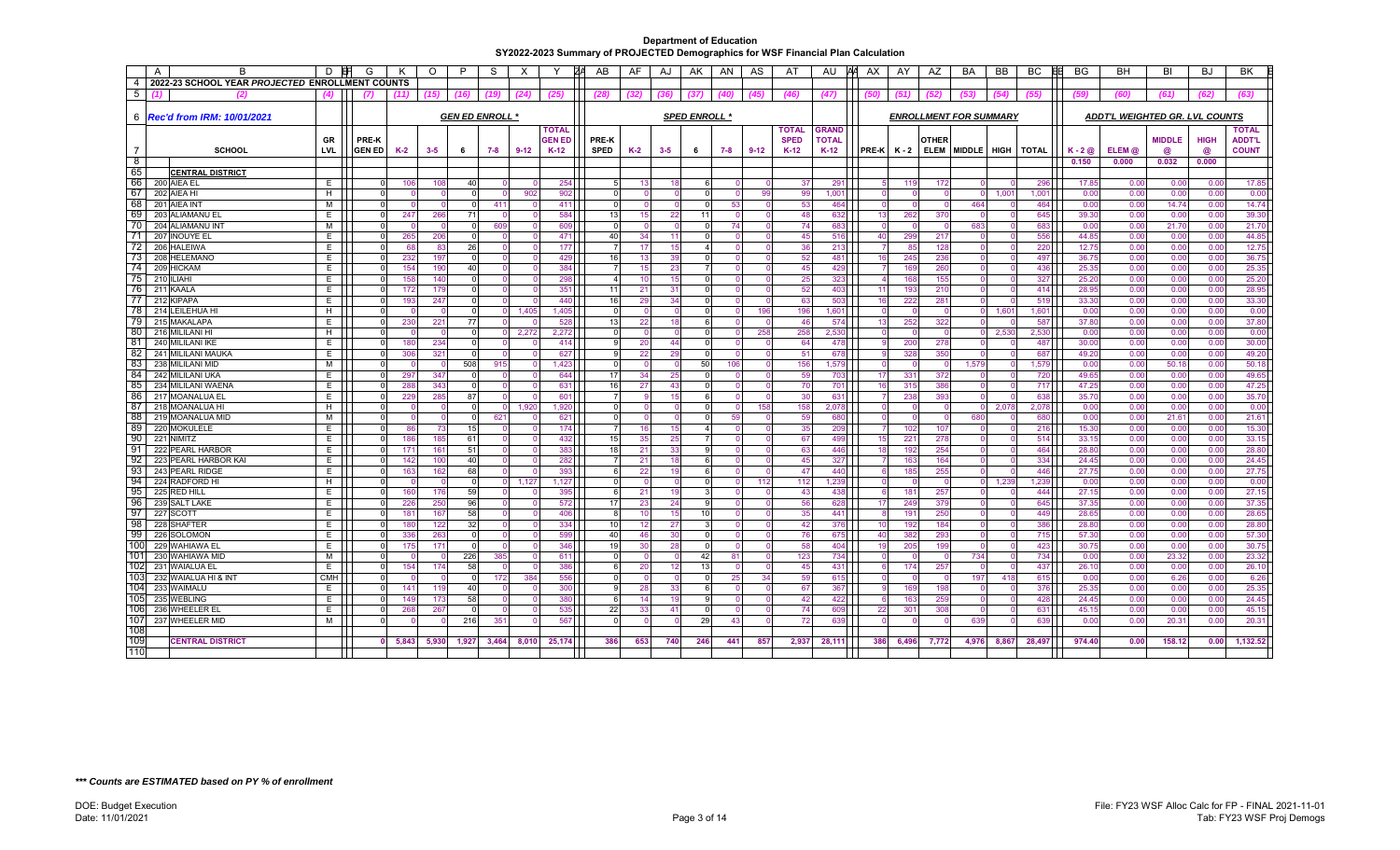|                | $\overline{A}$ | R                                     | D               | BY                   | <b>BZ</b>            | CA              | CB              | CC.            | <b>CD</b>       | CJ               | <b>CK</b>         | CL               | <b>CO</b><br>rr | <b>CP</b>                    | CO               | CT.             | CU                    | <b>CV</b><br>dd | CY           | CZ                   | DA              | <b>DI</b>        |
|----------------|----------------|---------------------------------------|-----------------|----------------------|----------------------|-----------------|-----------------|----------------|-----------------|------------------|-------------------|------------------|-----------------|------------------------------|------------------|-----------------|-----------------------|-----------------|--------------|----------------------|-----------------|------------------|
| $\overline{4}$ |                | 2022-23 SCHOOL YEAR PROJECTED ENROLLN |                 |                      |                      |                 |                 |                |                 |                  |                   |                  |                 |                              |                  |                 |                       |                 |              |                      |                 |                  |
| 5              |                | ω                                     | $\mathbf{A}$    | (77)                 | (78)                 | (79)            | (80)            | (81)           | (82)            | (88)             | (89)              | (90)             | (93)            | (94)                         | (95)             | (98)            | (99)                  | (100)           | (103)        | (104)                | (105)           | (113)            |
|                |                |                                       |                 |                      |                      |                 |                 |                |                 |                  |                   |                  |                 |                              |                  |                 |                       |                 |              |                      |                 |                  |
|                |                | 6   Rec'd from IRM: 10/01/2021        |                 |                      |                      |                 | ELL**           |                |                 |                  | ECON. DISADV. *** |                  |                 | <b>GIFTED &amp; TALENTED</b> |                  |                 | <b>TRANSIENCY ***</b> |                 |              | <b>NEIGHBOR ISLE</b> |                 |                  |
|                |                |                                       |                 |                      |                      |                 |                 | <b>TTL ELL</b> | <b>WEIGHTED</b> |                  | EST.              | <b>WEIGHTED</b>  |                 | EST.                         | <b>WEIGHTED</b>  |                 | EST.                  | WEIGHTED        | <b>NEIGH</b> |                      | <b>WEIGHTED</b> | <b>TOTAL</b>     |
|                |                |                                       | GR              | EST. FEP             | <b>EST. LEP</b>      | <b>EST. NEP</b> | % OF TTL        | EST.           | <b>ELL</b>      | % OF TTL         | F/R               | <b>F/R COUNT</b> | % OF TTL        | <b>G/T</b>                   | <b>G/T COUNT</b> | % OF TTL        | <b>TRANS</b>          | <b>TRANS</b>    | <b>BOR</b>   | <b>TTL</b>           | <b>NBR ISLE</b> | <b>NEIGHTED</b>  |
|                |                | <b>SCHOOL</b>                         | LVL             | COUNT @              | COUNT @              | COUNT @         | <b>ENROLL</b>   | <b>COUNT</b>   | COUNT @         | <b>ENROLL</b>    | <b>COUNT</b>      | @                | <b>ENROLL</b>   | <b>COUNT</b>                 | @                | <b>ENROLL</b>   | <b>COUNT</b>          | COUNT @         | ISLE?        | <b>ENROLL</b>        | COUNT @         | <b>ENROLL</b>    |
| $^8$           |                |                                       |                 | 0.065                | 0.194                | 0.389           |                 |                | 0.238           |                  |                   | 0.100            | $3.00\%$        |                              | 0.265            |                 |                       | 0.050           |              |                      | 0.008           |                  |
| 65             |                | <b>CENTRAL DISTRICT</b>               |                 |                      |                      |                 |                 |                |                 |                  |                   |                  |                 |                              |                  |                 |                       |                 |              |                      |                 |                  |
| 66             |                | 200 AIEA EL                           | E.              | ĥ                    | 67                   | 50              | 42.14%          | 123            | 29.24           | 89.40%           | 260               | 26.00            | 3.00%           | - 9                          | 2.31             | 2.70%           |                       | 0.39            |              |                      | 0.00            | 371.79           |
| 67             |                | 202 AIEA HI                           | H               | $\mathbf{9}$         | 52                   | 18              | 7.96%           | 80             | 19.02           | 48.30%           | 483               | 48.30            | 3.00%           | 30                           | 7.96             | 2.40%           | 24                    | 1.20            |              |                      | 0.00            | 1,077.47         |
| 68             |                | 201 AIEA INT                          | М               | <sub>8</sub>         | 31                   |                 | 9.80%           | 45             | 10.70           | 52.90%           | 245               | 24.50            | 3.00%           | 14                           | 3.69             | 2.80%           | 13                    | 0.65            |              |                      | 0.00            | 518.28           |
| 69             |                | 203 ALIAMANU EL                       | E               | 18                   | 34                   | 12              | 10.08%          | 64             | 15.21           | 31.20%           | 197               | 19.70            | 3.00%           | 19                           | 5.02             | 9.70%           | 61                    | 3.07            |              | $\Omega$             | 0.00            | 727.30           |
| 70             |                | 204 ALIAMANU INT                      | М               |                      | 28                   |                 | 6.34%           | 43             | 10.22           | 30.90%           | 211               | 21.10            | 3.00%           | 20                           | 5.43             | 11.10%          | 76                    | 3.79            |              |                      | 0.00            | 745.24           |
| 71             |                | 207 INOUYE EL                         | E               | $\Omega$             | 16                   |                 | 4.88%           | 25             | 5.94            | 19.60%           | 101               | 10.10            | 3.00%           | 15                           | 4.10             | 29.90%          | 154                   | 7.71            |              |                      | 0.00            | 628.71           |
| -72<br>73      |                | 206 HALEIWA                           | E               | $\vert$              | 8 <sup>1</sup><br>37 |                 | 5.66%           | 12             | 2.85            | 61.50%           | 131               | 13.10            | 3.00%           | - 6<br>14                    | 1.69             | 2.70%           | - 6                   | 0.29            |              |                      | 0.00            | 250.68           |
| 74             |                | 208 HELEMANO<br>209 HICKAM            | E.<br>E         | 17<br>$6 \mid$       | 10                   | 12              | 13.45%<br>5.38% | 65<br>23       | 15.45<br>5.47   | 67.50%<br>7.90%  | 325<br>34         | 32.50<br>3.40    | 3.00%<br>3.00%  | 13                           | 3.82<br>3.41     | 8.00%<br>19.00% | 38<br>82              | 1.92<br>4.08    |              |                      | 0.00<br>0.00    | 587.45<br>477.70 |
| 75             |                | 210 ILIAHI                            | E               | $\overline{2}$       | 12                   |                 | 5.03%           | 16             | 3.80            | 57.90%           | 187               | 18.70            | 3.00%           | 10                           | 2.57             | 1.70%           |                       | 0.27            |              | $\Omega$             | 0.00            | 377.55           |
| 76             |                | 211 KAALA                             | E               | $\overline{7}$       | 77                   | 35              | 29.50%          | 119            | 28.29           | 82.20%           | 331               | 33.10            | 3.00%           | 12                           | 3.20             | 2.30%           |                       | 0.46            |              | $\Omega$             | 0.00            | 508.00           |
| 77             |                | 212 KIPAPA                            | E               | $\overline{2}$       | 25                   | 15              | 8.42%           | 42             | 9.98            | 52.90%           | 266               | 26.60            | 3.00%           | 15                           | 4.00             | 1.10%           |                       | 0.28            |              |                      | 0.00            | 593.16           |
| -78            |                | 214 LEILEHUA HI                       | H               | 11                   | 91                   | 23              | 7.78%           | 125            | 29.71           | 54.40%           | 871               | 87.10            | 3.00%           | 48                           | 12.73            | 5.40%           | 86                    | 4.32            |              | $\Omega$             | 0.00            | 1,734.86         |
| 79             |                | 215 MAKALAPA                          | E               | 22                   | 44                   | 10              | 13.16%          | 76             | 18.06           | 47.20%           | 271               | 27.10            | 3.00%           | 17                           | 4.56             | 9.40%           | 54                    | 2.70            |              | $\Omega$             | 0.00            | 677.23           |
| 80             |                | 216 MILILANI HI                       | H               | $6 \mid$             | 34                   |                 | 1.91%           | 48             | 11.41           | 18.60%           | 471               | 47.10            | 3.00%           | 76                           | 20.11            | 1.10%           | 28                    | 1.39            |              |                      | 0.00            | 2,610.01         |
| 81             |                | 240 MILILANI IKE                      | E               | 3                    | $\overline{7}$       |                 | 2.35%           | 11             | 2.61            | 7.60%            | 36                | 3.60             | 3.00%           | 14                           | 3.80             | 1.10%           | -5                    | 0.26            |              |                      | 0.00            | 527.28           |
| 82             |                | 241 MILILANI MAUKA                    | E.              | 8                    | 23                   |                 | 5.62%           | 38             | 9.03            | 18.60%           | 126               | 12.60            | 3.00%           | 20                           | 5.39             | 2.60%           | 18                    | 0.88            |              |                      | 0.00            | 764.10           |
| 83             |                | 238 MILILANI MID                      | М               | $\overline{7}$       | 25                   |                 | 2.61%           | 41             | 9.75            | 23.20%           | 366               | 36.60            | 3.00%           | 47                           | 12.55            | 1.10%           | 17                    | 0.87            |              |                      | 0.00            | 1,688.94         |
| 84             |                | 242 MILILANI UKA                      | E               | $\overline{3}$       | 20                   |                 | 3.89%           | 27             | 6.42            | 26.00%           | 183               | 18.30            | 3.00%           | 21                           | 5.59             | 2.50%           | 18                    | 0.88            |              |                      | 0.00            | 800.84           |
| 85             |                | 234 MILILANI WAENA                    | E               | $\overline{4}$       | 19                   |                 | 3.74%           | 26             | 6.18            | 23.90%           | 168               | 16.80            | 3.00%           | 21                           | 5.57             | 1.90%           | 13                    | 0.67            |              | $\Omega$             | 0.00            | 793.47           |
| 86             |                | 217 MOANALUA EL                       | E               | 9                    | 28                   |                 | 7.26%           | 46             | 10.93           | 20.70%           | 131               | 13.10            | 3.00%           | 19                           | 5.02             | 1.90%           | 12                    | 0.60            |              |                      | 0.00            | 703.35           |
| 87             |                | 218 MOANALUA HI                       | H               | 24                   | 55                   | 22              | 4.87%           | 101            | 24.01           | 27.40%           | 569               | 56.90            | 3.00%           | 62                           | 16.52            | 2.80%           | 58                    | 2.91            |              |                      | 0.00            | 2,178.34         |
| 88             |                | 219 MOANALUA MID                      | М               | 13                   | 24                   |                 | 6.44%           | 44             | 10.46           | 27.40%           | 186               | 18.60            | 3.00%           | 20                           | 5.41             | 4.30%           | 29                    | 1.46            |              |                      | 0.00            | 737.53           |
| -89            |                | 220 MOKULELE                          | E               |                      | 3                    |                 | 2.51%           | 5 <sub>5</sub> | 1.19            | 38.90%           | 81                | 8.10             | 3.00%           | 6                            | 1.66             | 20.50%          | 43                    | 2.14            |              |                      | 0.00            | 244.39           |
| 90             |                | 221 NIMITZ                            | E               | 4                    | 12                   |                 | 3.82%           | 19             | 4.52            | 20.40%           | 102               | 10.20            | 3.00%           | 15                           | 3.97             | 19.20%          | 96                    | 4.79            |              |                      | 0.00            | 570.62           |
| -91            |                | 222 PEARL HARBOR                      | E               | 3                    | 26                   | 16              | 10.13%          | 45             | 10.70           | 54.50%           | 243               | 24.30            | 3.00%           | 13                           | 3.55             | 12.70%          | 57                    | 2.83            |              | $\Omega$             | 0.00            | 534.17           |
| -92            |                | 223 PEARL HARBOR KAI                  | E.              | 4                    | 12                   |                 | 6.95%           | 23             | 5.47            | 19.20%           | 63                | 6.30             | 3.00%           | 10                           | 2.60             | 18.50%          | 60                    | 3.02            |              |                      | 0.00            | 375.84           |
| -93            |                | 243 PEARL RIDGE                       | E               | 5                    | 25                   |                 | 8.37%           | 37             | 8.79            | 29.10%           | 128               | 12.80            | 3.00%           | 13                           | 3.50             | 1.40%           | -6                    | 0.31            |              |                      | 0.00            | 499.15           |
| 94             |                | 224 RADFORD HI                        | H               | $\overline{2}$       | 29                   | 16              | 3.77%           | 47             | 11.17           | 23.00%           | 285               | 28.50            | 3.00%           | 37                           | 9.85             | 8.30%           | 103                   | 5.14            |              | $\Omega$             | 0.00            | 1.293.66         |
| 95             |                | 225 RED HILL                          | E               | 9                    | 19                   | 14              | 9.49%           | 42             | 9.98            | 32.30%           | 141               | 14.10            | 3.00%           | 13                           | 3.48             | 12.30%          | 54                    | 2.69            |              |                      | 0.00            | 501.41           |
| -96            |                | 239 SALT LAKE                         | E               | 40                   | 84                   | 33              | 25.08%          | 157            | 37.32           | 55.00%           | 345               | 34.50            | 3.00%           | 19                           | 4.99             | 4.60%           | 29                    | 1.44            |              |                      | 0.00            | 760.60           |
| 97             |                | 227 SCOTT                             | E               | 14                   | 33                   | 24              | 16.10%          | 71             | 16.88           | 52.30%           | 231               | 23.10            | 3.00%           | 13                           | 3.51             | 4.40%           | 19                    | 0.97            |              |                      | 0.00            | 522.10           |
| -98            |                | 228 SHAFTER                           | E               | 3                    | 23                   |                 | 8.58%           | 32             | 7.61            | 31.10%           | 117               | 11.70            | 3.00%           | 11                           | 2.99             | 22.90%          | 86                    | 4.31            |              | $\Omega$             | 0.00            | 441.40           |
| -99            |                | 226 SOLOMON                           | E               | $\overline{0}$       | 47                   | 17              | 9.49%           | 64             | 15.21           | 51.10%           | 345               | 34.50            | 3.00%           | 20                           | 5.37             | 28.10%          | 190                   | 9.48            |              |                      | 0.00            | 836.86           |
| 100<br>101     |                | 229 WAHIAWA EI                        | E               | $\overline{7}$       | 37                   | 29              | 17.99%          | 73             | 17.35           | 74.20%           | 300               | 30.00            | 3.00%           | 12                           | 3.21             | 9.00%           | 36                    | 1.82            |              |                      | 0.00            | 506.13           |
|                |                | 230 WAHIAWA MID                       | M               | 16                   | 55                   | 20              | 12.43%          | 91             | 21.63           | 67.80%           | 498               | 49.80            | 3.00%           | 22                           | 5.84             | 4.10%           | 30                    | 1.50            |              | $\Omega$             | 0.00            | 836.09           |
| 102<br>10      |                | 231 WAIALUA EL                        | E               | 5                    | 29<br>18             |                 | 9.03%           | 39<br>27       | 9.27<br>6.42    | 52.00%           | 224<br>270        | 22.40<br>27.00   | 3.00%<br>3.00%  | 13<br>18                     | 3.43             | 2.90%<br>1.40%  | 12                    | 0.62            |              |                      | 0.00            | 498.82           |
| 104            |                | 232 WAIALUA HI & INT<br>233 WAIMALU   | <b>CMH</b><br>E | $\overline{2}$<br>13 | 43                   |                 | 4.41%<br>20.06% | 74             | 17.59           | 43.90%<br>57.80% | 212               |                  | 3.00%           | 11                           | 4.89<br>2.92     | 5.00%           |                       | 0.43            |              |                      | 0.00<br>0.00    | 660.00<br>443.97 |
| 105            |                | 235 WEBLING                           | E               |                      | 20                   | 19              | 5.76%           | 24             | 5.70            | 32.50%           | 137               | 21.20<br>13.70   | 3.00%           | 13                           | 3.35             | 8.80%           | 18<br>37              | 0.92<br>1.86    |              | $\Omega$             | 0.00            | 477.07           |
| 106            |                | 236 WHEELER EL                        | E               | $\overline{0}$       | 21                   |                 | 4.62%           | 28             | 6.66            | 46.60%           | 284               | 28.40            | 3.00%           | 18                           | 4.84             | 21.40%          | 130                   | 6.52            |              |                      | 0.00            | 722.56           |
| 107            |                | 237 WHEELER MID                       | М               | 10                   | 19                   |                 | 5.53%           | 35             | 8.32            | 39.70%           | 254               | 25.40            | 3.00%           | 19                           | 5.08             | 21.70%          | 139                   | 6.93            |              |                      | 0.00            | 705.04           |
| 108            |                |                                       |                 |                      |                      |                 |                 |                |                 |                  |                   |                  |                 |                              |                  |                 |                       |                 |              |                      |                 |                  |
| 109            |                | <b>CENTRAL DISTRICT</b>               |                 | 333                  | 1,318                | 522             | 7.73%           | 2,173          | 516.51          | 37.03%           | 10,409            | 1,040.90         | 3.00%           | 843                          | 223.48           | 7.03%           | 1,976                 | 98.79           |              |                      | 0.00            | 31,509.20        |
| 110            |                |                                       |                 |                      |                      |                 |                 |                |                 |                  |                   |                  |                 |                              |                  |                 |                       |                 |              |                      |                 |                  |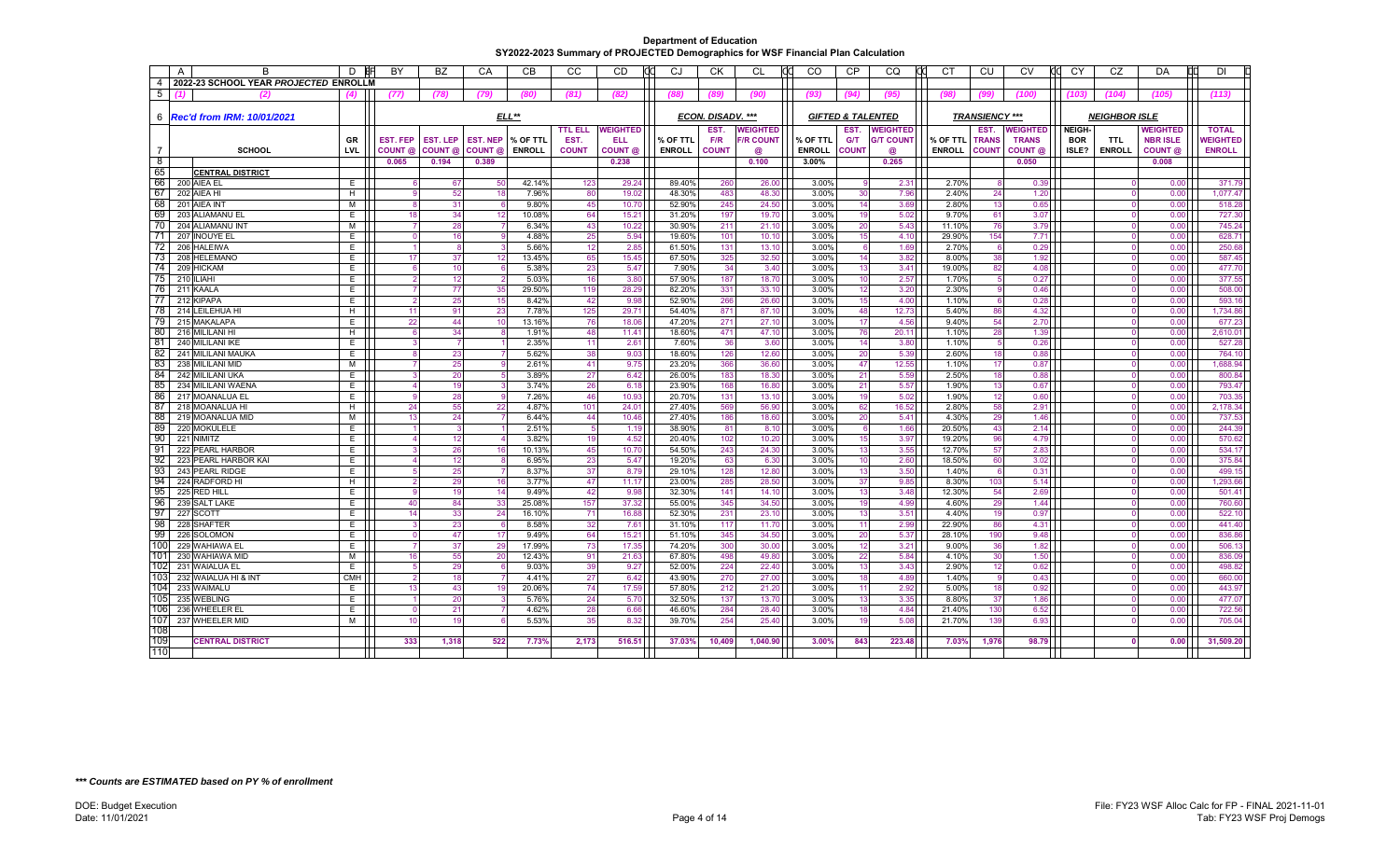|                | $\overline{A}$<br>B                             | D          | G                    |           | O       | $\mathsf{P}$ | S                      | $\times$ |                 | ZΑ<br>AB      | AF       | AJ       | AK                   | AN   | AS       | AT           | AU           | AA AX          | AY              | AZ                            | BA                       | BB           | BC<br>EE        | <b>BG</b>        | <b>BH</b>                             | BI            | <b>BJ</b>    | <b>BK</b>      |
|----------------|-------------------------------------------------|------------|----------------------|-----------|---------|--------------|------------------------|----------|-----------------|---------------|----------|----------|----------------------|------|----------|--------------|--------------|----------------|-----------------|-------------------------------|--------------------------|--------------|-----------------|------------------|---------------------------------------|---------------|--------------|----------------|
| $\overline{4}$ | 2022-23 SCHOOL YEAR PROJECTED ENROLLMENT COUNTS |            |                      |           |         |              |                        |          |                 |               |          |          |                      |      |          |              |              |                |                 |                               |                          |              |                 |                  |                                       |               |              |                |
| 5              | (2)                                             | (4)        | 71                   | (11)      | (15)    | (16)         | (19)                   | (24)     | (25)            | (28)          | (32)     | (36)     | (37)                 | (40) | (45)     | (46)         | (47)         |                | (51)            | (52)                          | (53)                     | (54)         | (55)            |                  | (60)                                  | (61)          | (62)         | (63)           |
|                |                                                 |            |                      |           |         |              |                        |          |                 |               |          |          |                      |      |          |              |              |                |                 |                               |                          |              |                 |                  |                                       |               |              |                |
| 6              | <b>Rec'd from IRM: 10/01/2021</b>               |            |                      |           |         |              | <b>GEN ED ENROLL *</b> |          |                 |               |          |          | <b>SPED ENROLL *</b> |      |          |              |              |                |                 | <b>ENROLLMENT FOR SUMMARY</b> |                          |              |                 |                  | <b>ADDT'L WEIGHTED GR. LVL COUNTS</b> |               |              |                |
|                |                                                 |            |                      |           |         |              |                        |          |                 |               |          |          |                      |      |          |              |              |                |                 |                               |                          |              |                 |                  |                                       |               |              |                |
|                |                                                 |            |                      |           |         |              |                        |          | <b>TOTAL</b>    |               |          |          |                      |      |          | <b>TOTAL</b> | <b>GRAND</b> |                |                 |                               |                          |              |                 |                  |                                       |               |              | <b>TOTAL</b>   |
|                |                                                 | GR         | <b>PRE-K</b>         |           |         |              |                        |          | <b>GEN ED</b>   | <b>PRE-K</b>  |          |          |                      |      |          | <b>SPED</b>  | <b>TOTAL</b> |                |                 | OTHER                         |                          |              |                 |                  |                                       | <b>MIDDLE</b> | <b>HIGH</b>  | <b>ADDT'L</b>  |
|                | SCHOOL                                          | LVL        | <b>GEN ED</b>        | $K-2$     | $3 - 5$ | - 6          | 7-8                    | $9 - 12$ | $K-12$          | SPED          | $K-2$    | $3 - 5$  | 6                    | 7-8  | $9 - 12$ | $K-12$       | $K-12$       | PRE-K          | K - 2           |                               | ELEM MIDDLE HIGH   TOTAL |              |                 | $K - 2$ $\omega$ | ELEM @                                | @             | $\omega$     | <b>COUNT</b>   |
| ි 8            |                                                 |            |                      |           |         |              |                        |          |                 |               |          |          |                      |      |          |              |              |                |                 |                               |                          |              |                 | 0.150            | 0.000                                 | 0.032         | 0.000        |                |
| 111            | <b>LEEWARD DISTRICT</b>                         |            |                      |           |         |              |                        |          |                 |               |          |          |                      |      |          |              |              |                |                 |                               |                          |              |                 |                  |                                       |               |              |                |
| 112            | 250 AHRENS                                      | E          | $\Omega$             | 439       | 518     | 172          |                        |          | 1,129           | 16            | -37      | 36       | 14                   |      | $\Omega$ | 87           | 1,216        | 16             | 476             | 740                           |                          |              | 1,232           | 71.40            | 0.00                                  | 0.00          | 0.00         | 71.40          |
| 113<br>114     | 251 BARBERS POINT                               | E          | $\Omega$<br>$\Omega$ | 252       | 220     |              |                        |          | 472             | 11            | 18       | 24       |                      |      |          | 42           | 514          | 11             | 270             | 244                           |                          |              | 525             | 40.50            | 0.00                                  | 0.00          | 0.00         | 40.50          |
| 115            | 252 CAMPBELL HI                                 | H          |                      |           |         |              |                        | 2,808    | 2,808           | $\Omega$      |          |          |                      |      | 303      | 303          | 3,111        |                | $\Omega$        | - 0                           |                          | 3,111        | 3,11'           | 0.00             | 0.00                                  | 0.00          | 0.00         | 0.00           |
| 116            | 297 EAST KAPOLEI MIDDLE                         | м          | $\Omega$             | 498       |         | 223          | 372                    |          | 595             |               |          |          | 25                   | 66   |          | 91           | 686          |                | $\Omega$        | $\Omega$                      | 686                      |              | 686             | 0.00             | 0.00                                  | 21.80         | 0.00         | 21.80<br>80.70 |
| 117            | 253 EWA EL                                      | E.         | $\Omega$             | 336       | 506     |              |                        |          | 1,004           | 44            | 40       | 31       |                      |      |          | 71           | 1,075        | 44             | 538             | 537                           |                          |              | 1,119           | 80.70            | 0.00<br>0.00                          | 0.00          | 0.00         | 54.45          |
| 118            | 254 EWA BEACH EL<br>296 EWA MAKAI MIDDLE        | E<br>M     | $\Omega$<br>$\Omega$ |           | 381     | 404          | 744                    |          | 717<br>1.148    | 13<br>U       | 27       | 36       | 28                   | 56   |          | 63<br>84     | 780<br>1,232 | 13<br>$\Omega$ | 363<br>$\Omega$ | 417<br>$\Omega$               | 1.232                    |              | 793<br>1,232    | 54.45<br>0.00    | 0.00                                  | 0.00<br>39.15 | 0.00<br>0.00 | 39.15          |
| 119            |                                                 | M          | $\Omega$             |           |         |              | 670                    |          |                 | $\Omega$      |          |          |                      |      |          |              |              |                | $\Omega$        |                               |                          |              |                 |                  |                                       |               |              | 23.83          |
| 120            | 255 HIGHLANDS INT                               |            | $\Omega$             | 432       | 449     | 128          |                        |          | 670<br>1,009    | 17            | 29       | 29       | 12                   | 80   |          | 80<br>70     | 750<br>1,079 | 17             | 461             | 618                           | 750                      |              | 750<br>1,096    | 0.00<br>69.15    | 0.00<br>0.00                          | 23.83<br>0.00 | 0.00<br>0.00 | 69.15          |
| 121            | 280 HOLOMUA                                     | E (MT<br>E | 0                    | 217       | 250     | 87           |                        |          | 554             | 6             |          | 35       |                      |      | -0       | 65           | 619          | -6             | 238             | 381                           |                          |              | 625             | 35.70            | 0.00                                  |               | 0.00         | 35.70          |
| 122            | 276 HONOWAI<br>293 HO'OKELE                     | E.         | 0                    | 344       | 396     |              |                        |          | 740             | 8             | 21<br>22 | 25       |                      |      |          | 47           | 787          |                | 366             | 421                           |                          |              | 795             | 54.90            | 0.00                                  | 0.00<br>0.00  | 0.00         | 54.90          |
| 123            | 279 ILIMA INT                                   | м          | $\Omega$             |           |         | $\Omega$     | 586                    |          | 586             | U             |          |          |                      | 58   |          | 58           | 644          | $\Omega$       | $\Omega$        | $\Omega$                      | 644                      |              | 644             | 0.00             | 0.00                                  | 20.46         | 0.00         | 20.46          |
| 124            | 256 IROQUOIS POINT                              | E          | 0                    | 259       | 280     | 79           |                        |          | 618             | 10            | 14       | 26       | 12                   |      |          | 52           | 670          | 10             | 273             | 397                           |                          |              | 680             | 40.95            | 0.00                                  | 0.00          | 0.00         | 40.95          |
| 125            | 281 KAIMILOA                                    | E.         | $\Omega$             | 244       | 240     | 99           |                        |          | 583             | 12            | 28       | 37       |                      |      |          | 72           | 655          | 12             | 272             | 383                           |                          |              | 667             | 40.8             | 0.00                                  | 0.00          | 0.00         | 40.80          |
| 126            | 287 KALEIOPUU                                   | E.         | $\Omega$             | 306       | 328     | 117          |                        |          | 751             | 12            | 34       | 32       | 11                   |      | ſ        | 77           | 828          | 12             | 340             | 488                           |                          |              | 840             | 51.00            | 0.00                                  | 0.00          | 0.00         | 51.00          |
| 127            | 283 KANOELANI                                   | E.         | $\Omega$             | 280       | 304     | 81           |                        |          | 665             | 13            | 17       | 35       | 21                   |      |          | 73           | 738          | 13             | 297             | 441                           |                          |              | 75'             | 44.55            | 0.00                                  | 0.00          | 0.00         | 44.55          |
| 128            | 282 KAPOLEI EL                                  | E          | 0                    | 309       | 317     |              |                        |          | 626             | 18            | 36       | 46       |                      |      | - 0      | 82           | 708          | 18             | 345             | 363                           |                          |              | 726             | 51.75            | 0.00                                  | 0.00          | 0.00         | 51.75          |
| 129            | 292 KAPOLEI HI                                  | H          | 0                    |           |         |              |                        | 1,777    | 1,777           | $\Omega$      |          |          |                      |      | 256      | 256          | 2,033        |                | $\Omega$        |                               |                          | 2,033        | 2,033           | 0.00             | 0.00                                  | 0.00          | 0.00         | 0.00           |
| 130            | 291 KAPOLEI MID                                 | м          | $\Omega$             |           |         | 222          | 395                    |          | 617             | U             |          |          | 26                   | 68   |          | 94           | 711          |                | $\Omega$        |                               | 711                      |              | 71'             | 0.00             | 0.00                                  | 22.59         | 0.00         | 22.59          |
| 131            | 268 LEHUA                                       | E.         | $\Omega$             | 100       | 93      | 26           |                        |          | 219             | 14            | 17       | 17       |                      |      |          | 35           | 254          | 14             | 117             | 137                           |                          |              | 268             | 17.55            | 0.00                                  | 0.00          | 0.00         | 17.55          |
| 132            | 271 LEIHOKU                                     | E.         | $\Omega$             | 284       | 285     | 82           |                        |          | 651             | a             | 33       | 66       | 26                   |      |          | 125          | 776          |                | 317             | 459                           |                          |              | 785             | 47.55            | 0.00                                  | 0.00          | 0.00         | 47.55          |
| 133            | 257 MAIL                                        | E          | $\Omega$             | 257       | 239     | 93           |                        |          | 589             | 14            | 29       | 36       | 13                   |      |          | 78           | 667          | 14             | 286             | 381                           |                          |              | 68 <sup>2</sup> | 42.90            | 0.00                                  | 0.00          | 0.00         | 42.90          |
| 134            | 258 MAKAHA                                      | E.         | $\Omega$             | 141       | 166     | 60           |                        |          | 367             | a             | 21       | 42       | 18                   |      |          | 81           | 448          |                | 162             | 286                           |                          |              | 457             | 24.30            | 0.00                                  | 0.00          | 0.00         | 24.30          |
| 135            | 259 MAKAKILO                                    | Е          | $\Omega$             | 204       | 218     |              |                        |          | 422             | 12            | 20       | 32       |                      |      |          | 52           | 474          | 12             | 224             | 250                           |                          |              | 486             | 33.60            | 0.00                                  | 0.00          | 0.00         | 33.60          |
| 136            | 260 MANANA                                      | E.         | $\Omega$             | 97        | 113     | 45           |                        |          | 255             | 5             | 15       |          |                      |      |          | 29           | 284          |                | 112             | 172                           |                          |              | 289             | 16.80            | 0.00                                  | 0.00          | 0.00         | 16.80          |
| 137            | 286 MAUKA LANI                                  | E.         | $\Omega$             | 241       | 280     |              |                        |          | 52 <sup>1</sup> | 18            | 19       | 32       |                      |      |          | 51           | 572          | 18             | 260             | 312                           |                          |              | 590             | 39.00            | 0.00                                  | 0.00          | 0.00         | 39.00          |
| 138            | 285 MOMILANI                                    | E.         | $\Omega$             | 165       | 164     | 57           |                        |          | 386             | 3             | 10       | 10       |                      |      | $\Omega$ | 23           | 409          |                | 175             | 234                           |                          |              | 412             | 26.25            | 0.00                                  | 0.00          | 0.00         | 26.25          |
| 139            | 261 NANAIKAPONO                                 | E          | $\Omega$             | 218       | 283     | 97           |                        |          | 598             | 12            | 28       | 55       | 16                   |      |          | 99           | 697          | 12             | 246             | 451                           |                          |              | 709             | 36.90            | 0.00                                  | 0.00          | 0.00         | 36.90          |
| 140            | 262 NANAKULI EL                                 | Е          | $\Omega$             | 148       | 119     | 49           |                        |          | 316             | $\mathcal{P}$ | 13       | 16       |                      |      |          | 35           | 351          |                | 161             | 190                           |                          |              | 353             | 24.15            | 0.00                                  | 0.00          | 0.00         | 24.15          |
| 141            | 263 NANAKULI HI & INT                           | <b>CMH</b> | $\Omega$             |           |         |              | 217                    | 533      | 750             | $\Omega$      |          |          | $\Omega$             | 53   | 160      | 213          | 963          |                | $\Omega$        | $\Omega$                      | 270                      | 693          | 963             | 0.00             | 0.00                                  | 8.58          | 0.00         | 8.58           |
| 142            | 294 KEONEULA                                    | E          | $\Omega$             | 415       | 426     |              |                        |          | 841             | 25            | 23       | 33       |                      |      |          | 56           | 897          | 25             | 438             | 459                           |                          |              | 922             | 65.70            | 0.00                                  | 0.00          | 0.00         | 65.70          |
| 143            | 264 PALISADES                                   | E          | $\Omega$             | 133       | 167     | 52           |                        |          | 352             | ĥ             | 12       | 12       |                      |      |          | 26           | 378          |                | 145             | 233                           |                          |              | 384             | 21.75            | 0.00                                  | 0.00          | 0.00         | 21.75          |
| 144            | 267 PC HIGHLANDS                                | E.         | $\Omega$             | 200       | 213     | 81           |                        |          | 494             | 8             | 16       | 10       |                      |      |          | 32           | 526          |                | 216             | 310                           |                          |              | 534             | 32.40            | 0.00                                  | 0.00          | 0.00         | 32.40          |
| 145            | 265 PEARL CITY EL                               | E          | $\Omega$             | 157       | 154     | 52           |                        |          | 363             | 6             | 19       | 36       |                      |      |          | 63           | 426          |                | 176             | 250                           |                          |              | 432             | 26.40            | 0.00                                  | 0.00          | 0.00         | 26.40          |
| 146            | 266 PEARL CITY HI                               | H          | $\Omega$             |           |         |              |                        | 1,426    | 1,426           | $\Omega$      |          |          |                      |      | 174      | 174          | ,600         |                | $\Omega$        |                               |                          | 1,600        | 1,600           | 0.00             | 0.00                                  | 0.00          | 0.00         | 0.00           |
| 147            | 269 POHAKEA                                     | Е          | $\Omega$             | 178       | 176     | 73           |                        |          | 427             |               |          |          |                      |      |          | 23           | 450          |                | 184             | 266                           |                          |              | 457             | 27.60            | 0.00                                  | 0.00          | 0.00         | 27.60          |
| 148            | 270 WAIANAE EL                                  | E.         | $\Omega$             | 157       | 163     | 52           |                        |          | 372             | 5             | 18       | 31       | 11                   |      | - 0      | 60           | 432          |                | 175             | 257                           |                          |              | 437             | 26.25            | 0.00                                  | 0.00          | 0.00         | 26.25          |
| 149            | 272 WAIANAE HI                                  | H          | $\Omega$             |           |         |              |                        | 1,547    | 1,547           | $\Omega$      |          |          |                      |      | 327      | 327          | 1,874        |                |                 |                               |                          | 1,874        | 1,874           | 0.00             | 0.00                                  | 0.00          | 0.00         | 0.00           |
| 150            | 273 WAIANAE INT                                 | м          | $\Omega$             |           | - 0     | - 0          | 587                    |          | 587             | U             |          | $\Omega$ |                      | 151  |          | 151          | 738          | $\Omega$       | $\Omega$        | $\Omega$                      | 738                      |              | 738             | 0.00             | 0.00                                  | 23.45         | 0.00         | 23.45          |
| 151            | 288 WAIAU                                       | E.         | $\Omega$             | 191       | 186     | 63           |                        |          | 440             |               | 13       | 11       | $6 \overline{6}$     |      |          | 30           | 470          |                | 204             | 266                           |                          |              | 474             | 30.60            | 0.00                                  | 0.00          | 0.00         | 30.60          |
| 152            | 290 WAIKELE                                     | E.         | $\Omega$             | 189       | 179     | 66           |                        |          | 434             | 14            | 26       | 20       |                      |      |          | 54           | 488          | 14             | 215             | 273                           |                          |              | 502             | 32.25            | 0.00                                  | 0.00          | 0.00         | 32.25          |
| 153            | 274 WAIPAHU EL                                  | Е          | 0                    | 344       | 371     | 124          |                        |          | 839             | 6             | 24       | 27       | $\overline{7}$       |      | $\Omega$ | 58           | 897          |                | 368             | 529                           |                          |              | 903             | 55.20            | 0.00                                  | 0.00          | 0.00         | 55.20          |
| 154            | 277 WAIPAHU HI                                  | H          | $\Omega$             |           |         |              |                        | 2,575    | 2,57            | 0             |          |          |                      |      | 214      | 214          | 2,789        |                |                 |                               |                          | 2,789        | 2,789           | 0.00             | 0.00                                  | 0.00          | 0.00         | 0.00           |
| 155            | 278 WAIPAHU INT                                 | M          | $\Omega$             |           |         |              | 1.036                  |          | 1.036           | $\Omega$      |          |          |                      | 87   |          | 87           | 1,123        |                | $\Omega$        | $\Omega$                      | 1.123                    |              | 1.123           | 0.00             | 0.00                                  | 35.69         | 0.00         | 35.69          |
| 156            |                                                 |            |                      |           |         |              |                        |          |                 |               |          |          |                      |      |          |              |              |                |                 |                               |                          |              |                 |                  |                                       |               |              |                |
| 157            | <b>LEEWARD DISTRICT</b>                         |            |                      | $0$ 7,735 | 8,184   | 2,684        | 4,607                  | 10,666   | 33,876          | 359           | 685      | 896      | 309                  | 619  | 1,434    | 3.943        | 37,819       | 359            |                 | 8,420 11,145                  |                          | 6,154 12,100 | 38,178          | 1,263.00         | 0.00                                  | 195.55        | 0.00         | 1,458.55       |
| 158            |                                                 |            |                      |           |         |              |                        |          |                 |               |          |          |                      |      |          |              |              |                |                 |                               |                          |              |                 |                  |                                       |               |              |                |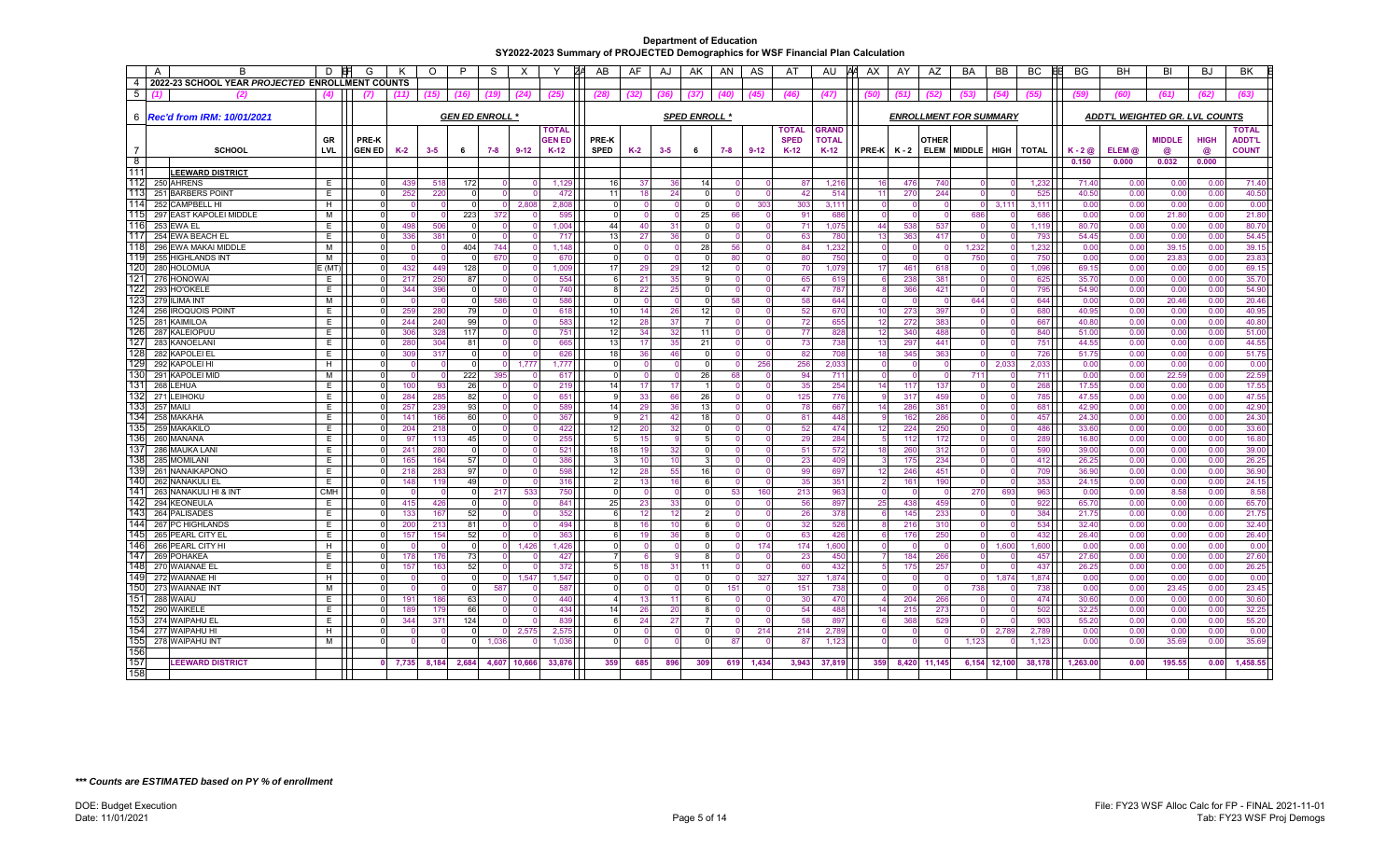|                | $\mathsf{A}$ | B                                     | D          | BY              | <b>BZ</b>       | CA              | <b>CB</b>       | CC                   | CD                 | dd<br>CJ         | <b>CK</b>                | CL               | CO             | <b>CP</b>    | CO                           | CT             | CU                    | <b>CV</b>       | CY         | CZ                   | DA              | ПГ<br><b>DI</b>    |
|----------------|--------------|---------------------------------------|------------|-----------------|-----------------|-----------------|-----------------|----------------------|--------------------|------------------|--------------------------|------------------|----------------|--------------|------------------------------|----------------|-----------------------|-----------------|------------|----------------------|-----------------|--------------------|
| $\overline{4}$ |              | 2022-23 SCHOOL YEAR PROJECTED ENROLLM |            |                 |                 |                 |                 |                      |                    |                  |                          |                  |                |              |                              |                |                       |                 |            |                      |                 |                    |
| 5              |              |                                       |            | (77)            | (78)            | (79)            | (80)            | (81)                 | (82)               | (88)             | (89                      | (90)             | (93)           | (94)         | (95)                         | (98)           | (99)                  | (100)           | (103)      | (104)                | (105)           | (113)              |
|                |              |                                       |            |                 |                 |                 |                 |                      |                    |                  |                          |                  |                |              |                              |                |                       |                 |            |                      |                 |                    |
|                |              | 6   Rec'd from IRM: 10/01/2021        |            |                 |                 |                 | ELL**           |                      |                    |                  | <b>ECON. DISADV. ***</b> |                  |                |              | <b>GIFTED &amp; TALENTED</b> |                | <b>TRANSIENCY ***</b> |                 |            | <b>NEIGHBOR ISLE</b> |                 |                    |
|                |              |                                       |            |                 |                 |                 |                 | <b>TTL ELL</b>       | <b>WEIGHTED</b>    |                  | EST.                     | <b>WEIGHTED</b>  |                | EST.         | <b>WEIGHTED</b>              |                | EST.                  | <b>WEIGHTED</b> | NEIGH-     |                      | <b>WEIGHTED</b> | <b>TOTAL</b>       |
|                |              |                                       | <b>GR</b>  | <b>EST. FEP</b> | <b>EST. LEP</b> | <b>EST. NEP</b> | % OF TTL        | EST.                 | <b>ELL</b>         | % OF TTL         | F/R                      | <b>F/R COUNT</b> | % OF TTL       | G/T          | <b>G/T COUNT</b>             | % OF TTL       | <b>TRANS</b>          | <b>TRANS</b>    | <b>BOR</b> | <b>TTL</b>           | <b>NBR ISLE</b> | <b>NEIGHTED</b>    |
|                |              | <b>SCHOOL</b>                         | LVL        | COUNT @         | COUNT @         | COUNT @         | <b>ENROLL</b>   | <b>COUNT</b>         | COUNT <sub>@</sub> | <b>ENROLL</b>    | <b>COUNT</b>             | @                | <b>ENROLL</b>  | <b>COUNT</b> | @                            | <b>ENROLL</b>  | <b>COUNT</b>          | COUNT @         | ISLE?      | <b>ENROLL</b>        | COUNT @         | <b>ENROLL</b>      |
| $^8$           |              |                                       |            | 0.065           | 0.194           | 0.389           |                 |                      | 0.238              |                  |                          | 0.100            | 3.00%          |              | 0.265                        |                |                       | 0.050           |            |                      | 0.008           |                    |
| 111            |              | <b>LEEWARD DISTRICT</b>               |            |                 |                 |                 |                 |                      |                    |                  |                          |                  |                |              |                              |                |                       |                 |            |                      |                 |                    |
| 112            |              | 250 AHRENS                            | E          | 39              | 221             | 87              | 28.54%          | 347                  | 82.48              | 60.00%           | 730                      | 73.00            | 3.00%          | 36           | 9.67                         | 1.10%          | 13                    | 0.67            |            |                      | 0.00            | 1.469.22           |
| 113<br>114     |              | 251 BARBERS POINT<br>252 CAMPBELL HI  | E.<br>Н.   | 23              | 27<br>111       | 15              | 8.85%<br>5.75%  | 46<br>179            | 10.93<br>42.55     | 65.90%<br>35.10% | 339<br>1,092             | 33.90<br>109.20  | 3.00%<br>3.00% | 15<br>93     | 4.09<br>24.73                | 5.00%<br>1.20% | 26<br>37              | 1.29<br>1.87    |            | $\Omega$             | 0.00<br>0.00    | 615.7'<br>3.289.35 |
| 11!            |              | 297 EAST KAPOLEI MIDDLE               | м          |                 | 21              | 45              | 4.74%           | 33                   | 7.84               | 38.20%           | 262                      | 26.20            | 3.00%          | 21           | 5.45                         | 2.60%          | 18                    | 0.89            |            |                      | 0.00            | 748.19             |
| 116            |              | 253 EWA EL                            | E.         | 12              | 81              | 39              | 12.36%          | 133                  | 31.61              | 53.20%           | 572                      | 57.20            | 3.00%          | 32           | 8.55                         | 1.90%          | 20                    | 1.02            |            |                      | 0.00            | 1,298.08           |
| 117            |              | 254 EWA BEACH EL                      | E.         | 19              | 36              | $\mathbf{q}$    | 8.07%           | 63                   | 14.97              | 35.60%           | 278                      | 27.80            | 3.00%          | 23           | 6.20                         | 5.80%          | 45                    | 2.26            |            | $\Omega$             | 0.00            | 898.69             |
| 118            |              | 296 EWA MAKAI MIDDLE                  | M          | 17              | 43              | 17              | 6.26%           | 77                   | 18.30              | 35.30%           | 435                      | 43.50            | 3.00%          | 37           | 9.79                         | 2.80%          | 34                    | 1.72            |            |                      | 0.00            | 1,344.47           |
| 119            |              | 255 HIGHLANDS INT                     | M          |                 | 35              | 13              | 7.31%           | 55                   | 13.07              | 35.30%           | 265                      | 26.50            | 3.00%          | 23           | 5.96                         | 1.50%          | 11                    | 0.56            |            |                      | 0.00            | 819.93             |
| 120            |              | 280 HOLOMUA                           | E(MT)      | 11              | 84              | 22              | 10.85%          | 117                  | 27.81              | 37.40%           | 404                      | 40.40            | 3.00%          | 32           | 8.58                         | 2.50%          | 27                    | 1.35            |            |                      | 0.00            | 1,243.29           |
| 121            |              | 276 HONOWAI                           | E.         | 13              | 100             | 47              | 25.84%          | 160                  | 38.03              | 68.40%           | 423                      | 42.30            | 3.00%          | 19           | 4.92                         | 2.50%          | 15                    | 0.77            |            |                      | 0.00            | 746.73             |
| 122            |              | 293 HO'OKELE                          | E.         |                 | 20              |                 | 4.32%           | 34                   | 8.08               | 28.30%           | 223                      | 22.30            | 3.00%          | 24           | 6.26                         | 4.50%          | 35                    | 1.77            |            |                      | 0.00            | 888.3              |
| 123            |              | 279 ILIMA INT                         | M          |                 | 54              | 17              | 12.24%          | 79                   | 18.78              | 54.40%           | 350                      | 35.00            | 3.00%          | 19           | 5.12                         | 2.80%          | 18                    | 0.90            |            |                      | 0.00            | 724.26             |
| 124            |              | 256 IROQUOIS POINT                    | E.         | 10              | 36              | 12              | 8.71%           | 58                   | 13.79              | 34.30%           | 230                      | 23.00            | 3.00%          | 20           | 5.33                         | 11.00%         | 74                    | 3.69            |            | $\Omega$             | 0.00            | 766.75             |
| 125<br>126     |              | 281 KAIMILOA                          | E.         | 18              | 63<br>74        | 18<br>37        | 14.94%          | 98<br>130            | 23.29<br>30.90     | 64.00%           | 419<br>421               | 41.90<br>42.10   | 3.00%          | 20           | 5.21                         | 0.70%          |                       | 0.23            |            |                      | 0.00<br>0.00    | 778.43<br>971.41   |
| 127            |              | 287 KALEIOPUU<br>283 KANOELANI        | E.<br>E    | 19<br>13        | 37              | 23              | 15.66%<br>9.81% | 72                   | 17.11              | 50.80%<br>33.00% | 244                      | 24.40            | 3.00%<br>3.00% | 25<br>22     | 6.58<br>5.87                 | 2.00%<br>3.40% | 17<br>25              | 0.83<br>1.25    |            |                      | 0.00            | 844.19             |
| 128            |              | 282 KAPOLEI EL                        | E.         |                 | 35              | 6               | 7.25%           | 51                   | 12.12              | 45.50%           | 322                      | 32.20            | 3.00%          | 21           | 5.63                         | 2.00%          | 14                    | 0.71            |            |                      | 0.00            | 828.4              |
| 129            |              | 292 KAPOLEI HI                        | Н.         |                 | 42              | 15              | 2.91%           | 59                   | 14.02              | 39.80%           | 809                      | 80.90            | 3.00%          | 61           | 16.16                        | 1.70%          | 35                    | 1.73            |            |                      | 0.00            | 2,145.81           |
| 130            |              | 291 KAPOLEI MID                       | M          | 18              | 22              | 8               | 6.60%           | 47                   | 11.17              | 46.10%           | 328                      | 32.80            | 3.00%          | 21           | 5.65                         | 2.30%          | 16                    | 0.82            |            |                      | 0.00            | 784.03             |
| 131            |              | 268 LEHUA                             | E          |                 | 40              | 31              | 28.37%          | 72                   | 17.11              | 64.10%           | 163                      | 16.30            | 3.00%          | 8            | 2.02                         | 13.40%         | 34                    | 1.70            |            | $\Omega$             | 0.00            | 322.68             |
| 132            |              | 271 LEIHOKU                           | E.         |                 | 20              | 14              | 4.85%           | 38                   | 9.03               | 77.30%           | 600                      | 60.00            | 3.00%          | 23           | 6.17                         | 2.30%          | 18                    | 0.89            |            |                      | 0.00            | 908.64             |
| 133            |              | 257 MAILI                             | E.         |                 | 25              | 18              | 6.61%           | 44                   | 10.46              | 83.30%           | 556                      | 55.60            | 3.00%          | 20           | 5.30                         | 4.70%          | 31                    | 1.57            |            |                      | 0.00            | 796.83             |
| 134            |              | 258 MAKAHA                            | E.         |                 | 10              |                 | 3.46%           | 15                   | 3.57               | 85.30%           | 382                      | 38.20            | 3.00%          | 13           | 3.56                         | 4.50%          | 20                    | 1.01            |            |                      | 0.00            | 527.63             |
| 135            |              | 259 MAKAKILO                          | E.         |                 | 25              |                 | 8.14%           | 39                   | 9.27               | 47.80%           | 227                      | 22.70            | 3.00%          | 14           | 3.77                         | 5.10%          | 24                    | 1.21            |            |                      | 0.00            | 556.55             |
| 136            |              | 260 MANANA                            | E.         |                 | 13              | 6               | 9.91%           | 28                   | 6.66               | 39.50%           | 112                      | 11.20            | 3.00%          | 9            | 2.26                         | 0.90%          |                       | 0.13            |            |                      | 0.00            | 326.04             |
| 137<br>138     |              | 286 MAUKA LAN                         | E.         |                 | 43              | 11<br>$\Omega$  | 9.86%           | 56<br>$\overline{7}$ | 13.31              | 47.40%           | 271                      | 27.10            | 3.00%          | 17           | 4.55                         | 3.10%          | 18<br>-5              | 0.89            |            |                      | 0.00            | 674.84<br>449.9    |
| 139            |              | 285 MOMILANI<br>261 NANAIKAPONO       | E.<br>E.   |                 | 40              | 24              | 1.75%<br>9.38%  | 65                   | 1.66<br>15.45      | 15.80%<br>91.20% | 65<br>636                | 6.50<br>63.60    | 3.00%<br>3.00% | 12<br>21     | 3.25<br>5.54                 | 1.20%<br>2.40% | 17                    | 0.25<br>0.84    |            |                      | 0.00<br>0.00    | 831.33             |
| 140            |              | 262 NANAKULI EL                       | E.         |                 |                 |                 | 0.29%           |                      | 0.24               | 85.90%           | 302                      | 30.20            | 3.00%          | 11           | 2.79                         | 2.50%          |                       | 0.44            |            |                      | 0.00            | 410.82             |
| 141            |              | 263 NANAKULI HI & INT                 | <b>CMH</b> |                 | 31              | 19              | 5.37%           | 52                   | 12.36              | 79.90%           | 769                      | 76.90            | 3.00%          | 29           | 7.66                         | 2.00%          | 19                    | 0.96            |            |                      | 0.00            | 1,069.46           |
| 142            |              | 294 KEONEULA                          | E.         |                 | 26              | 25              | 6.57%           | 59                   | 14.02              | 26.70%           | 239                      | 23.90            | 3.00%          | 27           | 7.13                         | 4.10%          | 37                    | 1.84            |            |                      | 0.00            | 1,034.59           |
| 143            |              | 264 PALISADES                         | E.         |                 | 26              | 12              | 12.21%          | 46                   | 10.93              | 35.10%           | 133                      | 13.30            | 3.00%          | 11           | 3.01                         | 2.00%          | -8                    | 0.38            |            |                      | 0.00            | 433.37             |
| 144            |              | 267 PC HIGHLANDS                      | E.         |                 | 27              | 21              | 9.81%           | 52                   | 12.36              | 31.50%           | 166                      | 16.60            | 3.00%          | 16           | 4.18                         | 0.90%          |                       | 0.24            |            |                      | 0.00            | 599.78             |
| 145            |              | 265 PEARL CITY EI                     | E.         |                 | 37              | 21              | 15.71%          | 67                   | 15.93              | 54.70%           | 233                      | 23.30            | 3.00%          | 13           | 3.39                         | 3.90%          | 17                    | 0.83            |            |                      | 0.00            | 501.84             |
| 146            |              | 266 PEARL CITY HI                     | Н.         |                 | 53              | 25              | 4.94%           | 79                   | 18.78              | 35.30%           | 565                      | 56.50            | 3.00%          | 48           | 12.72                        | 0.80%          | 13                    | 0.64            |            |                      | 0.00            | 1,688.64           |
| 147            |              | 269 POHAKEA                           | E.         |                 | 38              | 18              | 14.38%          | 65                   | 15.45              | 58.40%           | 263                      | 26.30            | 3.00%          | 14           | 3.58                         | 4.40%          | 20                    | 0.99            |            |                      | 0.00            | 530.92             |
| 148            |              | 270 WAIANAE EL                        | E.         |                 | 23              | 30              | 13.04%          | 56                   | 13.31              | 92.20%           | 398                      | 39.80            | 3.00%          | 13           | 3.43                         | 4.20%          | 18                    | 0.91            |            | $\Omega$             | 0.00            | 520.70             |
| 149            |              | 272 WAIANAE HI                        | Н.         |                 | 42              | 45              | 4.78%           | 90                   | 21.39              | 71.10%           | 1,332                    | 133.20           | 3.00%          | 56           | 14.90                        | 1.90%          | 36                    | 1.78            |            |                      | 0.00            | 2.045.27           |
| 150<br>151     |              | 273 WAIANAE INT                       | м          |                 | 27              | 17              | 6.09%           | 45                   | 10.70              | 81.00%           | 598                      | 59.80            | 3.00%          | 22           | 5.87                         | 2.80%          | 21                    | 1.03            |            |                      | 0.00            | 838.85             |
| 152            |              | 288 WAIAU<br>290 WAIKELE              | E.<br>E.   |                 | 45              | 27              | 2.75%<br>16.18% | 13<br>79             | 3.09<br>18.78      | 50.30%<br>38.40% | 236<br>187               | 23.60<br>18.70   | 3.00%<br>3.00% | 14<br>15     | 3.74<br>3.88                 | 0.80%<br>2.40% | 12                    | 0.19<br>0.59    |            |                      | 0.00<br>0.00    | 535.21<br>576.19   |
| 153            |              | 274 WAIPAHU EL                        | E.         | 15              | 276             | 164             | 50.68%          | 455                  | 108.15             | 84.70%           | 760                      | 76.00            | 3.00%          | 27           | 7.13                         | 3.80%          | 34                    | 1.70            |            |                      | 0.00            | 1,151.19           |
| 154            |              | 277 WAIPAHU HI                        | H.         | 57              | 363             | 91              | 18.33%          | 511                  | 121.46             | 53.00%           | 1.478                    | 147.80           | 3.00%          | 84           | 22.17                        | 1.10%          | 31                    | 1.53            |            |                      | 0.00            | 3.081.97           |
| 155            |              | 278 WAIPAHU INT                       | M          | 18              | 174             | 74              | 23.82%          | 267                  | 63.46              | 57.00%           | 640                      | 64.00            | 3.00%          | 34           | 8.93                         | 1.70%          | 19                    | 0.95            |            |                      | 0.00            | 1.296.03           |
| 156            |              |                                       |            |                 |                 |                 |                 |                      |                    |                  |                          |                  |                |              |                              |                |                       |                 |            |                      |                 |                    |
| 157            |              | <b>LEEWARD DISTRICT</b>               |            | 432             | 2.559           | 1.148           | 10.94%          | 4.139                | 983.81             | 51.45%           | 19,457                   | 1,945.70         | 3.00%          | 1,135        | 300.66                       | 2.53%          | 956                   | 47.81           |            |                      | 0.00            | 42.914.53          |
| 158            |              |                                       |            |                 |                 |                 |                 |                      |                    |                  |                          |                  |                |              |                              |                |                       |                 |            |                      |                 |                    |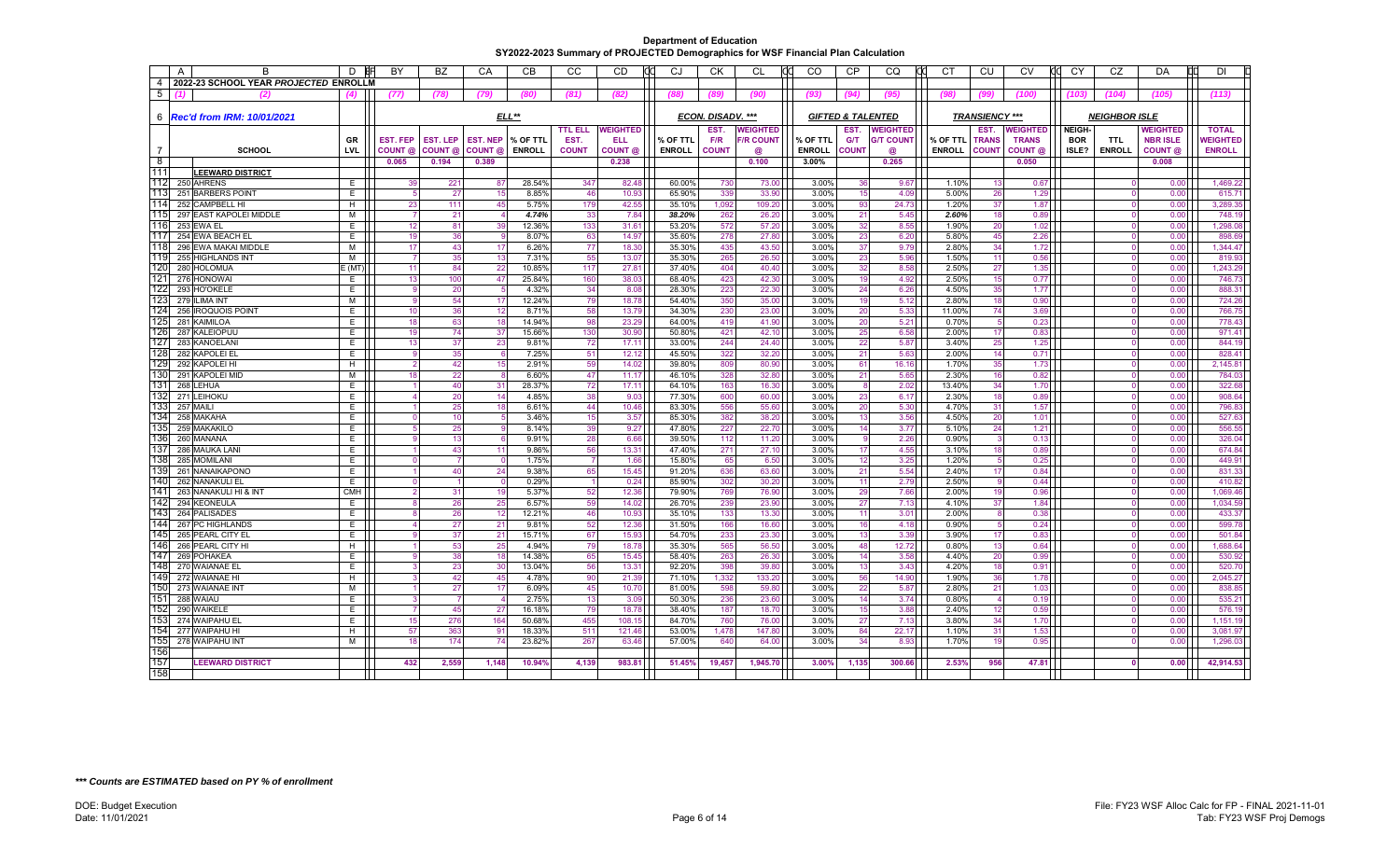|                 | A<br>B                                          | D.         | G             |            | O          | P    | S                      | X        |               | ZΑ<br>AB        | AF.   | AJ       | AK                   | AN   | AS       | AT           | AU           | AΑ<br>AX.     | AY         | AZ           | BA                            | BB    | BC                     | <b>BG</b>      | <b>BH</b>                             | BI            | BJ           | <b>BK</b>     |
|-----------------|-------------------------------------------------|------------|---------------|------------|------------|------|------------------------|----------|---------------|-----------------|-------|----------|----------------------|------|----------|--------------|--------------|---------------|------------|--------------|-------------------------------|-------|------------------------|----------------|---------------------------------------|---------------|--------------|---------------|
| -4              | 2022-23 SCHOOL YEAR PROJECTED ENROLLMENT COUNTS |            |               |            |            |      |                        |          |               |                 |       |          |                      |      |          |              |              |               |            |              |                               |       |                        |                |                                       |               |              |               |
| 5               | $\mathbf{C}$                                    | (4)        | 71            |            | 15)        | (16) | (19)                   | (24)     | (25)          | (28)            | (32)  | (36)     | (37)                 | (40) | (45)     | (46)         | (47)         |               | (51)       | (52)         | (53)                          | (54)  | (55)                   | (59)           | (60)                                  | (61)          | (62)         | (63)          |
|                 |                                                 |            |               |            |            |      |                        |          |               |                 |       |          |                      |      |          |              |              |               |            |              |                               |       |                        |                |                                       |               |              |               |
|                 | 6 <b>Rec'd from IRM: 10/01/2021</b>             |            |               |            |            |      | <b>GEN ED ENROLL *</b> |          |               |                 |       |          | <b>SPED ENROLL *</b> |      |          |              |              |               |            |              | <b>ENROLLMENT FOR SUMMARY</b> |       |                        |                | <b>ADDT'L WEIGHTED GR. LVL COUNTS</b> |               |              |               |
|                 |                                                 |            |               |            |            |      |                        |          | <b>TOTAL</b>  |                 |       |          |                      |      |          | <b>TOTAL</b> | <b>GRAND</b> |               |            |              |                               |       |                        |                |                                       |               |              | <b>TOTAL</b>  |
|                 |                                                 | GR         | <b>PRE-K</b>  |            |            |      |                        |          | <b>GEN ED</b> | <b>PRE-K</b>    |       |          |                      |      |          | <b>SPED</b>  | <b>TOTAL</b> |               |            | <b>OTHER</b> |                               |       |                        |                |                                       | <b>MIDDLE</b> | <b>HIGH</b>  | <b>ADDT'L</b> |
|                 | <b>SCHOOL</b>                                   | LVL.       | <b>GEN ED</b> | K-2        | $3 - 5$    | 6    | 7-8                    | $9 - 12$ | $K-12$        | <b>SPED</b>     | $K-2$ | $3 - 5$  | 6                    | 7-8  | $9 - 12$ | $K-12$       | $K-12$       | $PRE-K$ $K-2$ |            | <b>ELEM</b>  | MIDDLE HIGH                   |       | TOTAL                  | $K - 2@$       | $ELEM$ $@$                            |               | @            | <b>COUNT</b>  |
| - 8             |                                                 |            |               |            |            |      |                        |          |               |                 |       |          |                      |      |          |              |              |               |            |              |                               |       |                        | 0.150          | 0.000                                 | 0.032         | 0.000        |               |
| 159<br>160      | <b>WINDWARD DISTRICT</b>                        |            |               |            |            |      |                        |          |               |                 |       |          |                      |      |          |              |              |               |            |              |                               |       |                        |                |                                       |               |              |               |
| 16 <sup>7</sup> | 335 AHUIMANU                                    | E.         |               | 111        | 97         | 37   |                        |          | 245           |                 | 10    | 23       |                      |      |          | 37           | 282          |               | 121        | 161          |                               |       | 282                    | 18.15          | 0.00                                  | 0.00          | 0.00         | 18.15         |
| 162             | 300 AIKAHI                                      | E.         | $\Omega$      | 210        | 196        | 65   |                        |          | 471           |                 |       | $-11$    |                      |      |          | 21           | 492          |               | 217        | 275          |                               |       | 498                    | 32.55          | 0.00<br>0.00                          | 0.00          | 0.00         | 32.55         |
| 163             | 301 CASTLE HI                                   | H<br>E     | $\Omega$      | 106        |            | 37   |                        | 925      | 925           |                 |       |          | 14                   |      | 221      | 221<br>41    | .146<br>284  |               | $\Omega$   |              |                               | 1.146 | 1.146                  | 0.00           |                                       | 0.00          | 0.00         | 0.00<br>16.95 |
| 164             | 302 ENCHANTED LAKE<br>303 HAUULA                | Е          |               |            | 100<br>119 | 40   |                        |          | 243           | 12 <sub>l</sub> | 18    | 20       |                      |      |          | 45           | 358          |               | 113        | 171<br>186   |                               |       | 287<br>37 <sub>C</sub> | 16.95<br>25.80 | 0.00<br>0.00                          | 0.00          | 0.00<br>0.00 | 25.80         |
| 165             | 304 HEEIA                                       | E.         | $\Omega$      | 154<br>140 | 122        | 48   |                        |          | 313<br>310    | 10              | 16    | 22<br>26 | 11                   |      |          | 53           | 363          | 12<br>10      | 172<br>156 | 207          |                               |       | 373                    | 23.40          | 0.00                                  | 0.00<br>0.00  | 0.00         | 23.40         |
| 166             | 305 KAAAWA                                      | E          | $\Omega$      | 31         | 49         | 18   |                        |          | 98            |                 |       |          |                      |      |          | 17           | 115          |               | 38         | 77           |                               |       | 115                    | 5.70           | 0.00                                  | 0.00          | 0.00         | 5.70          |
| 167             | 330 KAELEPULU                                   | E.         |               | 63         | 75         | 27   |                        |          | 165           |                 |       | -13      |                      |      |          | 17           | 182          |               | 65         | 117          |                               |       | 182                    | 9.75           | 0.00                                  | 0.00          | 0.00         | 9.75          |
| 168             | 306 KAHALUU                                     | E.         |               | 95         | 93         | 28   |                        |          | 216           |                 | 10    | 19       | 17                   |      |          | 46           | 262          |               | 105        | 157          |                               |       | 268                    | 15.75          | 0.00                                  | 0.00          | 0.00         | 15.75         |
| 169             | 331 KAHUKU EL                                   | E.         | $\Omega$      | 115        | 134        | 43   |                        |          | 292           |                 | 17    | 18       |                      |      |          | 40           | 332          |               | 132        | 200          |                               |       | 338                    | 19.80          | 0.00                                  | 0.00          | 0.00         | 19.80         |
| 170             | 307 KAHUKU HI & INT                             | <b>CMH</b> |               |            |            |      | 418                    | 772      | 1,190         |                 |       |          |                      | 56   | 118      | 174          | 1,364        |               |            |              | 474                           | 890   | 1,364                  | 0.00           | 0.00                                  | 15.06         | 0.00         | 15.06         |
| 17'             | 308 KAILUA EL                                   | E.         | $\Omega$      | 113        | 113        | 36   |                        |          | 262           | 16              | 19    | 19       |                      |      |          | 46           | 308          | 16            | 132        | 176          |                               |       | 324                    | 19.80          | 0.00                                  | 0.00          | 0.00         | 19.80         |
| 172             | 309 KAILUA HI                                   | H          |               |            |            |      |                        | 688      | 688           |                 |       |          |                      |      | 134      | 134          | 822          |               |            |              |                               | 822   | 822                    | 0.00           | 0.00                                  | 0.00          | 0.00         | 0.00          |
| 173             | 310 KAILUA INT                                  | м          | $\Omega$      |            |            |      | 601                    |          | 601           |                 |       |          |                      | 95   |          | 95           | 696          |               | $\Omega$   |              | 696                           |       | 696                    | 0.00           | 0.00                                  | 22.12         | 0.00         | 22.12         |
| 174             | 311 KAINALU                                     | Е          | $\Omega$      | 211        | 182        | 67   |                        |          | 460           |                 | 15    | 17       |                      |      |          | 40           | 500          |               | 226        | 274          |                               |       | 505                    | 33.90          | 0.00                                  | 0.00          | 0.00         | 33.90         |
| 175             | 312 KALAHEO HI                                  | H          | $\Omega$      |            |            |      |                        | 739      | 739           |                 |       |          |                      |      | 93       | 93           | 832          |               | $\Omega$   |              |                               | 832   | 832                    | 0.00           | 0.00                                  | 0.00          | 0.00         | 0.00          |
| 176             | 313 KANEOHE                                     | E          |               | 211        | 238        | 73   |                        |          | 522           |                 | 12    | 33       | 11                   |      |          | 56           | 578          |               | 223        | 355          |                               |       | 585                    | 33.45          | 0.00                                  | 0.00          | 0.00         | 33.45         |
| 177             | 315 KAPUNAHALA                                  | E.         | $\Omega$      | 145        | 186        | 66   |                        |          | 397           |                 | 19    | 33       | 11                   |      |          | 63           | 460          |               | 164        | 296          |                               |       | 466                    | 24.60          | 0.00                                  | 0.00          | 0.00         | 24.60         |
| 178             | 317 KEOLU                                       | E.         | $\Omega$      | 49         | 40         | 15   |                        |          | 104           |                 |       |          |                      |      |          |              | 113          |               | 52         | 61           |                               |       | 120                    | 7.80           | 0.00                                  | 0.00          | 0.00         | 7.80          |
| 179             | 318 KING INT                                    | м          | $\Omega$      |            |            |      | 422                    |          | 422           |                 |       |          |                      | 96   |          | 96           | 518          |               | $\Omega$   | $\Omega$     | 518                           |       | 518                    | 0.00           | 0.00                                  | 16.46         | 0.00         | 16.46         |
| 180             | 319 LAIE                                        | E.         |               | 236        | 237        | 82   |                        |          | 555           | 16              | 32    | 29       |                      |      |          | 68           | 623          | 16            | 268        | 355          |                               |       | 639                    | 40.20          | 0.00                                  | 0.00          | 0.00         | 40.20         |
| 18 <sup>7</sup> | 321 MAUNAWILI                                   | E.         | $\Omega$      | 136        | 126        | 35   |                        |          | 297           |                 | 14    | 26       | 20                   |      |          | 60           | 357          |               | 150        | 207          |                               |       | 362                    | 22.50          | 0.00                                  | 0.00          | 0.00         | 22.50         |
| 182             | 322 MOKAPU                                      | E.         |               | 350        | 260        | 78   |                        |          | 688           | 31              | 24    | -52      |                      |      |          | 85           | 773          | 31            | 374        | 399          |                               |       | 804                    | 56.10          | 0.00                                  | 0.00          | 0.00         | 56.10         |
| 183             | 323 PARKER                                      | E.         |               | 117        | 87         | 29   |                        |          | 233           | 13              | 12    | -14      | 10                   |      |          | 36           | 269          | 13            | 129        | 140          |                               |       | 282                    | 19.35          | 0.00                                  | 0.00          | 0.00         | 19.35         |
| 184             | 324 POPE                                        | E.         |               | 73         | 58         | 26   |                        |          | 157           |                 | 11    | -13      |                      |      |          | 31           | 188          |               | 84         | 104          |                               |       | 193                    | 12.60          | 0.00                                  | 0.00          | 0.00         | 12.60         |
| 185             | 314 PUOHALA                                     | Е          |               | 105        | 97         | 21   |                        |          | 241           |                 |       | 11       |                      |      |          | 27           | 268          |               | 112        | 136          | 20                            |       | 277                    | 16.80          | 0.00                                  | 0.64          | 0.00         | 17.44         |
| 186             | 325 SUNSET BEACH                                | E.         |               | 143        | 154        | 50   |                        |          | 347           |                 | 13    | 18       |                      |      |          | 36           | 383          |               | 156        | 227          |                               |       | 385                    | 23.40          | 0.00                                  | 0.00          | 0.00         | 23.40         |
| 187             | 326 WAIAHOLE                                    | Е          |               | 39         | 42         |      |                        |          | 88            |                 |       |          |                      |      |          | 17           | 105          |               | 49         | 56           |                               |       | 109                    | 7.35           | 0.00                                  | 0.00          | 0.00         | 7.35          |
| 188             | 327 WAIMANALO EL & INT                          | <b>CEM</b> | $\Omega$      | 76         | 81         | 28   | 109                    |          | 294           | 6               | 10    | 23       |                      | 32   |          | 70           | 364          |               | 86         | 104          | 174                           |       | 37 <sub>0</sub>        | 12.90          | 0.00                                  | 5.53          | 0.00         | 18.43         |
| 189             |                                                 |            |               |            |            |      |                        |          |               |                 |       |          |                      |      |          |              |              |               |            |              |                               |       |                        |                |                                       |               |              |               |
| 190             | <b>WINDWARD DISTRICT</b>                        |            | $\Omega$      | 3.029      | 2,886      | 956  | 1,568                  | 3,124    | 11,563        | 175             | 295   | 457      | 175                  | 281  | 566      | 1,774        | 13,337       | 175           | 3,324      | 4.441        | 1,882                         | 3,690 | 13,512                 | 498.60         | 0.00                                  | 59.80         | 0.00         | 558.40        |
| 191             |                                                 |            |               |            |            |      |                        |          |               |                 |       |          |                      |      |          |              |              |               |            |              |                               |       |                        |                |                                       |               |              |               |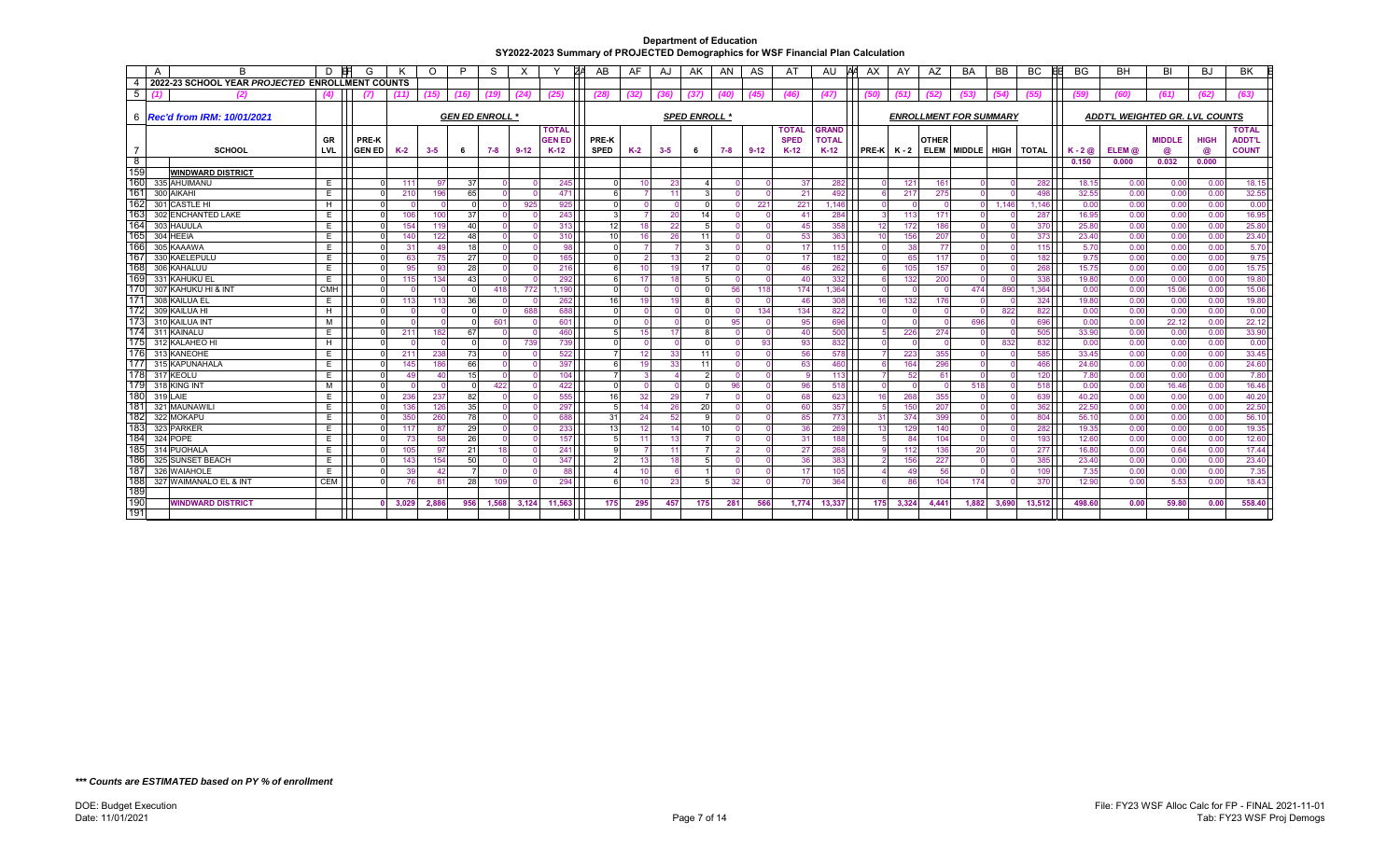|            | A | R                                     | D               | BY                   | <b>BZ</b>            | СA              | <b>CB</b>      | СC                   | <b>CD</b>       | CJ               | <b>CK</b>         | СL               | <sub>CO</sub>  | <b>CP</b>                    | CQ               | C <sub>1</sub> | CU                    | CV           | CY            | CZ                   | DA              | DI               |
|------------|---|---------------------------------------|-----------------|----------------------|----------------------|-----------------|----------------|----------------------|-----------------|------------------|-------------------|------------------|----------------|------------------------------|------------------|----------------|-----------------------|--------------|---------------|----------------------|-----------------|------------------|
|            |   | 2022-23 SCHOOL YEAR PROJECTED ENROLLM |                 |                      |                      |                 |                |                      |                 |                  |                   |                  |                |                              |                  |                |                       |              |               |                      |                 |                  |
| 5          |   | (2)                                   |                 | (77)                 | (78)                 | (79)            | (80)           | (81)                 | (82)            | (88)             | (89)              | (90)             | (93)           | (94)                         | (95)             | (98)           | (99)                  | (100)        | (103)         | (104)                | (105)           | (113)            |
|            |   |                                       |                 |                      |                      |                 |                |                      |                 |                  |                   |                  |                |                              |                  |                |                       |              |               |                      |                 |                  |
|            |   | 6 <b>Rec'd from IRM: 10/01/2021</b>   |                 |                      |                      |                 | $ELL**$        |                      |                 |                  | ECON. DISADV. *** |                  |                | <b>GIFTED &amp; TALENTED</b> |                  |                | <b>TRANSIENCY ***</b> |              |               | <b>NEIGHBOR ISLE</b> |                 |                  |
|            |   |                                       |                 |                      |                      |                 |                | <b>TTL ELL</b>       | <b>WEIGHTED</b> |                  | <b>EST</b>        | <b>WEIGHTED</b>  |                | EST.                         | <b>WEIGHTED</b>  |                | EST.                  | WEIGHTED     | <b>NEIGH-</b> |                      | <b>WEIGHTED</b> | <b>TOTAL</b>     |
|            |   |                                       | GR              | <b>EST. FEP</b>      | <b>EST. LEP</b>      | <b>EST. NEP</b> | % OF TTL       | EST.                 | <b>ELL</b>      | % OF TTL         | F/R               | <b>F/R COUNT</b> | % OF TTL       | <b>G/T</b>                   | <b>G/T COUNT</b> | % OF TTL       | <b>TRANS</b>          | <b>TRANS</b> | <b>BOR</b>    | <b>TTL</b>           | <b>NBR ISLE</b> | <b>NEIGHTED</b>  |
|            |   | <b>SCHOOL</b>                         | LVL             | COUNT @              | COUNT @              | COUNT @         | <b>ENROLL</b>  | <b>COUNT</b>         | <b>COUNT</b> @  | <b>ENROLL</b>    | <b>COUNT</b>      | a                | <b>ENROLL</b>  | <b>COUNT</b>                 | @                | <b>ENROLL</b>  | <b>COUNT</b>          | COUNT @      | ISLE?         | <b>ENROLL</b>        | COUNT @         | <b>ENROLL</b>    |
| $^8$       |   |                                       |                 | 0.065                | 0.194                | 0.389           |                |                      | 0.238           |                  |                   | 0.100            | 3.00%          |                              | 0.265            |                |                       | 0.050        |               |                      | 0.008           |                  |
| 159        |   | <b>WINDWARD DISTRICT</b>              |                 |                      |                      |                 |                |                      |                 |                  |                   |                  |                |                              |                  |                |                       |              |               |                      |                 |                  |
| 160<br>161 |   | 335 AHUIMANU                          | E               |                      | $\overline{2}$       |                 | 1.89%          | 5 <sup>1</sup>       | 1.19            | 36.90%           | 104               | 10.40            | 3.00%          | 8                            | 2.24             | 2.20%          |                       | 0.31         |               |                      | 0.00            | 314.29           |
| 162        |   | 300 AIKAHI                            | E               | 10                   | 14                   |                 | 5.49%<br>2.04% | 27                   | 6.42<br>5.47    | 9.80%            | 48                | 4.80             | 3.00%          | 15                           | 3.91             | 2.20%          | 11                    | 0.54         |               |                      | 0.00            | 546.22           |
| 163        |   | 301 CASTLE HI                         | H               | $\overline{0}$       | 15                   |                 |                | 23                   |                 | 45.20%           | 518               | 51.80            | 3.00%          | 34<br>-9                     | 9.11             | 1.10%          | 13                    | 0.63         |               |                      | 0.00            | 1,213.01         |
| 164        |   | 302 ENCHANTED LAKE<br>303 HAUULA      | E<br>E.         | $\Omega$<br>$\Omega$ | 5<br>6               |                 | 1.91%<br>2.97% | 5 <sup>1</sup><br>11 | 1.19<br>2.61    | 36.40%<br>69.00% | 103<br>247        | 10.30<br>24.70   | 3.00%<br>3.00% | 11                           | 2.26<br>2.85     | 2.60%<br>3.00% | 11                    | 0.37<br>0.54 |               |                      | 0.00<br>0.00    | 318.07<br>426.50 |
| 165        |   | 304 HEEIA                             | E               |                      | 10                   |                 | 5.18%          | 19                   | 4.52            | 52.70%           | 191               | 19.10            | 3.00%          | 11                           | 2.89             | 4.80%          | 17                    | 0.87         |               |                      | 0.00            | 423.77           |
| 166        |   | 305 KAAAWA                            | E               |                      | $\overline{2}$       |                 | 2.88%          | $\overline{3}$       | 0.71            | 49.50%           | 57                | 5.70             | 3.00%          | $\mathbf{3}$                 | 0.91             | 4.50%          | 片                     | 0.26         |               |                      | 0.00            | 128.29           |
| 167        |   | 330 KAELEPULU                         | E               | $\Omega$             | 5                    |                 | 3.37%          | -6                   | 1.43            | 24.20%           | 44                | 4.40             | 3.00%          | -5                           | 1.45             | 4.10%          |                       | 0.37         |               |                      | 0.00            | 199.40           |
| 168        |   | 306 KAHALUU                           | E.              |                      | $\overline{7}$       |                 | 4.60%          | 12                   | 2.85            | 73.60%           | 193               | 19.30            | 3.00%          | -8                           | 2.08             | 4.70%          | 12                    | 0.62         |               |                      | 0.00            | 308.60           |
| 169        |   | 331 KAHUKU EL                         | E               |                      | 10                   |                 | 3.51%          | 12                   | 2.85            | 66.50%           | 221               | 22.10            | 3.00%          | 10                           | 2.64             | 3.10%          | 10                    | 0.51         |               |                      | 0.00            | 385.91           |
| 17(        |   | 307 KAHUKU HI & INT                   | CMH             | $\overline{2}$       | 25                   |                 | 2.86%          | 39                   | 9.27            | 52.40%           | 715               | 71.50            | 3.00%          | 41                           | 10.84            | 2.90%          | 40                    | 1.98         |               |                      | 0.00            | 1,472.65         |
| 171        |   | 308 KAILUA EL                         | E               | $\overline{7}$       | 20                   |                 | 10.53%         | 32                   | 7.61            | 53.80%           | 166               | 16.60            | 3.00%          | -9                           | 2.45             | 3.60%          | 11                    | 0.55         |               |                      | 0.00            | 371.01           |
| 172        |   | 309 KAILUA HI                         | H.              |                      | 17                   |                 | 2.63%          | 22                   | 5.23            | 51.40%           | 423               | 42.30            | 3.00%          | 25                           | 6.53             | 1.50%          | 12                    | 0.62         |               |                      | 0.00            | 876.68           |
| 173        |   | 310 KAILUA INT                        | M               | $\overline{3}$       | 6                    |                 | 1.78%          | 12                   | 2.85            | 29.80%           | 207               | 20.70            | 3.00%          | 21                           | 5.53             | 6.60%          | 46                    | 2.30         |               |                      | 0.00            | 749.50           |
| 174        |   | 311 KAINALU                           | E               | $\Omega$             | 8                    |                 | 2.43%          | 12                   | 2.85            | 23.70%           | 119               | 11.90            | 3.00%          | 15                           | 3.98             | 5.30%          | 27                    | 1.33         |               |                      | 0.00            | 558.95           |
| 175        |   | 312 KALAHEO HI                        | H               |                      | 14                   |                 | 2.90%          | 24                   | 5.70            | 19.40%           | 161               | 16.10            | 3.00%          | 25                           | 6.61             | 5.50%          | 46                    | 2.29         |               |                      | 0.00            | 862.71           |
| 176        |   | 313 KANEOHE                           | E               | 3                    | 9                    |                 | 2.74%          | 16                   | 3.80            | 33.80%           | 195               | 19.50            | 3.00%          | 17                           | 4.60             | 1.90%          | 11                    | 0.55         |               |                      | 0.00            | 646.90           |
| 177        |   | 315 KAPUNAHALA                        | E               | $\overline{2}$       | 11                   |                 | 2.76%          | 13                   | 3.09            | 50.20%           | 231               | 23.10            | 3.00%          | 14                           | 3.66             | 0.80%          |                       | 0.18         |               |                      | 0.00            | 520.63           |
| 178        |   | 317 KEOLU                             | E               |                      | $\overline{7}$       |                 | 8.33%          | 9                    | 2.14            | 65.60%           | 74                | 7.40             | 3.00%          | $\overline{3}$               | 0.90             | 4.10%          |                       | 0.23         |               |                      | 0.00            | 138.47           |
| 179        |   | 318 KING INT                          | M               |                      | 11                   |                 | 2.63%          | 14                   | 3.33            | 52.80%           | 274               | 27.40            | 3.00%          | 16                           | 4.12             | 1.10%          | $\epsilon$            | 0.28         |               |                      | 0.00            | 569.59           |
| 180        |   | 319 LAIE                              | E               | 5                    | 31                   |                 | 7.09%          | 44                   | 10.46           | 53.80%           | 335               | 33.50            | 3.00%          | 19                           | 4.95             | 5.30%          | 33                    | 1.65         |               |                      | 0.00            | 729.76           |
| 181        |   | 321 MAUNAWILI                         | E               | $\Omega$             | $\Delta$             |                 | 2.14%          | 8 <sup>1</sup>       | 1.90            | 36.80%           | 131               | 13.10            | 3.00%          | 11                           | 2.84             | 2.10%          |                       | 0.37         |               |                      | 0.00            | 402.71           |
| 182        |   | 322 MOKAPU                            | E               | 12                   | 15                   |                 | 4.43%          | 34                   | 8.08            | 29.60%           | 229               | 22.90            | 3.00%          | 23                           | 6.15             | 26.80%         | 207                   | 10.36        |               |                      | 0.00            | 907.59           |
| 183        |   | 323 PARKER                            | E               | 8                    | 16                   |                 | 10.86%         | 29                   | 6.89            | 67.00%           | 180               | 18.00            | 3.00%          | -8                           | 2.14             | 3.70%          | 10                    | 0.50         |               |                      | 0.00            | 328.88           |
| 184<br>185 |   | 324 POPE                              | E               | $\overline{2}$       | $\overline{2}$       |                 | 1.36%          | 3                    | 0.71            | 83.70%           | 157               | 15.70            | 3.00%          |                              | 1.49             | 0.40%          |                       | 0.04         |               |                      | 0.00            | 223.55           |
| 186        |   | 314 PUOHALA                           | E               | $\Omega$             |                      |                 | 2.64%          |                      | 1.66            | 70.70%           | 189               | 18.90            | 3.00%          |                              | 2.13             | 1.10%          |                       | 0.15         |               |                      | 0.00            | 317.28           |
| 187        |   | 325 SUNSET BEACH<br>326 WAIAHOLE      | E               |                      | 10<br>$\overline{2}$ |                 | 4.56%<br>2.25% | 17<br>$\overline{2}$ | 4.04            | 34.20%           | 131               | 13.10            | 3.00%          | 11                           | 3.04             | 4.30%          | 16                    | 0.82         |               |                      | 0.00            | 429.41           |
| 188        |   | 327 WAIMANALO EL & INT                | E<br><b>CEM</b> | 5                    | 30                   |                 | 11.17%         | 41                   | 0.48<br>9.75    | 60.20%<br>83.60% | 63<br>304         | 6.30<br>30.40    | 3.00%<br>3.00% | 11                           | 0.83<br>2.89     | 1.10%<br>3.60% | 13                    | 0.06<br>0.66 |               |                      | 0.00<br>0.00    | 124.02<br>432.12 |
| 189        |   |                                       |                 |                      |                      |                 |                |                      |                 |                  |                   |                  |                |                              |                  |                |                       |              |               |                      |                 |                  |
| 190        |   | <b>WINDWARD DISTRICT</b>              |                 | 72                   | 316                  | 113             | 3.76%          | 501                  | 119.08          | 45.06%           | 6.010             | 601.00           | 3.00%          | 400                          | 106.03           | 4.49%          | 599                   | 29.93        |               |                      | 0.00            | 14,926.45        |
| 191        |   |                                       |                 |                      |                      |                 |                |                      |                 |                  |                   |                  |                |                              |                  |                |                       |              |               |                      |                 |                  |
|            |   |                                       |                 |                      |                      |                 |                |                      |                 |                  |                   |                  |                |                              |                  |                |                       |              |               |                      |                 |                  |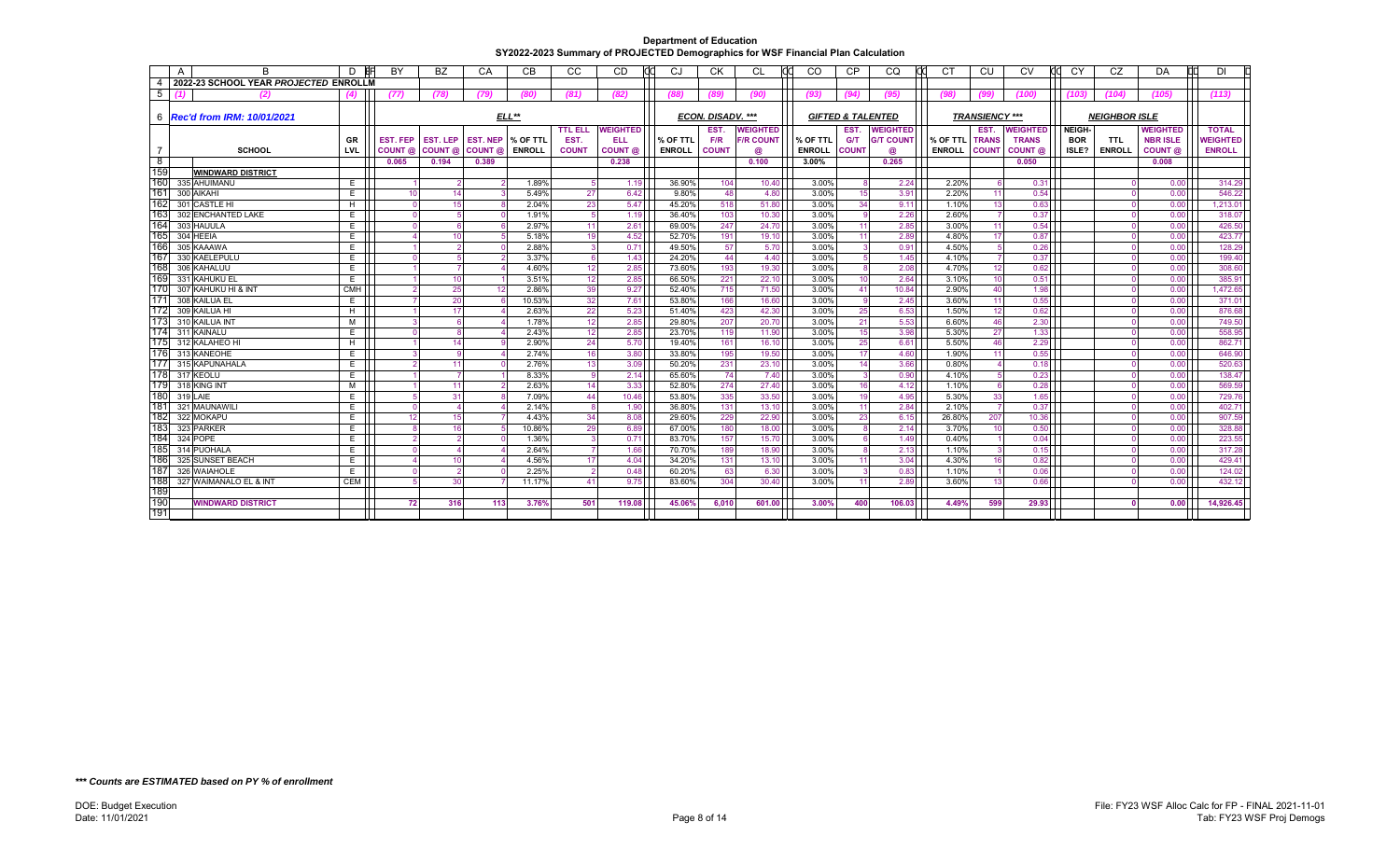| $\overline{A}$ | B                                               | D               | G                    | к          | $\circ$    | P        | -S                     | $\times$ |               | ZΑ<br>AB        | AF       | AJ         | AK                   | AN             | AS     | AT              | AU           | AΑ<br>AX                   | AY            | AZ                            | <b>BA</b> | <b>BB</b>   | BC           | <b>BG</b>      | BH                             | BI            | BJ           | BK             |
|----------------|-------------------------------------------------|-----------------|----------------------|------------|------------|----------|------------------------|----------|---------------|-----------------|----------|------------|----------------------|----------------|--------|-----------------|--------------|----------------------------|---------------|-------------------------------|-----------|-------------|--------------|----------------|--------------------------------|---------------|--------------|----------------|
| $\overline{4}$ | 2022-23 SCHOOL YEAR PROJECTED ENROLLMENT COUNTS |                 |                      |            |            |          |                        |          |               |                 |          |            |                      |                |        |                 |              |                            |               |                               |           |             |              |                |                                |               |              |                |
| 5              | (2)                                             | (4)             | (7)                  | (11)       | (15)       | (16)     | (19)                   | (24)     | (25)          | (28)            | (32)     | (36)       | (37)                 | (40)           | '45)   | (46)            | (47)         | (50)                       |               | (52)                          | (53)      | (54)        | (55)         | (59)           | (60)                           | (61)          | (62)         | (63)           |
|                |                                                 |                 |                      |            |            |          |                        |          |               |                 |          |            |                      |                |        |                 |              |                            |               |                               |           |             |              |                |                                |               |              |                |
|                | 6 <b>Rec'd from IRM: 10/01/2021</b>             |                 |                      |            |            |          | <b>GEN ED ENROLL *</b> |          |               |                 |          |            | <b>SPED ENROLL *</b> |                |        |                 |              |                            |               | <b>ENROLLMENT FOR SUMMARY</b> |           |             |              |                | ADDT'L WEIGHTED GR. LVL COUNTS |               |              |                |
|                |                                                 |                 |                      |            |            |          |                        |          | <b>TOTAL</b>  |                 |          |            |                      |                |        | <b>TOTAL</b>    | <b>GRAND</b> |                            |               |                               |           |             |              |                |                                |               |              | <b>TOTAL</b>   |
|                |                                                 | GR              | PRE-K                |            |            |          |                        |          | <b>GEN ED</b> | PRE-K           |          |            |                      |                |        | <b>SPED</b>     | <b>TOTAL</b> |                            |               | <b>OTHER</b>                  |           |             |              |                |                                | <b>MIDDLE</b> | <b>HIGH</b>  | <b>ADDT'L</b>  |
|                | <b>SCHOOL</b>                                   | <b>LVL</b>      | <b>GEN ED</b>        | $K-2$      | $3 - 5$    | 6        | 7-8                    | $9 - 12$ | $K-12$        | <b>SPED</b>     | $K-2$    | $3 - 5$    | 6                    | 7-8            | $9-12$ | $K-12$          | $K-12$       |                            | $PRE-K$ $K-2$ | <b>ELEM</b>                   |           | MIDDLE HIGH | <b>TOTAL</b> | $K - 2@$       | ELEM <sub>®</sub>              | ര             | $\circleda$  | <b>COUNT</b>   |
| $^{\circ}$     |                                                 |                 |                      |            |            |          |                        |          |               |                 |          |            |                      |                |        |                 |              |                            |               |                               |           |             |              | 0.150          | 0.000                          | 0.032         | 0.000        |                |
| 192            | HAWAII DISTRICT                                 |                 |                      |            |            |          |                        |          |               |                 |          |            |                      |                |        |                 |              |                            |               |                               |           |             |              |                |                                |               |              |                |
| 193            | 351 DE SILVA                                    | E.              |                      | 186        | 199        | 63       |                        |          | 448           |                 |          | 13         |                      |                |        | 16              | 464          | 3                          | <b>189</b>    | 275                           |           |             | 467          | 28.35          | 0.00                           | 0.00          | 0.00         | 28.35          |
| 194            | 352 HAAHEO                                      | E.              | $\Omega$             | 69         | 61         | 16       |                        |          | 146           |                 |          | 19         | 6                    |                |        | 30 <sup>°</sup> | 176          |                            | 74            | 102                           |           |             | 177          | 11.10          | 0.00                           | 0.00          | 0.00         | 11.10          |
| 195            | 355 HILO HI                                     | H               | $\Omega$             |            |            |          |                        | 1,191    | 1,191         | $\Omega$        | n        |            | $\Omega$             | $\overline{0}$ | 187    | 187             | 1,378        | $\overline{0}$             |               | $\mathbf 0$                   | $\Omega$  | 1,378       | 1,378        | 0.00           | 0.00                           | 0.00          | 0.00         | 0.00           |
| 196            | 356 HILO INT                                    | м               | $\Omega$             |            |            |          | 417                    |          | 417           | $\Omega$        |          |            | $\Omega$             | 83             |        | 83              | 500          | $\Omega$                   |               | $\Omega$                      | 500       |             | 500          | 0.00           | 0.00                           | 15.89         | 0.00         | 15.89          |
| 197            | 357 HILO UNION                                  | E               | $\Omega$             | 133        | 158        | 42       |                        |          | 333           | 17              | 25       | 46         | 18                   |                |        | 89              | 422          | 17                         | 158           | 264                           |           |             | 439          | 23.70          | 0.00                           | 0.00          | 0.00         | 23.70          |
| 198            | 358 HOLUALOA                                    | E.              | $\Omega$             | 203        | 222        |          |                        |          | 425           | $\mathcal{P}$   | 13       | 14         | $\Omega$             | $\Omega$       |        | 27              | 452          | $\overline{2}$             | 216           | 236                           |           |             | 454          | 32.40          | 0.00                           | 0.00          | 0.00         | 32.40          |
| 199            | 359 HONAUNAU                                    | Е.              | $\Omega$             | 75         | 65         |          |                        |          | 140           |                 |          |            |                      |                |        |                 | 148          |                            | 78            | 70                            |           |             | 149          | 11.70          | 0.00                           | 0.00          | 0.00         | 11.70          |
| 200            | 361 HONOKAA EL                                  | Е               | $\Omega$             | 129        | 168        | 67       |                        |          | 364           | $\Omega$        | 15       |            | 11                   |                |        | 37              | 401          | $\Omega$                   | 144           | 257                           |           |             | 401          | 21.60          | 0.00                           | 0.00          | 0.00         | 21.60          |
| 201            | 360 HONOKAA HI & INT                            | <b>CMH</b>      | $\Omega$             |            |            |          | 96                     | 464      | 560           | $\Omega$        |          |            |                      | 19             | 75     | 94              | 654          | $\Omega$                   |               | $\cap$                        | 115       | 539         | 654          | 0.00           | 0.00                           | 3.65          | 0.00         | 3.65           |
| 202            | 363 HOOKENA                                     | Е               | $\Omega$             | 61         | 56         | $\Omega$ |                        |          | 117           | $\Omega$        | 4        |            |                      |                |        |                 | 125          | $\mathbf{0}$               | 65            | 60                            | $\Omega$  |             | 125          | 9.75           | 0.00                           | 0.00          | 0.00         | 9.75           |
| 203            | 371 KAHAKAI                                     | E.              | $\Omega$             | 262        | 309        |          |                        |          | 571           | 14              | 19       | 30         | $\Omega$             |                |        | 49              | 620          | 14                         | 281           | 339                           |           |             | 634          | 42.15          | 0.00                           | 0.00          | 0.00         | 42.15          |
| 204            | 365 KALANIANAOLE EL & INT                       | <b>CEM</b>      |                      | 76         | 89         | 27       | 50                     |          | 242           |                 |          |            | 4                    |                |        | 25              | 267          |                            | 82            | 95                            | 90        |             | 268          | 12.30          | 0.00                           | 2.86          | 0.00         | 15.16          |
| 205            | 367 KAPIOLANI                                   | E               | $\Omega$             | 136        | 161        | 48       |                        |          | 345           | 10              | 19       | 15         |                      |                |        | 42              | 387          | 10 <sup>1</sup>            | 155           | 232                           |           |             | 397          | 23.25          | 0.00                           | 0.00          | 0.00         | 23.25          |
| 206            | 368 KAU HI/PAHALA EL                            | K <sub>12</sub> | $\Omega$             | 49         | 51         | 11       | 121                    | 285      | 517           | $\Omega$        |          |            |                      | 8              | 31     | 43              | 560          | $\Omega$                   | 51            | 52                            | 141       | 316         | 560          | 7.65           | 0.00                           | 4.48          | 0.00         | 12.13          |
| 207            | 369 KAUMANA                                     | E               |                      | 90         | 81         | 29       |                        |          | 200           | g               | 14       | 15         |                      |                |        | 36              | 236          | 9                          | 104           | 132                           |           |             | 245          | 15.60          | 0.00                           | 0.00          | 0.00         | 15.60          |
| 208            | 378 KE KULA O EHUNUIKAIMALINO                   | K12             |                      | 102        | 83         | 22       | 45                     | 28       | 280           | $\Omega$        |          |            |                      |                |        |                 | 286          | $\Omega$                   | 102           | 86                            | 69        | 29          | 286          | 15.30          | 0.00                           | 2.19          | 0.00         | 17.49          |
| 209            | 353 KEAAU EL                                    | E               | $\Omega$             | 328        | 399        | - 0      |                        |          | 727           | 10 <sup>1</sup> | 30       | 51         | $\Omega$             | $\Omega$       |        | 81              | 808          | 10 <sup>1</sup>            | 358           | 450                           | $\Omega$  |             | 818          | 53.70          | 0.00                           | 0.00          | 0.00         | 53.70          |
| 210            | 354 KEAAU HI                                    | H               | $\Omega$             |            |            |          |                        | 962      | 962           | $\Omega$        |          |            | <sup>0</sup>         | $\Omega$       | 153    | 153             | 1.115        | $\Omega$                   |               |                               | $\Omega$  | 1.115       | 1,115        | 0.00           | 0.00                           | 0.00          | 0.00         | 0.00           |
| 211            | 370 KEAAU MID                                   | м               | $\Omega$             |            |            | 195      | 395                    |          | 590           | $\Omega$        |          |            | 42                   | 63             |        | 105             | 695          | $\Omega$                   |               | $\Omega$                      | 695       |             | 695          | 0.00           | 0.00                           | 22.08         | 0.00         | 22.08          |
| 212            | 388 KEALAKEHE EL                                | E.              | $\Omega$             | 330        | 385        |          |                        |          | 715           | 20              | 38       | $\Delta$ 0 |                      |                |        | 78              | 793          | 20                         | 368           | 425                           |           |             | 813          | 55.20          | 0.00                           | 0.00          | 0.00         | 55.20          |
| 213            | 392 KEALAKEHE HI                                | H               | $\Omega$             |            |            | - 0      |                        | 1.305    | 1,305         | $\Omega$        | $\Omega$ |            |                      | $\Omega$       | 153    | 153             | 1.458        | $\Omega$                   |               | $\Omega$                      | $\Omega$  | 1.458       | 1.458        | 0.00           | 0.00                           | 0.00          | 0.00         | 0.00           |
| 214<br>215     | 390 KEALAKEHE INT                               | м<br>E          | $\Omega$             |            |            | 186      | 381                    |          | 567<br>292    | $\Omega$<br>6   | $\Omega$ |            | 22                   | 41             |        | 63              | 630          | $\mathbf{0}$<br>$\epsilon$ |               | $\Omega$                      | 630       |             | 630          | 0.00           | 0.00                           | 20.02         | 0.00         | 20.02          |
| 216            | 372 KEAUKAHA                                    |                 | $\Omega$             | 114<br>208 | 142<br>218 | 36<br>69 |                        |          |               |                 | 25<br>18 | 36<br>40   | 15                   |                |        | 76<br>80        | 368<br>575   |                            | 139           | 229<br>349                    | $\Omega$  |             | 374<br>597   | 20.85<br>33.90 | 0.00<br>0.00                   | 0.00<br>0.00  | 0.00         | 20.85<br>33.90 |
| 217            | 391 KEONEPOKO                                   | E.<br>E         |                      |            |            |          |                        |          | 495           | 22<br>9         |          |            | 22                   |                |        |                 |              | 22                         | 226           |                               |           |             |              |                |                                |               | 0.00         | 26.70          |
| 218            | 395 KOHALA EL<br>373 KOHALA HI                  | H               | $\Omega$<br>$\Omega$ | 160        | 151        |          |                        | 235      | 311<br>235    | $\Omega$        | 18       | 15         | $\Omega$             |                | 43     | 33<br>43        | 344<br>278   | -9<br>$\Omega$             | 178           | 166<br>$\Omega$               |           | 278         | 353<br>278   | 26.70<br>0.00  | 0.00<br>0.00                   | 0.00<br>0.00  | 0.00<br>0.00 | 0.00           |
| 219            | 366 KOHALA MID                                  | м               | $\Omega$             |            |            | 44       | 83                     |          | 127           | $\Omega$        |          |            | 13                   | 12             |        | 25              | 152          | $\Omega$                   |               | $\Omega$                      | 152       |             | 152          | 0.00           | 0.00                           | 4.83          | 0.00         | 4.83           |
| 220            | 375 KONAWAENA EL                                | E               | $\Omega$             | 224        | 282        | - 0      |                        |          | 506           | 10              | 12       | 13         | $\Omega$             | $\Omega$       |        | 25              | 531          | 10 <sup>1</sup>            | 236           | 295                           |           |             | 541          | 35.40          | 0.00                           | 0.00          | 0.00         | 35.40          |
| 22'            | 374 KONAWAENA HI                                | H               | $\Omega$             |            |            |          |                        | 878      | 878           | $\Omega$        | $\Omega$ |            | $\Omega$             | $\Omega$       | 93     | 93              | 971          | $\mathbf{0}$               |               | $\Omega$                      | $\Omega$  | 97'         | 971          | 0.00           | 0.00                           | 0.00          | 0.00         | 0.00           |
| 222            | 376 KONAWAENA MID                               | м               |                      |            |            | 190      | 340                    |          | 530           | $\Omega$        |          |            | 14                   | 37             |        | $-51$           | 581          | $\Omega$                   |               | $\Omega$                      | 581       |             | 581          | 0.00           | 0.00                           | 18.46         | 0.00         | 18.46          |
| 223            | 379 MT VIEW EL                                  | E               | $\Omega$             | 193        | 210        |          |                        |          | 403           | 14              | 25       | 42         |                      |                |        | 67              | 470          | 14                         | 218           | 252                           |           |             | 484          | 32.70          | 0.00                           | 0.00          | 0.00         | 32.70          |
| 224            | 380 NAALEHU                                     | E.              | - 0                  | 137        | 173        | 44       |                        |          | 354           | 5               |          | 18         | 16 <sup>1</sup>      | $\Omega$       |        | 36              | 390          | -5                         | 139           | 251                           | $\Omega$  |             | 395          | 20.85          | 0.00                           | 0.00          | 0.00         | 20.85          |
| 225            | 382 PAAUILO EL & INT                            | <b>CEM</b>      | $\Omega$             | 51         | 59         | 19       | 26                     | 12       | 167           | 10              |          |            | 3                    | 5              |        | 26              | 193          | 10 <sup>1</sup>            | 55            | 65                            | 53        | 20          | 203          | 8.25           | 0.00                           | 1.68          | 0.00         | 9.93           |
| 226            | 381 PAHOA EL                                    | E.              | $\Omega$             | 132        | 132        | 59       |                        |          | 323           | $\Omega$        | 17       | 18         | 14                   |                |        | 49              | 372          | $\mathbf{0}$               | 149           | 223                           |           |             | 372          | 22.35          | 0.00                           | 0.00          | 0.00         | 22.35          |
| 227            | 383 PAHOA HI & INT                              | <b>CMH</b>      | $\Omega$             |            |            |          | 181                    | 407      | 588           | $\Omega$        |          |            |                      | 40             | 115    | 155             | 743          | $\Omega$                   |               |                               | 221       | 522         | 743          | 0.00           | 0.00                           | 7.02          | 0.00         | 7.02           |
| 228            | 384 WAIAKEA EL                                  | E.              | $\Omega$             | 312        | 391        |          |                        |          | 703           | 8               | -37      | 34         | $\Omega$             |                |        | 71              | 774          | 8                          | 349           | 425                           |           |             | 782          | 52.35          | 0.00                           | 0.00          | 0.00         | 52.35          |
| 229            | 389 WAIAKEA HI                                  | H               | $\Omega$             |            |            |          |                        | 1,182    | 1,182         | $\Omega$        |          |            |                      |                | 122    | 122             | 1,304        | $\Omega$                   |               |                               |           | 1,304       | 1,304        | 0.00           | 0.00                           | 0.00          | 0.00         | 0.00           |
| 230            | 385 WAIAKEA INT                                 | M               | $\Omega$             |            |            | 243      | 465                    |          | 708           | $\Omega$        |          |            | 34                   | 67             |        | 101             | 809          | $\Omega$                   |               | $\Omega$                      | 809       |             | 809          | 0.00           | 0.00                           | 25.7'         | 0.00         | 25.71          |
| 231            | 386 WAIAKEAWAENA                                | E               | $\Omega$             | 280        | 305        |          |                        |          | 585           | 13              | 26       | 56         | $\Omega$             |                |        | 82              | 667          | 13                         | 306           | 361                           |           |             | 680          | 45.90          | 0.00                           | 0.00          | 0.00         | 45.90          |
| 232            | 393 WAIKOLOA                                    | <b>CEM</b>      | $\Omega$             | 208        | 211        | 75       | 134                    |          | 628           | 20              | 24       | 31         | 10 <sup>1</sup>      | 21             |        | 86              | 714          | 20                         | 232           | 242                           | 240       |             | 734          | 34.80          | 0.00                           | 7.63          | 0.00         | 42.43          |
| 233            | 387 WAIMEA EL                                   | E               | $\Omega$             | 217        | 204        |          |                        |          | 421           |                 | 16       | -31        | $\Omega$             |                |        | 47              | 468          |                            | 233           | 235                           |           |             | 475          | 34.95          | 0.00                           | 0.00          | 0.00         | 34.95          |
| 234            |                                                 |                 |                      |            |            |          |                        |          |               |                 |          |            |                      |                |        |                 |              |                            |               |                               |           |             |              |                |                                |               |              |                |
|                | <b>HAWAII DISTRICT</b>                          |                 | $\mathbf{0}$         | 4.465      | 4.965      | 1,485    | 2,734                  | 6.949    | 20.598        | 212             | 420      | 613        | 261                  | 406            | 981    | 2.681           | 23.279       | 212                        | 4,885         | 6.168                         | 4.296     | 7,930       | 23.491       | 732.75         | 0.00                           | 136.51        | 0.00         | 869.26         |
| 235<br>236     |                                                 |                 |                      |            |            |          |                        |          |               |                 |          |            |                      |                |        |                 |              |                            |               |                               |           |             |              |                |                                |               |              |                |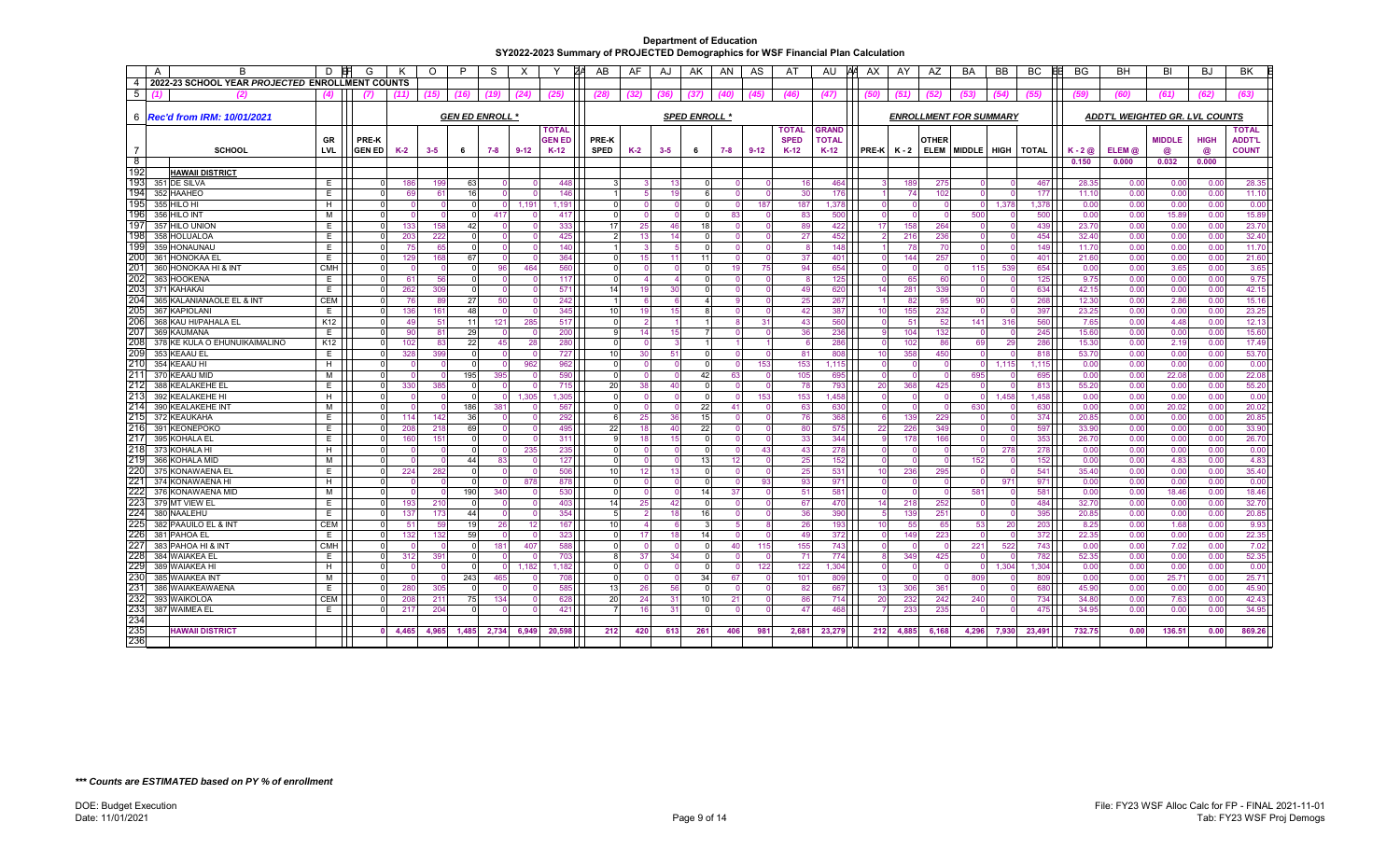|                | $\overline{A}$<br>R                   | D                    | <b>BY</b>       | <b>BZ</b>       | CA                 | <b>CB</b>        | CC                    | <b>CD</b>          | CJ               | <b>CK</b>         | <b>CL</b>        | <b>CO</b>      | CP             | <b>CQ</b>                    | rd<br><b>CT</b> | CU                    | CV              | CY            | CZ                   | DA<br>Пſ           | <b>DI</b>        |
|----------------|---------------------------------------|----------------------|-----------------|-----------------|--------------------|------------------|-----------------------|--------------------|------------------|-------------------|------------------|----------------|----------------|------------------------------|-----------------|-----------------------|-----------------|---------------|----------------------|--------------------|------------------|
| $\overline{4}$ | 2022-23 SCHOOL YEAR PROJECTED ENROLLM |                      |                 |                 |                    |                  |                       |                    |                  |                   |                  |                |                |                              |                 |                       |                 |               |                      |                    |                  |
| 5              | (2)                                   | $\left( 4\right)$    | (77)            | (78)            | (79)               | (80)             | (81)                  | (82)               | (88)             |                   | (90)             | (93)           | (94)           | (95)                         | (98)            |                       | (100)           | (103)         | (104)                | (105)              | (113)            |
|                |                                       |                      |                 |                 |                    |                  |                       |                    |                  |                   |                  |                |                |                              |                 |                       |                 |               |                      |                    |                  |
|                | 6   Rec'd from IRM: 10/01/2021        |                      |                 |                 |                    | ELL**            |                       |                    |                  | ECON. DISADV. *** |                  |                |                | <b>GIFTED &amp; TALENTED</b> |                 | <b>TRANSIENCY ***</b> |                 |               | <b>NEIGHBOR ISLE</b> |                    |                  |
|                |                                       |                      |                 |                 |                    |                  | <b>TTL ELL</b>        | <b>WEIGHTED</b>    |                  | EST.              | <b>WEIGHTED</b>  |                | EST.           | <b>WEIGHTED</b>              |                 | EST.                  | <b>NEIGHTED</b> | <b>NEIGH-</b> |                      | <b>WEIGHTED</b>    | <b>TOTAL</b>     |
|                |                                       | <b>GR</b>            | <b>EST. FEP</b> | <b>EST. LEP</b> | <b>EST. NEP</b>    | % OF TTL         | EST.                  | ELL                | % OF TTL         | F/R               | <b>F/R COUNT</b> | % OF TTL       | <b>G/T</b>     | <b>G/T COUNT</b>             | % OF TTL        | <b>TRANS</b>          | <b>TRANS</b>    | <b>BOR</b>    | <b>TTL</b>           | <b>NBR ISLE</b>    | <b>WEIGHTED</b>  |
| $\overline{7}$ | <b>SCHOOL</b>                         | LVL                  | COUNT @         | COUNT @         | COUNT <sub>®</sub> | <b>ENROLL</b>    | <b>COUNT</b>          | COUNT <sub>@</sub> | <b>ENROLL</b>    | <b>COUNT</b>      | $\omega$         | <b>ENROLL</b>  | <b>COUNT</b>   | $\omega$                     | <b>ENROLL</b>   | <b>COUNT</b>          | COUNT @         | ISLE?         | <b>ENROLL</b>        | COUNT <sub>@</sub> | <b>ENROLL</b>    |
| −8             |                                       |                      | 0.065           | 0.194           | 0.389              |                  |                       | 0.238              |                  |                   | 0.100            | 3.00%          |                | 0.265                        |                 |                       | 0.050           |               |                      | 0.008              |                  |
| 192<br>193     | <b>HAWAII DISTRICT</b>                |                      |                 |                 |                    |                  |                       |                    |                  |                   |                  |                |                |                              |                 |                       |                 |               |                      |                    |                  |
| 194            | 351 DE SILVA<br>352 HAAHEO            | E<br>E.              |                 | 11              |                    | 2.87%<br>5.49%   | 13<br>10              | 3.09<br>2.38       | 33.20%<br>54.80% | 154<br>96         | 15.40<br>9.60    | 3.00%<br>3.00% | 14<br>-5       | 3.69<br>1.40                 | 1.30%<br>3.40%  |                       | 0.30<br>0.30    | Y<br>Y        | 467<br>177           | 3.74<br>1.42       | 521.57<br>203.19 |
| 195            | 355 HILO HI                           | H                    |                 | 52              | 13                 | 5.19%            | 72                    | 17.11              | 60.00%           | 827               | 82.70            | 3.00%          | 41             | 10.96                        | 1.50%           | 21                    | 1.03            | Y             | 1,378                | 11.02              | 1,500.83         |
| 196            | 356 HILO INT                          | M                    |                 | 22              |                    | 6.56%            | 33                    | 7.84               | 67.10%           | 336               | 33.60            | 3.00%          | 15             | 3.98                         | 1.90%           | 10                    | 0.48            | Y             | 500                  | 4.00               | 565.78           |
| 197            | 357 HILO UNION                        | E.                   |                 | 35              | 21                 | 14.87%           | 63                    | 14.97              | 86.00%           | 363               | 36.30            | 3.00%          | 13             | 3.35                         | 2.60%           | 11                    | 0.55            | Y             | 439                  | 3.51               | 521.39           |
| 198            | 358 HOLUALOA                          | E                    |                 | 40              | 32                 | 17.21%           | 78                    | 18.54              | 60.00%           | 271               | 27.10            | 3.00%          | 14             | 3.59                         | 2.10%           |                       | 0.47            | Y             | 454                  | 3.63               | 539.74           |
| 199            | 359 HONAUNAU                          | E.                   |                 | 23              | 16                 | 28.38%           | 42                    | 9.98               | 92.70%           | 137               | 13.70            | 3.00%          | $\overline{4}$ | 1.18                         | 0.60%           |                       | 0.04            | Y             | 149                  | 1.19               | 186.80           |
| 200            | 361 HONOKAA EL                        | E.                   |                 | 16              |                    | 6.43%            | 26                    | 6.18               | 68.40%           | 274               | 27.40            | 3.00%          | 12             | 3.19                         | 1.50%           |                       | 0.30            | Y             | 401                  | 3.21               | 462.88           |
| 201            | 360 HONOKAA HI & INT                  | <b>CMH</b>           |                 | 33              | 12                 | 7.61%            | 50                    | 11.88              | 63.20%           | 413               | 41.30            | 3.00%          | 20             | 5.20                         | 1.10%           |                       | 0.36            | Y             | 654                  | 5.23               | 721.63           |
| 202            | 363 HOOKENA                           | E.                   |                 |                 |                    | 1.65%            | $\overline{2}$        | 0.48               | 83.40%           | 104               | 10.40            | 3.00%          | $\overline{4}$ | 0.99                         | 1.70%           |                       | 0.11            | Y             | 125                  | 1.00               | 147.73           |
| 203            | 371 KAHAKAI                           | E                    |                 | 87              | 81                 | 28.94%           | 179                   | 42.55              | 68.70%           | 426               | 42.60            | 3.00%          | 19             | 4.93                         | 2.60%           | 16                    | 0.81            | Y             | 634                  | 5.07               | 772.10           |
| 204            | 365 KALANIANAOLE EL & INT             | <b>CEM</b>           |                 | 48              | 31                 | 29.93%           | 80                    | 19.02              | 84.30%           | 225               | 22.50            | 3.00%          | 8              | 2.12                         | 5.40%           | 14                    | 0.72            | Y             | 268                  | 2.14               | 329.66           |
| 205            | 367 KAPIOLANI                         | E                    |                 | 43              | 36                 | 21.08%           | 82                    | 19.49              | 82.70%           | 320               | 32.00            | 3.00%          | 12             | 3.08                         | 6.10%           | 24                    | 1.18            | Y             | 397                  | 3.18               | 479.17           |
| 206<br>207     | 368 KAU HI/PAHALA EL<br>369 KAUMANA   | K <sub>12</sub><br>E |                 | 45              | 53                 | 18.10%<br>3.02%  | 101<br>$\overline{7}$ | 24.01<br>1.66      | 89.60%<br>51.80% | 502<br>122        | 50.20<br>12.20   | 3.00%<br>3.00% | 17             | 4.45                         | 3.40%<br>2.30%  | 19                    | 0.95<br>0.27    | Y<br>Y        | 560<br>245           | 4.48<br>1.96       | 656.22<br>278.57 |
| 208            | 378 KE KULA O EHUNUIKAIMALINO         | K12                  |                 |                 |                    | 0.00%            | $\overline{0}$        | 0.00               | 78.70%           | 225               | 22.50            | 3.00%          | 9              | 1.88<br>2.27                 | 1.10%           |                       | 0.16            | Y             | 286                  | 2.29               | 330.71           |
| 209            | 353 KEAAU EL                          | E.                   | 10              | 83              | 31                 | 15.38%           | 124                   | 29.47              | 78.20%           | 632               | 63.20            | 3.00%          | 24             | 6.42                         | 4.40%           | 36                    | 1.78            | Y             | 818                  | 6.54               | 979.12           |
| 210            | 354 KEAAU HI                          | H                    |                 | 41              | 23                 | 6.19%            | 69                    | 16.40              | 78.20%           | 872               | 87.20            | 3.00%          | 33             | 8.86                         | 4.00%           | 45                    | 2.23            | Y             | 1,115                | 8.92               | 1,238.62         |
| 211            | 370 KEAAU MID                         | M                    |                 | 55              |                    | 9.89%            | 69                    | 16.40              | 87.30%           | 607               | 60.70            | 3.00%          | 21             | 5.53                         | 2.10%           | 15                    | 0.73            | Y             | 695                  | 5.56               | 806.00           |
| 212            | 388 KEALAKEHE EI                      | E.                   | 10              | 102             | 108                | 27.64%           | 219                   | 52.05              | 75.30%           | 597               | 59.70            | 3.00%          | 24             | 6.30                         | 3.20%           | 25                    | 1.27            | Y             | 813                  | 6.50               | 994.03           |
| 213            | 392 KEALAKEHE HI                      | H                    |                 | 115             | 48                 | 11.58%           | 169                   | 40.17              | 58.10%           | 847               | 84.70            | 3.00%          | 44             | 11.59                        | 2.20%           | 32                    | 1.60            | Y             | 1,458                | 11.66              | 1,607.73         |
| 214            | 390 KEALAKEHE INT                     | M                    | 14              | 101             | 44                 | 25.15%           | 158                   | 37.56              | 73.60%           | 464               | 46.40            | 3.00%          | 19             | 5.01                         | 3.20%           | 20                    | 1.01            | Y             | 630                  | 5.04               | 745.03           |
| 215            | 372 KEAUKAHA                          | E                    |                 |                 |                    | 1.73%            | 6                     | 1.43               | 79.10%           | 291               | 29.10            | 3.00%          | 11             | 2.93                         | 0.20%           |                       | 0.04            | Y             | 374                  | 2.99               | 431.33           |
| 216            | 391 KEONEPOKO                         | E.                   |                 | 31              | 25                 | 10.12%           | 58                    | 13.79              | 92.70%           | 533               | 53.30            | 3.00%          | 17             | 4.57                         | 6.90%           | 40                    | 1.98            | Y             | 597                  | 4.78               | 709.32           |
| 217            | 395 KOHALA EL                         | E.                   |                 | 19              | 10                 | 9.23%            | 32                    | 7.61               | 71.30%           | 245               | 24.50            | 3.00%          | 10             | 2.73                         | 0.60%           |                       | 0.10            | Y             | 353                  | 2.82               | 417.47           |
| 218            | 373 KOHALA HI                         | $\overline{H}$       |                 |                 |                    | 5.58%            | 16                    | 3.80               | 65.60%           | 182               | 18.20            | 3.00%          | 8              | 2.21                         | 1.10%           |                       | 0.15            | Y             | 278                  | 2.22               | 304.59           |
| 219            | 366 KOHALA MID                        | M                    |                 | 11              |                    | 10.47%           | 16                    | 3.80               | 68.70%           | 104               | 10.40            | 3.00%          | 5              | 1.21                         | 0.60%           |                       | 0.05            | Y             | 152                  | 1.22               | 173.50           |
| 220<br>221     | 375 KONAWAENA EL                      | E.                   |                 | 47              | 31                 | 15.37%           | 82                    | 19.49              | 67.60%           | 359               | 35.90            | 3.00%          | 16             | 4.22                         | 1.40%           |                       | 0.37            | Y             | 541                  | 4.33               | 640.71           |
| $22^{\circ}$   | 374 KONAWAENA HI<br>376 KONAWAENA MID | H<br>M               |                 | 58<br>62        | 39<br>16           | 10.53%<br>16.13% | 102<br>94             | 24.24<br>22.34     | 58.80%<br>66.50% | 571<br>386        | 57.10<br>38.60   | 3.00%<br>3.00% | 29<br>17       | 7.72<br>4.62                 | 2.20%<br>2.30%  | 21<br>13              | 1.07<br>0.67    | Y<br>Y        | 971<br>581           | 7.77<br>4.65       | 068.90<br>670.34 |
| 223            | 379 MT VIEW EL                        | E                    |                 | 24              |                    | 6.51%            | 31                    | 7.37               | 93.70%           | 440               | 44.00            | 3.00%          | 14             | 3.74                         | 8.10%           | 38                    | 1.90            | Y             | 484                  | 3.87               | 577.58           |
| 224            | 380 NAALEHU                           | E.                   |                 | 58              | 48                 | 28.50%           | 111                   | 26.38              | 94.80%           | 370               | 37.00            | 3.00%          | 12             | 3.10                         | 7.30%           | 28                    | 1.42            | Y             | 395                  | 3.16               | 486.92           |
| 225            | 382 PAAUILO EL & INT                  | <b>CEM</b>           |                 |                 |                    | 2.73%            | 5                     | 1.19               | 67.50%           | 130               | 13.00            | 3.00%          | 6              | 1.53                         | 3.30%           |                       | 0.32            | Y             | 203                  | 1.62               | 230.60           |
| 226            | 381 PAHOA EL                          | E                    | 14              | 13              |                    | 8.45%            | 31                    | 7.37               | 92.00%           | 342               | 34.20            | 3.00%          | 11             | 2.96                         | 6.30%           | 23                    | 1.17            | Y             | 372                  | 2.98               | 443.02           |
| 227            | 383 PAHOA HI & INT                    | <b>CMH</b>           |                 | 32              | 19                 | 7.60%            | 56                    | 13.31              | 89.50%           | 665               | 66.50            | 3.00%          | 22             | 5.91                         | 5.30%           | 39                    | 1.97            | Y             | 743                  | 5.94               | 843.65           |
| 228            | 384 WAIAKEA EL                        | E                    |                 | 53              | 18                 | 9.68%            | 75                    | 17.83              | 59.90%           | 464               | 46.40            | 3.00%          | 23             | 6.15                         | 1.70%           | 13                    | 0.66            | Y             | 782                  | 6.26               | 911.64           |
| 229            | 389 WAIAKEA HI                        | H                    |                 | 20              |                    | 2.27%            | 30                    | 7.13               | 46.10%           | 601               | 60.10            | 3.00%          | 39             | 10.37                        | 0.90%           | 12                    | 0.59            | Y             | 1.304                | 10.43              | .392.62          |
| 230            | 385 WAIAKEA INT                       | м                    |                 | 41              |                    | 6.71%            | 54                    | 12.84              | 54.70%           | 443               | 44.30            | 3.00%          | 24             | 6.43                         | 0.30%           |                       | 0.12            | Y             | 809                  | 6.47               | 904.87           |
| 231            | 386 WAIAKEAWAENA                      | E.                   |                 | 19              |                    | 5.17%            | 35                    | 8.32               | 58.90%           | 393               | 39.30            | 3.00%          | 20             | 5.30                         | 1.70%           | 11                    | 0.57            | Y             | 680                  | 5.44               | 784.83           |
| 232            | 393 WAIKOLOA                          | <b>CEM</b>           |                 | 101             | 62                 | 23.56%           | 168                   | 39.93              | 58.30%           | 416               | 41.60            | 3.00%          | 21             | 5.68                         | 4.10%           | 29                    | 1.46            | Y             | 734                  | 5.87               | 870.97           |
| 233            | 387 WAIMEA EL                         | E                    |                 | 47              | 10 <sup>1</sup>    | 12.53%           | 59                    | 14.02              | 71.50%           | 335               | 33.50            | 3.00%          | 14             | 3.72                         | 2.40%           | 11                    | 0.56            | Y             | 475                  | 3.80               | 565.56           |
| 234            |                                       |                      |                 |                 |                    |                  |                       |                    |                  |                   |                  |                |                |                              |                 |                       |                 |               |                      |                    |                  |
| 235            | <b>HAWAII DISTRICT</b>                |                      | 200             | 1.609           | 899                | 11.63%           | 2.707                 | 643.43             | 69.09%           | 16.084            | 1.608.40         | 3.00%          | 698            | 185.07                       | 2.73%           | 636                   | 31.82           |               | 23.491               | 187.93             | 27.016.92        |
| 236            |                                       |                      |                 |                 |                    |                  |                       |                    |                  |                   |                  |                |                |                              |                 |                       |                 |               |                      |                    |                  |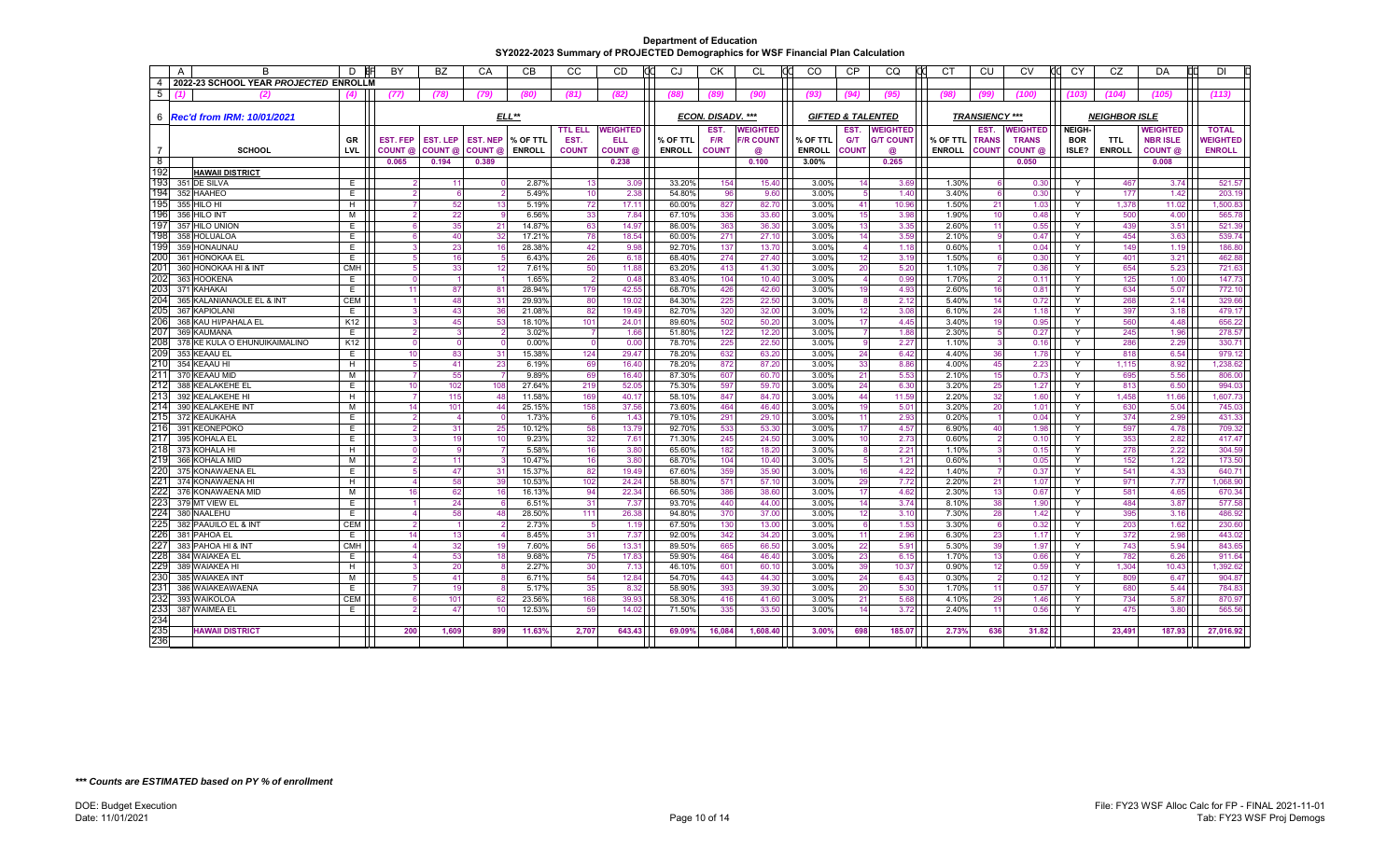|                 | A<br>В                                          | D                    |               |          | $\circ$  | P            | S                      | Х        |               | AB            | AF       | AJ       | AK.                  | AN  | AS       | A1           | AU           | AX.           | AY              | AZ              | BA                            | <b>BB</b> | BC              | BG               | <b>BH</b>                      | BI            | BJ           | <b>BK</b>      |
|-----------------|-------------------------------------------------|----------------------|---------------|----------|----------|--------------|------------------------|----------|---------------|---------------|----------|----------|----------------------|-----|----------|--------------|--------------|---------------|-----------------|-----------------|-------------------------------|-----------|-----------------|------------------|--------------------------------|---------------|--------------|----------------|
| $\overline{4}$  | 2022-23 SCHOOL YEAR PROJECTED ENROLLMENT COUNTS |                      |               |          |          |              |                        |          |               |               |          |          |                      |     |          |              |              |               |                 |                 |                               |           |                 |                  |                                |               |              |                |
| -5              | (2)                                             | (4)                  |               | (11)     | (15)     | (16)         | (19)                   | (24)     | (25)          | (28)          | (32)     |          |                      |     | (45)     | (46)         | (47)         |               | (51             |                 | (53)                          | (54)      | (55)            |                  |                                | (61)          | (62)         | (63)           |
|                 |                                                 |                      |               |          |          |              |                        |          |               |               |          |          |                      |     |          |              |              |               |                 |                 |                               |           |                 |                  |                                |               |              |                |
|                 | 6 <b>Rec'd from IRM: 10/01/2021</b>             |                      |               |          |          |              | <b>GEN ED ENROLL *</b> |          |               |               |          |          | <b>SPED ENROLL *</b> |     |          |              |              |               |                 |                 | <b>ENROLLMENT FOR SUMMARY</b> |           |                 |                  | ADDT'L WEIGHTED GR. LVL COUNTS |               |              |                |
|                 |                                                 |                      |               |          |          |              |                        |          | <b>TOTAL</b>  |               |          |          |                      |     |          | <b>TOTAL</b> | <b>GRAND</b> |               |                 |                 |                               |           |                 |                  |                                |               |              | <b>TOTAL</b>   |
|                 |                                                 | GR                   | PRE-K         |          |          |              |                        |          | <b>GEN ED</b> | PRE-K         |          |          |                      |     |          | <b>SPED</b>  | <b>TOTAL</b> |               |                 | <b>OTHER</b>    |                               |           |                 |                  |                                | <b>MIDDLE</b> | <b>HIGH</b>  | <b>ADDT'L</b>  |
|                 | <b>SCHOOL</b>                                   | <b>LVL</b>           | <b>GEN ED</b> | K-2      | $3 - 5$  | 6            | 7-8                    | $9 - 12$ | $K-12$        | <b>SPED</b>   | K-2      | $3 - 5$  | 6                    | 7-8 | 9-12     | $K-12$       | $K-12$       | $PRE-K$ $K-2$ |                 | <b>ELEM</b>     | MIDDLE HIGH TOTAL             |           |                 | $K - 2$ $\omega$ | ELEM @                         | @             | @            | <b>COUNT</b>   |
| $^8$            |                                                 |                      |               |          |          |              |                        |          |               |               |          |          |                      |     |          |              |              |               |                 |                 |                               |           |                 | 0.150            | 0.000                          | 0.032         | 0.000        |                |
| 237<br>238      | <b>MAUI DISTRICT</b>                            |                      |               |          |          |              |                        |          |               |               |          |          |                      |     |          |              |              |               |                 |                 |                               |           |                 |                  |                                |               |              |                |
| 239             | 400 BALDWIN HI                                  | н                    |               |          |          |              |                        | 1,213    | 1,213         |               |          |          |                      |     | 155      | 155          | 1,368        |               |                 |                 |                               | 1,368     | 1,368           | 0.00             | 0.00                           | 0.00          | 0.00         | 0.00           |
| 240             | 401 HAIKU                                       | E                    |               | 138      | 150      | $\Omega$     |                        |          | 288           |               | 15       | 13       |                      |     |          | 28           | 316          |               | 153             | 163             |                               |           | 320             | 22.95            | 0.00                           | 0.00          | 0.00         | 22.95          |
| 241             | 402 HANA HI & EL                                | K <sub>12</sub><br>M |               | 99       | 80       | 25           | 55                     | 92       | 351           | 2             |          | 11       |                      | -15 | 23       | 57           | 408          |               | 104<br>$\Omega$ | 91              | 98                            | 115       | 410             | 15.60            | 0.00                           | 3.11          | 0.00         | 18.71          |
| 242             | <b>404 IAO INT</b><br>405 KAHULUI               | E                    |               |          | 418      | 261          | 459                    | $\Omega$ | 720           |               |          |          | 26                   | 39  |          | 65           | 785          |               |                 |                 | 785                           |           | 785             | 0.00<br>53.55    | 0.00<br>0.00                   | 24.94         | 0.00<br>0.00 | 24.94<br>53.55 |
| 243             | 420 KALAMA INT                                  | M                    |               | 330      | $\Omega$ | 247          | 410                    | $\Omega$ | 748<br>657    | 14            | 27       | 30       | 53                   | 98  |          | 57<br>151    | 805          | 14            | 357<br>$\Omega$ | 448<br>$\Omega$ | 808                           |           | 819<br>808      |                  | 0.00                           | 0.00<br>25.68 |              | 25.68          |
| 244             | 431 KAMALII                                     | E.                   |               | 167      | 160      |              |                        |          | 327           |               | 24       | 41       |                      |     |          | 65           | 808<br>392   |               | 191             | 201             |                               |           | 398             | 0.00<br>28.65    | 0.00                           | 0.00          | 0.00<br>0.00 | 28.65          |
| 245             | 406 KAMEHAMEHA I                                | E                    |               | 289      | 277      | $\Omega$     |                        |          | 566           |               | 17       | 41       |                      |     |          | 58           | 624          |               | 306             | 318             |                               |           | 632             | 45.90            | 0.00                           | 0.00          | 0.00         | 45.90          |
| 246             | 407 KAUNAKAKAI                                  | E.                   |               | 86       | 114      | 32           |                        |          | 232           |               |          | 15       |                      |     |          | 30           | 262          |               | 94              | 168             |                               |           | 270             | 14.10            | 0.00                           | 0.00          | 0.00         | 14.10          |
| 247             | 435 KEKAULIKE HI                                | H                    |               |          | - 0      | $\Omega$     | $\cap$                 | 999      | 999           |               |          |          |                      |     | 182      | 182          | 1,181        |               | $\Omega$        | $\cap$          |                               | 1,181     | 1,181           | 0.00             | 0.00                           | 0.00          | 0.00         | 0.00           |
| 248             | 409 KIHEI                                       | E                    |               | 318      | 325      | $\Omega$     |                        |          | 643           | 11            | 28       | 40       |                      |     |          | 68           | 711          | 11            | 346             | 365             |                               |           | 722             | 51.90            | 0.00                           | 0.00          | 0.00         | 51.90          |
| 249             | 410 KILOHANA                                    | E                    |               | 39       | 22       | $\mathbf{Q}$ | $\Omega$               | $\Omega$ | 70            |               |          |          |                      |     |          |              | 78           |               | 40              | 38              |                               |           | 79              | 6.00             | 0.00                           | 0.00          | 0.00         | 6.00           |
| 250             | 412 KULA                                        | E                    |               | 172      | 176      | $\Omega$     |                        |          | 348           |               | 14       | 33       |                      |     |          | 47           | 395          |               | 186             | 209             |                               |           | 396             | 27.90            | 0.00                           | 0.00          | 0.00         | 27.90          |
| 25 <sup>2</sup> | 413 LAHAINA INT                                 | м                    | $\Omega$      | $\cap$   | $\Omega$ | 205          | 395                    | $\Omega$ | 600           | $\Omega$      |          | $\Omega$ | 25                   | 45  | $\cap$   | 70           | 670          |               | $\Omega$        | $\Omega$        | 670                           |           | 67 <sub>C</sub> | 0.00             | 0.00                           | 21.29         | 0.00         | 21.29          |
| 252             | 414 LAHAINALUNA H                               | H                    |               |          |          |              |                        | 934      | 934           |               |          |          |                      |     | 94       | 94           | 1,028        |               | $\Omega$        | $\Omega$        |                               | 1,028     | 1,028           | 0.00             | 0.00                           | 0.00          | 0.00         | 0.00           |
| 253             | 415 LANAI HI & EL                               | K <sub>12</sub>      |               | 109      | 120      | 33           | 80                     | 163      | 505           | $\mathcal{P}$ | 16       | 24       |                      | 15  | 18       | 81           | 586          |               | 125             | 144             | 136                           | 181       | 588             | 18.75            | 0.00                           | 4.32          | 0.00         | 23.07          |
| 254             | 416 LIHIKAI                                     | E                    |               | 322      | 376      |              |                        |          | 698           |               | 29       | 28       |                      |     |          | 57           | 755          |               | 351             | 404             |                               |           | 762             | 52.65            | 0.00                           | 0.00          | 0.00         | 52.65          |
| 255             | 430 LOKELANI INT                                | M                    |               |          | - 0      | 157          | 263                    | $\Omega$ | 420           |               |          |          | 24                   | 41  | $\Omega$ | 65           | 485          |               | $\Omega$        | $\Omega$        | 485                           |           | 485             | 0.00             | 0.00                           | 15.41         | 0.00         | 15.41          |
| 256             | 417 MAKAWAO                                     | E                    |               | 204      | 249      | - 0          |                        |          | 453           |               | 23       | 31       |                      |     |          | 54           | 507          |               | 227             | 280             |                               |           | 515             | 34.05            | 0.00                           | 0.00          | 0.00         | 34.05          |
| 257             | 433 POMAIKAI                                    | E                    |               | 201      | 292      | $\Omega$     |                        |          | 493           |               | 15       | 21       |                      |     |          | 36           | 529          |               | 216             | 313             |                               |           | 530             | 32.40            | 0.00                           | 0.00          | 0.00         | 32.40          |
| 258             | 418 MAUI HI                                     | н                    |               |          |          | $\Omega$     | $\Omega$               | 1,681    | 1,68          |               |          |          |                      |     | 193      | 193          | 1,874        |               | $\Omega$        |                 |                               | 1,874     | 1,874           | 0.00             | 0.00                           | 0.00          | 0.00         | 0.00           |
| 259             | 428 MAUI WAENA INT                              | M                    | $\Omega$      | $\Omega$ | $\Omega$ | 328          | 654                    |          | 982           | $\Omega$      | $\Omega$ | $\Omega$ | 30                   | 85  | - 0      | 115          | 1.097        |               | $\Omega$        | $\Omega$        | 1.097                         |           | 1.097           | 0.00             | 0.00                           | 34.86         | 0.00         | 34.86          |
| 260             | 419 MAUNALOA                                    | E                    |               | 25       | 16       | 2            |                        | $\Omega$ | -43           |               |          |          |                      |     | $\cap$   | -6           | 49           |               | 27              | 22              |                               |           | 49              | 4.05             | 0.00                           | 0.00          | 0.00         | 4.05           |
| $26^{\circ}$    | 421 MOLOKAI HI                                  | H                    |               |          | $\Omega$ | $\Omega$     |                        | 336      | 336           |               |          |          |                      |     | 60       | 60           | 396          |               | $\Omega$        |                 |                               | 396       | 396             | 0.00             | 0.00                           | 0.00          | 0.00         | 0.00           |
| 262             | 434 MOLOKAI MIDDLE                              | м                    |               |          |          |              | 153                    |          | 153           |               |          |          |                      | 31  |          | 31           | 184          |               | $\Omega$        |                 | 184                           |           | 184             | 0.00             | 0.00                           | 5.85          | 0.00         | 5.85           |
| 263             | 429 NAHIENAENA                                  | E                    |               | 281      | 309      | $\Omega$     | $\Omega$               | - 0      | 590           |               | 31       | 34       |                      |     |          | 65           | 655          |               | 312             | 343             |                               |           | 664             | 46.80            | 0.00                           | 0.00          | 0.00         | 46.80          |
| 264             | 422 PAIA                                        | E                    |               | 185      | 177      |              |                        |          | 362           |               | 19       |          |                      |     |          | 28           | 390          |               | 204             | 186             |                               |           | 393             | 30.60            | 0.00                           | 0.00          | 0.00         | 30.60          |
| 265             | 426 PUKALANI                                    | E.                   |               | 177      | 194      | $\Omega$     |                        |          | 371           |               | 24       | 31       |                      |     |          | 55           | 426          |               | 201             | 225             |                               |           | 433             | 30.15            | 0.00                           | 0.00          | 0.00         | 30.15          |
| 266             | 424 WAIHEE                                      | E.                   |               | 251      | 268      |              |                        |          | 519           | 15            | 26       | 10       |                      |     |          | 36           | 555          | 15            | 277             | 278             |                               |           | 570             | 41.55            | 0.00                           | 0.00          | 0.00         | 41.55          |
| 267             | 425 WAILUKU                                     | E.                   |               | 260      | 251      | $\Omega$     |                        |          | 511           | 14            | 25       | 38       |                      |     |          | 63           | 574          | 14            | 285             | 289             |                               |           | 588             | 42.75            | 0.00                           | 0.00          | 0.00         | 42.75          |
| 268             | 436 PUU KUKUI                                   | E                    |               | 293      | 300      | $\Omega$     |                        |          | 593           |               | 25       | 32       |                      |     | n        | 57           | 650          |               | 318             | 332             |                               |           | 659             | 47.70            | 0.00                           | 0.00          | 0.00         | 47.70          |
| 269             | 437 KIHEI HI                                    | H                    |               |          |          |              |                        | 151      | 151           |               |          |          |                      |     | 16       | 16           | 167          |               |                 |                 |                               | 167       | 167             | 0.00             | 0.00                           | 0.00          | 0.00         | 0.00           |
| 270             |                                                 |                      |               |          |          |              |                        |          |               |               |          |          |                      |     |          |              |              |               |                 |                 |                               |           |                 |                  |                                |               |              |                |
| 271             | <b>MAUI DISTRICT</b>                            |                      |               | 3.946    | 4,274    | 1,299        | 2,469                  | 5,569    | 17.557        | 130           | 374      | 490      | 179                  | 369 | 741      | 2,153        | 19,710       | 130           | 4,320           | 4,817           | 4.263                         | 6,310     | 19,840          | 648.00           | 0.00                           | 135.46        | 0.00         | 783.46         |
| 272             |                                                 |                      |               |          |          |              |                        |          |               |               |          |          |                      |     |          |              |              |               |                 |                 |                               |           |                 |                  |                                |               |              |                |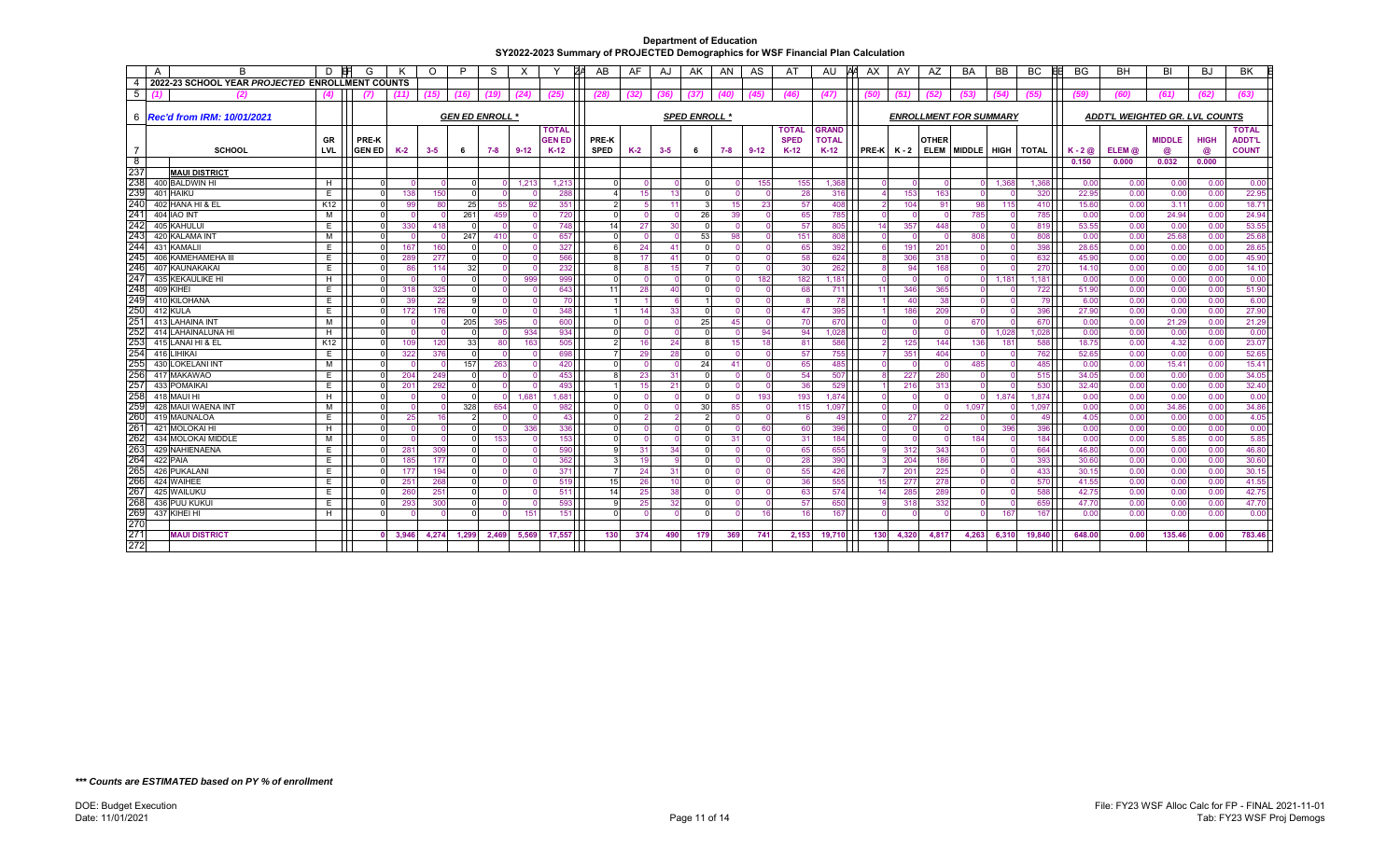|                | A | B                                      | D               | BY                   | BZ                      | CA              | CВ            | CC             | <b>CD</b>       | CJ            | <b>CK</b>         | CL               | <sub>CO</sub> | <b>CP</b>                    | CQ               | C <sub>1</sub> | CU                    | CV                 | <b>CY</b>     | CZ                   | DA              | DI              |
|----------------|---|----------------------------------------|-----------------|----------------------|-------------------------|-----------------|---------------|----------------|-----------------|---------------|-------------------|------------------|---------------|------------------------------|------------------|----------------|-----------------------|--------------------|---------------|----------------------|-----------------|-----------------|
| $\overline{4}$ |   | 2022-23 SCHOOL YEAR PROJECTED ENROLLM  |                 |                      |                         |                 |               |                |                 |               |                   |                  |               |                              |                  |                |                       |                    |               |                      |                 |                 |
| 5              |   | (2)                                    | (4)             | (77)                 | (78)                    | (79)            | (80)          | (81)           | (82)            | (88)          | 789               | (90)             | (93)          | (94)                         | (95)             | (98)           | (99)                  | (100)              | (103)         | (104)                | (105)           | (113)           |
|                |   |                                        |                 |                      |                         |                 |               |                |                 |               |                   |                  |               |                              |                  |                |                       |                    |               |                      |                 |                 |
|                |   | 6   Rec'd from IRM: 10/01/2021         |                 |                      |                         |                 | $ELL**$       |                |                 |               | ECON. DISADV. *** |                  |               | <b>GIFTED &amp; TALENTED</b> |                  |                | <b>TRANSIENCY ***</b> |                    |               | <b>NEIGHBOR ISLE</b> |                 |                 |
|                |   |                                        |                 |                      |                         |                 |               | <b>TTL ELL</b> | <b>WEIGHTED</b> |               | EST.              | <b>WEIGHTED</b>  |               | EST.                         | <b>WEIGHTED</b>  |                | EST.                  | WEIGHTED           | <b>NEIGH-</b> |                      | <b>WEIGHTED</b> | <b>TOTAL</b>    |
|                |   |                                        | <b>GR</b>       | EST. FEP             | <b>EST. LEP</b>         | <b>EST. NEP</b> | % OF TTL      | EST.           | ELL             | % OF TTL      | F/R               | <b>F/R COUNT</b> | % OF TTL      | <b>G/T</b>                   | <b>G/T COUNT</b> | % OF TTL       | <b>TRANS</b>          | <b>TRANS</b>       | <b>BOR</b>    | <b>TTL</b>           | <b>NBR ISLE</b> | <b>VEIGHTED</b> |
| 7              |   | <b>SCHOOL</b>                          | LVL             | COUNT @              | COUNT @                 | COUNT @         | <b>ENROLL</b> | <b>COUNT</b>   | COUNT @         | <b>ENROLL</b> | <b>COUNT</b>      | @                | <b>ENROLL</b> | <b>COUNT</b>                 | @                | <b>ENROLL</b>  | <b>COUNT</b>          | COUNT <sub>®</sub> | ISLE?         | <b>ENROLL</b>        | COUNT @         | <b>ENROLL</b>   |
| ි 8<br>237     |   |                                        |                 | 0.065                | 0.194                   | 0.389           |               |                | 0.238           |               |                   | 0.100            | 3.00%         |                              | 0.265            |                |                       | 0.050              |               |                      | 0.008           |                 |
| 238            |   | <b>MAUI DISTRICT</b><br>400 BALDWIN HI |                 | 10                   | 64                      | 22              | 7.01%         | 96             | 22.82           | 50.30%        | 688               | 68.80            | 3.00%         | 41                           | 10.88            | 1.00%          | 14                    | 0.68               | Y             | 1,368                | 10.94           | 1,482.12        |
| 239            |   | 401 HAIKU                              | H<br>E          | $\overline{3}$       | 22                      |                 | 9.23%         | 29             | 6.89            | 54.00%        | 171               | 17.10            | 3.00%         | -9                           | 2.51             | 8.70%          | 27                    | 1.37               | Y             | 320                  | 2.56            | 373.39          |
| 240            |   | 402 HANA HI & EL                       | K12             | $\overline{0}$       | $\Omega$                |                 | 0.00%         | $\overline{0}$ | 0.00            | 82.20%        | 335               | 33.50            | 3.00%         | 12                           | 3.24             | 2.30%          | <b>g</b>              | 0.47               | Y             | 410                  | 3.28            | 469.21          |
| 241            |   | <b>404 IAO INT</b>                     | M               | 18                   | 41                      | 14              | 9.34%         | 73             | 17.35           | 55.90%        | 439               | 43.90            | 3.00%         | 24                           | 6.24             | 1.20%          |                       | 0.47               | Y             | 785                  | 6.28            | 884.19          |
| 242            |   | 405 KAHULUI                            | E               | $\mathbf{q}$         | 151                     |                 | 28.86%        | 232            | 55.14           | 67.20%        | 541               | 54.10            | 3.00%         | 24                           | 6.40             | 1.40%          | 11                    | 0.56               | Y             | 819                  | 6.55            | 995.31          |
| 243            |   | 420 KALAMA INT                         | М               | 5 <sup>1</sup>       | 20                      |                 | 3.34%         | 27             | 6.42            | 60.30%        | 487               | 48.70            | 3.00%         | 24                           | 6.42             | 1.60%          | 13                    | 0.65               | Y             | 808                  | 6.46            | 902.33          |
| 244            |   | 431 KAMALII                            | E               | $\overline{2}$       | 14                      | 12              | 7.21%         | 28             | 6.66            | 40.00%        | 157               | 15.70            | 3.00%         | 12                           | 3.12             | 5.60%          | 22                    | 1.10               | Y             | 398                  | 3.18            | 456.40          |
| 245            |   | 406 KAMEHAMEHA III                     | E               | $\mathsf{R}$         | 81                      | 52              | 22.59%        | 141            | 33.51           | 54.10%        | 338               | 33.80            | 3.00%         | 19                           | 4.96             | 4.20%          | 26                    | 1.31               | Y             | 632                  | 5.06            | 756.54          |
| 246            |   | 407 KAUNAKAKAI                         | E.              | $\Omega$             | $\overline{\mathbf{A}}$ |                 | 2.71%         |                | 1.66            | 78.30%        | 205               | 20.50            | 3.00%         |                              | 2.08             | 2.80%          |                       | 0.37               | Y             | 270                  | 2.16            | 310.87          |
| 247            |   | 435 KEKAULIKE HI                       | Н.              | $\overline{0}$       | 14                      |                 | 2.04%         | 24             | 5.70            | 51.50%        | 608               | 60.80            | 3.00%         | 35                           | 9.39             | 1.40%          | 17                    | 0.83               | Y             | 1,181                | 9.45            | 1,267.17        |
| 248            |   | 409 KIHEI                              | E.              | 20                   | 90                      | 51              | 22.71%        | 161            | 38.27           | 70.20%        | 499               | 49.90            | 3.00%         | 21                           | 5.65             | 6.30%          | 45                    | 2.24               | Y             | 722                  | 5.78            | 875.74          |
| 249            |   | 410 KILOHANA                           | E               | $\overline{0}$       | $\overline{1}$          |                 | 2.99%         | $\overline{2}$ | 0.48            | 84.60%        | 66                | 6.60             | 3.00%         | $\overline{2}$               | 0.62             | 2.90%          | $\overline{2}$        | 0.11               | Y             | 79                   | 0.63            | 93.44           |
| 250            |   | 412 KULA                               | E               | $\overline{0}$       | 6                       |                 | 2.04%         | 8              | 1.90            | 46.30%        | 183               | 18.30            | 3.00%         | 12                           | 3.14             | 4.10%          | 16                    | 0.81               | Y             | 396                  | 3.17            | 451.22          |
| 251            |   | 413 LAHAINA INT                        | М               | 26                   | 89                      |                 | 20.03%        | 134            | 31.85           | 65.50%        | 439               | 43.90            | 3.00%         | 20                           | 5.33             | 1.80%          | 12                    | 0.60               | Y             | 670                  | 5.36            | 778.33          |
| 252            |   | 414 LAHAINALUNA HI                     | H               | 5 <sup>1</sup>       | 91                      | 39              | 13.10%        | 135            | 32.09           | 56.50%        | 581               | 58.10            | 3.00%         | 31                           | 8.17             | 1.50%          | 15                    | 0.77               | Y             | 1.028                | 8.22            | 1,135.36        |
| 253            |   | 415 LANAI HI & EL                      | K <sub>12</sub> | 10                   | 67                      | 32              | 18.58%        | 109            | 25.91           | 57.20%        | 335               | 33.50            | 3.00%         | 18                           | 4.66             | 1.50%          | - 9                   | 0.44               | Y             | 588                  | 4.70            | 680.28          |
| 254            |   | 416 LIHIKAI                            | E               | 19                   | 138                     | 74              | 30.76%        | 232            | 55.14           | 67.90%        | 513               | 51.30            | 3.00%         | 23                           | 6.00             | 2.60%          | 20                    | 0.98               | Y             | 762                  | 6.10            | 934.17          |
| 255            |   | 430 LOKELANI INT                       | M               | 23                   | 36                      | 13              | 14.58%        | 71             | 16.88           | 57.00%        | 276               | 27.60            | 3.00%         | 15                           | 3.86             | 5.60%          | 27                    | 1.36               | Y             | 485                  | 3.88            | 553.98          |
| 256            |   | 417 MAKAWAO                            | E               | $\blacktriangleleft$ | 22                      |                 | 5.96%         | 30             | 7.13            | 58.80%        | 298               | 29.80            | 3.00%         | 15                           | 4.03             | 2.60%          | 13                    | 0.66               | Y             | 515                  | 4.12            | 594.79          |
| 257            |   | 433 POMAIKAI                           | E               | $\overline{2}$       | 10 <sup>1</sup>         |                 | 3.19%         | 17             | 4.04            | 27.10%        | 143               | 14.30            | 3.00%         | 16                           | 4.21             | 1.70%          | -9                    | 0.45               | Y             | 530                  | 4.24            | 589.64          |
| 258            |   | 418 MAUI HI                            | H               | 22                   | 159                     | 58              | 12.76%        | 239            | 56.81           | 45.30%        | 849               | 84.90            | 3.00%         | 56                           | 14.90            | 1.80%          | 34                    | 1.69               | Y             | 1,874                | 14.99           | 2,047.29        |
| 259            |   | 428 MAUI WAENA INT                     | М               | 35                   | 144                     | 33              | 19.36%        | 212            | 50.39           | 57.70%        | 633               | 63.30            | 3.00%         | 33                           | 8.72             | 1.10%          | 12                    | 0.60               | Y             | 1.097                | 8.78            | 1,263.65        |
| 260            |   | 419 MAUNALOA                           | E               | $\overline{0}$       |                         |                 | 2.50%         |                | 0.24            | 96.70%        | 47                | 4.70             | 3.00%         |                              | 0.39             | 5.00%          |                       | 0.12               | Y             | 49                   | 0.39            | 58.89           |
| 261            |   | 421 MOLOKAI HI                         | H               | $\overline{0}$       |                         |                 | 0.88%         | 3              | 0.71            | 73.00%        | 289               | 28.90            | 3.00%         | 12                           | 3.15             | 1.70%          |                       | 0.34               | Y             | 396                  | 3.17            | 432.27          |
| 262            |   | 434 MOLOKAI MIDDLE                     | M               | $\overline{0}$       | 5                       |                 | 2.58%         | 5              | 1.19            | 79.40%        | 146               | 14.60            | 3.00%         | 6                            | 1.46             | 2.10%          |                       | 0.19               | Y             | 184                  | 1.47            | 208.76          |
| 263            |   | 429 NAHIENAENA                         | E               | 6                    | 96                      | 41              | 22.00%        | 144            | 34.23           | 71.80%        | 470               | 47.00            | 3.00%         | 20                           | 5.21             | 1.10%          |                       | 0.36               | Y             | 664                  | 5.31            | 802.91          |
| 264            |   | 422 PAIA                               | E               | $\overline{0}$       | $\overline{2}$          |                 | 0.75%         | $\overline{3}$ | 0.71            | 61.30%        | 239               | 23.90            | 3.00%         | 12                           | 3.10             | 1.30%          |                       | 0.25               | Y             | 393                  | 3.14            | 454.71          |
| 265            |   | 426 PUKALANI                           | E               | 3                    | 18                      |                 | 8.71%         | 37             | 8.79            | 58.40%        | 249               | 24.90            | 3.00%         | 13                           | 3.39             | 3.10%          | 13                    | 0.66               | Y             | 433                  | 3.46            | 504.36          |
| 266            |   | 424 WAIHEE                             | E               | $\Delta$             | 40                      |                 | 9.32%         | 52             | 12.36           | 66.20%        | 367               | 36.70            | 3.00%         | 17                           | 4.41             | 3.00%          | 17                    | 0.83               | Y             | 570                  | 4.56            | 670.41          |
| 267            |   | 425 WAILUKU                            | E               | <sub>8</sub>         | 66                      | 43              | 20.45%        | 117            | 27.81           | 67.50%        | 387               | 38.70            | 3.00%         | 17                           | 4.56             | 2.30%          | 13                    | 0.66               | Y             | 588                  | 4.70            | 707.19          |
| 268            |   | 436 PUU KUKU                           | E               | 5 <sup>1</sup>       | 19                      | 13              | 5.58%         | 36             | 8.56            | 33.10%        | 215               | 21.50            | 3.00%         | 20                           | 5.17             | 2.60%          | 17                    | 0.85               | Y             | 659                  | 5.27            | 748.04          |
| 269            |   | 437 KIHEI HI                           | H               |                      | 12                      |                 | 14.58%        | 24             | 5.70            | 57.00%        | 95                | 9.50             | 3.00%         |                              | 1.33             | 5.60%          | <b>g</b>              | 0.47               | Y             | 167                  | 1.34            | 185.34          |
| 270            |   |                                        |                 |                      |                         |                 |               |                |                 |               |                   |                  |               |                              |                  |                |                       |                    |               |                      |                 |                 |
| 271            |   | <b>MAUI DISTRICT</b>                   |                 | 250                  | 1,523                   | 656             | 12.32%        | 2,429          | 577.36          | 57.27%        | 11,288            | 1,128.80         | 3.00%         | 591                          | 156.69           | 2.36%          | 465                   | 23.26              |               | 19.840               | 158.72          | 22,668.29       |
| 272            |   |                                        |                 |                      |                         |                 |               |                |                 |               |                   |                  |               |                              |                  |                |                       |                    |               |                      |                 |                 |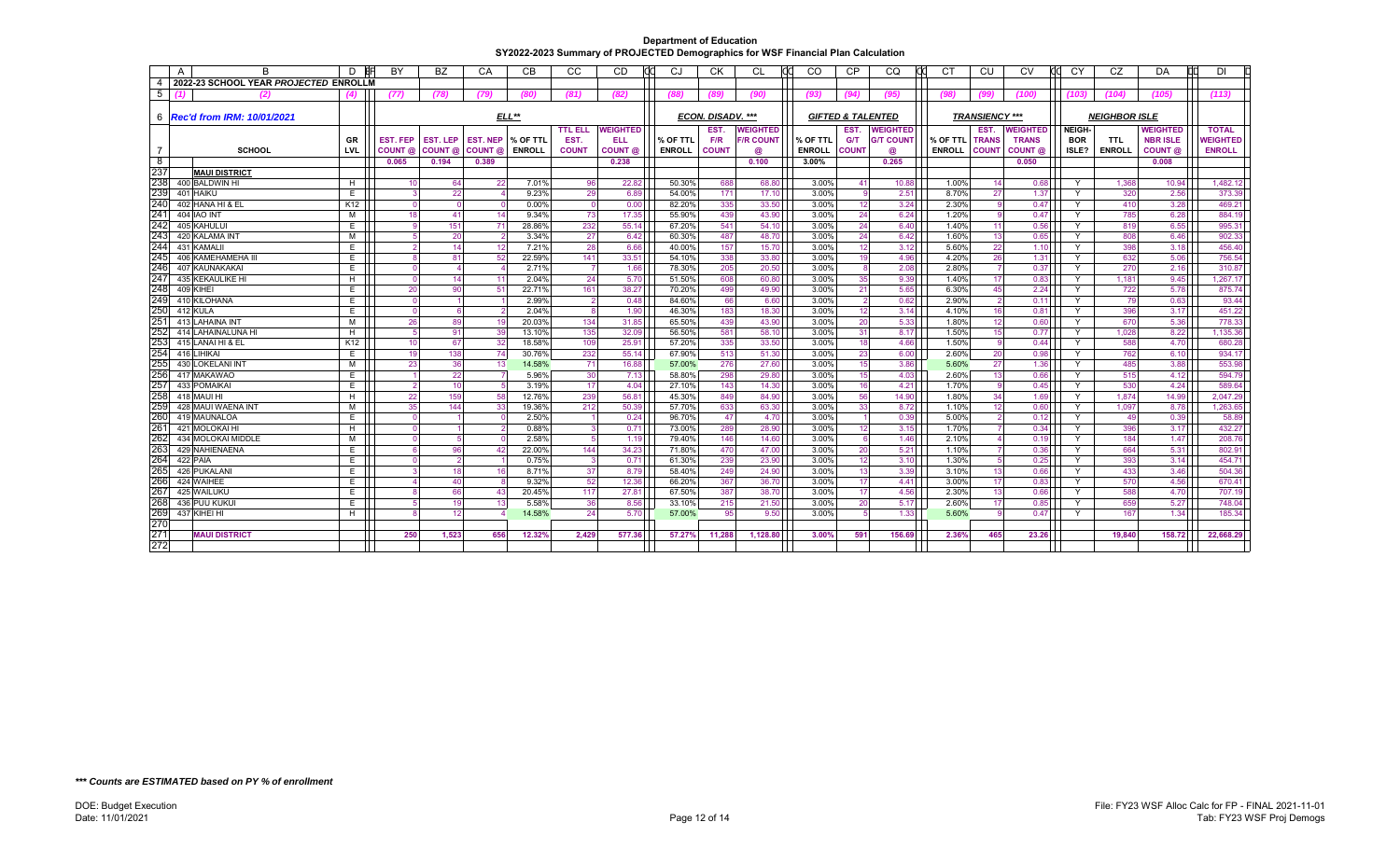|                   | A<br>B                                          | D   |                        |       | O              |               | S             |              |                                              | AB                                                                                                              | AF             | AJ             | AK           | AN             | AS             | AT           | AU                            | <b>AX</b> | AY                    | AZ                  | BA                     | <b>BB</b>      | BC                   | <b>BB</b><br><b>BG</b>         | <b>BH</b> | BI            | <b>BJ</b>   | <b>BK</b>     |  |
|-------------------|-------------------------------------------------|-----|------------------------|-------|----------------|---------------|---------------|--------------|----------------------------------------------|-----------------------------------------------------------------------------------------------------------------|----------------|----------------|--------------|----------------|----------------|--------------|-------------------------------|-----------|-----------------------|---------------------|------------------------|----------------|----------------------|--------------------------------|-----------|---------------|-------------|---------------|--|
| - 4               | 2022-23 SCHOOL YEAR PROJECTED ENROLLMENT COUNTS |     |                        |       |                |               |               |              |                                              |                                                                                                                 |                |                |              |                |                |              |                               |           |                       |                     |                        |                |                      |                                |           |               |             |               |  |
| 5                 |                                                 | (4) | (7)                    | (11)  | (15)           | (16)          | (19)          | (24)         | (25)                                         | (28)                                                                                                            | (32)           | (36)           | (37)         | (40)           | (45)           | (46)         | (47)                          | (50)      | (51)                  | (52)                | (53)                   | (54)           | (55)                 | (59)                           | (60)      | (61)          | (62)        | (63)          |  |
|                   | 6 <b>Rec'd from IRM: 10/01/2021</b>             |     | <b>GEN ED ENROLL *</b> |       |                |               |               |              |                                              | <b>SPED ENROLL *</b>                                                                                            |                |                |              |                |                |              | <b>ENROLLMENT FOR SUMMARY</b> |           |                       |                     |                        |                |                      | ADDT'L WEIGHTED GR. LVL COUNTS |           |               |             |               |  |
|                   |                                                 |     |                        |       |                |               |               |              | <b>TOTAL</b>                                 |                                                                                                                 |                |                |              |                |                | <b>TOTAL</b> | <b>GRAND</b>                  |           |                       |                     |                        |                |                      |                                |           |               |             | <b>TOTAL</b>  |  |
|                   |                                                 | GR  | PRE-K                  |       |                |               |               |              | <b>GEN ED</b>                                | PRE-K                                                                                                           |                |                |              |                |                | <b>SPED</b>  | <b>TOTAL</b>                  |           |                       | <b>OTHER</b>        |                        |                |                      |                                |           | <b>MIDDLE</b> | <b>HIGH</b> | <b>ADDT'L</b> |  |
|                   | <b>SCHOOL</b>                                   | LVL | <b>GEN ED</b>          | K-2   | $3 - 5$        | - 6           | 7-8           | $9 - 12$     | $K-12$                                       | <b>SPED</b>                                                                                                     | $K-2$          | $3 - 5$        | 6            | 7-8            | $9-12$         | $K-12$       | $K-12$                        |           | $PRE-K$ $K-2$         |                     | ELEM MIDDLE HIGH TOTAL |                |                      | $K - 2$ $\omega$               | ELEM @    | @             | $^{\circ}$  | <b>COUNT</b>  |  |
| $^{\circ}$<br>273 |                                                 |     |                        |       |                |               |               |              |                                              |                                                                                                                 |                |                |              |                |                |              |                               |           |                       |                     |                        |                |                      | 0.150                          | 0.000     | 0.032         | 0.000       |               |  |
| 274               | <b>KAUAI DISTRICT</b><br>451 ELEELE             | E.  |                        | 164   | 188            |               |               |              | 352                                          |                                                                                                                 |                |                |              |                |                | 32           | 384                           |           |                       | 179<br>205          |                        |                | 393                  | 26.85                          | 0.00      | 0.00          | 0.00        | 26.85         |  |
| 275               | 452 HANALEI                                     | E.  |                        | 103   | 65             | 28            |               |              | 196                                          |                                                                                                                 |                | 18             |              |                |                | 23           | 219                           |           | $\Omega$              | 106<br>113          |                        |                | 219                  | 15.90                          | 0.00      | 0.00          | 0.00        | 15.90         |  |
| 276               | 453 KALAHEO                                     | E   |                        | 179   | 194            |               |               |              | 373                                          |                                                                                                                 |                | -17            |              |                |                | 24           | 397                           |           |                       | 211<br>186          |                        |                | 397                  | 27.90                          | 0.00      | 0.00          | 0.00        | 27.90         |  |
| 277               | 448 KAMAKAHELEI MID                             | M   |                        |       |                | 258           | 456           |              | 714                                          |                                                                                                                 |                |                | 26           | 63             |                | 89           | 803                           |           | $\Omega$              | $\sqrt{ }$          | 803                    |                | 803                  | 0.00                           | 0.00      | 25.52         | 0.00        | 25.52         |  |
| 278               | 454 KAPAA EL                                    | E.  |                        | 378   | 354            |               |               |              | 732                                          |                                                                                                                 | $\overline{A}$ | -60            |              |                |                | 108          | 840                           |           | 19                    | 414<br>426          |                        |                | 859                  | 63.90                          | 0.00      | 0.00          | 0.00        | 63.90         |  |
| 279               | 455 KAPAA HI                                    | H   |                        |       |                |               |               | 918          | 918                                          |                                                                                                                 |                |                |              |                | 98             | 98           | 1.016                         |           |                       |                     | $\Omega$               | 1.016          | 1,016                | 0.00                           | 0.00      | 0.00          | 0.00        | 0.00          |  |
| 280               | 447 KAPAA MID                                   | M   |                        |       |                | 158           | 387           |              | 545                                          |                                                                                                                 |                |                | 19           | 40             |                | 59           | 604                           |           | $\Omega$              | $\Omega$            | 604                    |                | 604                  | 0.00                           | 0.00      | 19.19         | 0.00        | 19.19         |  |
| 28 <sup>7</sup>   | 456 KAUAI HI                                    | H   |                        |       |                |               | $\Omega$      | 1,019        | 1.019                                        |                                                                                                                 |                |                |              |                | 101            | 101          | 1.120                         |           | $\Omega$              |                     |                        | 1.120          | 1,120                | 0.00                           | 0.00      | 0.00          | 0.00        | 0.00          |  |
| 282               | 457 KAUMUALI                                    | E.  |                        | 217   | 239            |               |               |              | 456                                          | 11                                                                                                              | 25             | 40             |              |                |                | 65           | 521                           |           | 11                    | 242<br>279          |                        |                | 532                  | 36.30                          | 0.00      | 0.00          | 0.00        | 36.30         |  |
| 283               | 458 KEKAHA                                      | E.  |                        | 173   | 140            |               |               |              | 313                                          |                                                                                                                 |                | 20             |              |                |                | 27           | 340                           |           |                       | 160<br>180          |                        |                | 349                  | 27.00                          | 0.00      | 0.00          | 0.00        | 27.00         |  |
| 284               | 459 KILAUEA                                     | E.  |                        | 80    | 112            | 40            |               |              | 232                                          |                                                                                                                 | 14             | 16             |              |                |                | 35           | 267                           |           |                       | 173<br>94           |                        |                | 273                  | 14.10                          | 0.00      | 0.00          | 0.00        | 14.10         |  |
| 285               | 460 KOLOA                                       | E.  |                        | 159   | 152            | $\Omega$      | - 0           | $\Omega$     | 311                                          |                                                                                                                 | 14             | 10             |              |                |                | 24           | 335                           |           |                       | 162<br>173          | $\Omega$               |                | 342                  | 25.95                          | 0.00      | 0.00          | 0.00        | 25.95         |  |
| 286               | 464 WAIMEA CANYON MID                           | м   |                        |       |                | 151           | 271           |              | 422                                          |                                                                                                                 |                |                | 23           | 45             |                | 68           | 490                           |           |                       |                     | 490                    |                | 490                  | 0.00                           | 0.00      | 15.57         | 0.00        | 15.57         |  |
| 287               | 462 WAIMEA HI                                   | H   |                        |       |                |               |               | 679          | 679                                          |                                                                                                                 |                |                |              |                | 81             | 81           | 760                           |           |                       |                     |                        | 760            | 760                  | 0.00                           | 0.00      | 0.00          | 0.00        | 0.00          |  |
| 288<br>289        | 463 WILCOX                                      | E.  |                        | 338   | 360            | $\Omega$      |               |              | 698                                          | 17                                                                                                              | -13            | 25             |              |                |                | 38           | 736                           |           | 17                    | 351<br>385          |                        |                | 753                  | 52.65                          | 0.00      | 0.00          | 0.00        | 52.65         |  |
| 290               | <b>KAUAI DISTRICT</b>                           |     |                        | 1,791 | 1,804          | 635           | 1,114         | 2,616        | 7,960                                        | 78                                                                                                              | 146            | 223            | 75           | 148            | 280            | 872          | 8,832                         |           | 78<br>1,937           | 2,102               | 1,897                  | 2,896          | 8,910                | 290.55                         | 0.00      | 60.28         | 0.00        | 350.83        |  |
| 291               |                                                 |     |                        |       |                |               |               |              |                                              |                                                                                                                 |                |                |              |                |                |              |                               |           |                       |                     |                        |                |                      |                                |           |               |             |               |  |
| 294               | <b>SUBTOTAL - REGULAR SCHOOLS</b>               |     |                        |       |                |               |               |              | 0 32,812 34,369 10,874 19,190 44,787 142,032 | 1,549                                                                                                           | 3,014          | 4,018          | 1,439        | 2,618          | 5,747          |              | 16,836 158,868                |           |                       | 1,549 35,826 43,370 | 29,138 50,534          |                | 160,417              | 5,373.90                       | 0.00      | 925.91        | 0.00        | 6,299.81      |  |
| 295               |                                                 |     |                        |       |                |               |               |              |                                              |                                                                                                                 |                |                |              |                |                |              |                               |           |                       |                     |                        |                |                      |                                |           |               |             |               |  |
| 296               | 999 DOE ENROLLMENT RESERVE                      | E   | $\overline{0}$         | 794   | $\overline{0}$ | $\mathcal{O}$ | $\mathcal{O}$ | $\mathcal O$ | 794                                          | $\Omega$                                                                                                        | $\Omega$       | $\overline{0}$ | $\mathcal O$ | $\overline{0}$ | $\overline{0}$ | $\Omega$     | 794                           |           | 794<br>$\overline{0}$ | $\Omega$            | $\mathcal O$           | $\overline{0}$ | 794                  | 119.10                         | 0.00      | 0.00          | 0.00        | 119.10        |  |
| 297               |                                                 |     |                        |       |                |               |               |              |                                              |                                                                                                                 |                |                |              |                |                |              |                               |           |                       |                     |                        |                |                      |                                |           |               |             |               |  |
| 298               | <b>TOTAL - REG SCHOOLS + RESERVE</b>            |     |                        |       |                |               |               |              | 0 33,606 34,369 10,874 19,190 44,787 142,826 | 1,549                                                                                                           | 3,014          | 4,018          | 1,439        | 2,618          | 5,747          |              | 16,836 159,662                |           |                       | 1,549 36,620 43,370 |                        |                | 29,138 50,534 161,21 | 5,493.00                       | 0.00      | 925.91        | 0.00        | 6,418.91      |  |
| 299               |                                                 |     |                        |       |                |               |               |              |                                              |                                                                                                                 |                |                |              |                |                |              |                               |           |                       |                     |                        |                |                      |                                |           |               |             |               |  |
| 303               |                                                 |     |                        |       |                |               |               |              |                                              |                                                                                                                 |                |                |              |                |                |              |                               |           |                       |                     |                        |                |                      |                                |           |               |             |               |  |
| 304               |                                                 |     |                        |       |                |               |               |              |                                              |                                                                                                                 |                |                |              |                |                |              |                               |           |                       |                     |                        |                |                      |                                |           |               |             |               |  |
| 305               |                                                 |     |                        |       |                |               |               |              |                                              |                                                                                                                 |                |                |              |                |                |              |                               |           |                       |                     |                        |                |                      |                                |           |               |             |               |  |
| 306               |                                                 |     |                        |       |                |               |               |              |                                              |                                                                                                                 |                |                |              |                |                |              |                               |           |                       |                     |                        |                |                      |                                |           |               |             |               |  |
| 307<br>308        |                                                 |     |                        |       |                |               |               |              |                                              | Enrollment numbers are based on PROJECTED ENROLLMENT provided by IRM (received 10/01/2021) *                    |                |                |              |                |                |              |                               |           |                       |                     |                        |                |                      |                                |           |               |             |               |  |
| 309               |                                                 |     |                        |       |                |               |               |              |                                              |                                                                                                                 |                |                |              |                |                |              |                               |           |                       |                     |                        |                |                      |                                |           |               |             |               |  |
| 310               |                                                 |     |                        |       |                |               |               |              |                                              | ** ELL Counts are based on SY19-20 OFFICIAL COUNTS provided by ELL Program Office (received 09/15/2020)         |                |                |              |                |                |              |                               |           |                       |                     |                        |                |                      |                                |           |               |             |               |  |
| 311               |                                                 |     |                        |       |                |               |               |              |                                              | ** Poverty and Mobility counts are projected based on Prior Year's (SY21-22) percentage of Official enrollment. |                |                |              |                |                |              |                               |           |                       |                     |                        |                |                      |                                |           |               |             |               |  |
| 312               |                                                 |     |                        |       |                |               |               |              |                                              | PY counts and percentages for Poverty and Mobility provided by IRM (prepared 08/16/2021)                        |                |                |              |                |                |              |                               |           |                       |                     |                        |                |                      |                                |           |               |             |               |  |
| 314               |                                                 |     |                        |       |                |               |               |              |                                              |                                                                                                                 |                |                |              |                |                |              |                               |           |                       |                     |                        |                |                      |                                |           |               |             |               |  |
|                   |                                                 |     |                        |       |                |               |               |              |                                              |                                                                                                                 |                |                |              |                |                |              |                               |           |                       |                     |                        |                |                      |                                |           |               |             |               |  |